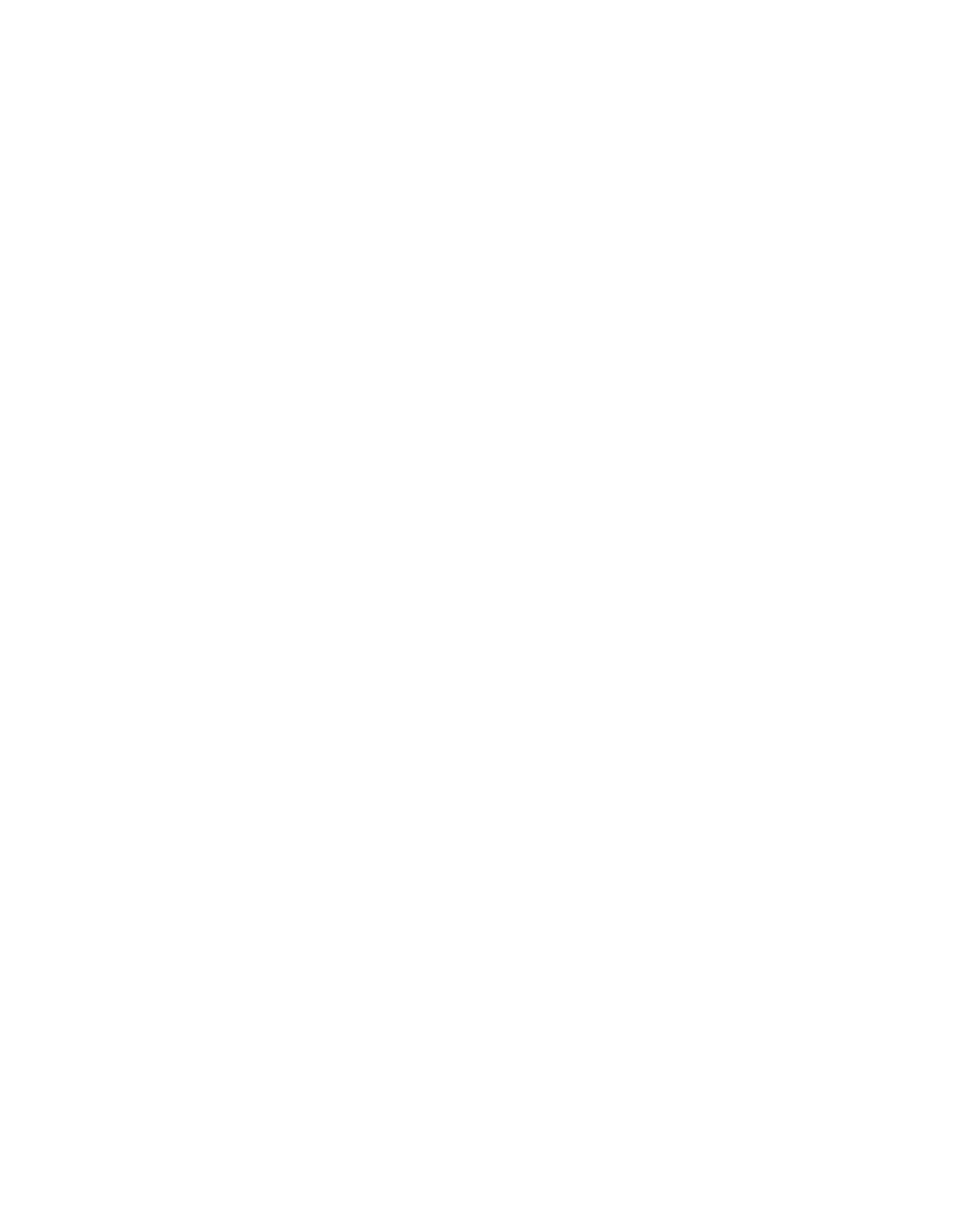# **Scoring Summary(Final) Washington St. vs. Central Mich. (12/31/2021 at El Paso, Texas)**



Washington St. (7-6; 6-3) vs. Central Mich. (9-4; 6-2) Date: 12/31/2021 • Site: El Paso, Texas • Stadium: Sun Bowl Attendance: 34540

| <b>Score by Quarters</b> |              |    | Tota <sub>l</sub> |
|--------------------------|--------------|----|-------------------|
| Washington St.           |              | 14 |                   |
| Central Mich.            | $\sim$<br>∪ו |    |                   |

| Qtr | Time  | <b>Scoring Play</b>                                                               | V-H       |
|-----|-------|-----------------------------------------------------------------------------------|-----------|
| 1st | 06:51 | CMU - M.Meeder 49 yd FG 6-51 2:30                                                 | $0 - 3$   |
| 1st | 02:18 | CMU - M.Meeder 52 yd FG 8-41 3:23                                                 | $0 - 6$   |
| 1st | 00:57 | CMU - L. Nichols 1 yd TD RUSH (KICK by M. Meeder), 3-23 1:15                      | $0 - 13$  |
| 2nd | 01:48 | CMU - J. Wilson 15 yd TD PASS from D. Richardson (PASS by K. Pimpleton), 3-9 0:46 | $0 - 21$  |
| 3rd | 04:02 | WSU - T. Harris 5 yd TD RUSH (KICK by D. Janikowski), 7-74 3:05                   | $7 - 21$  |
| 3rd | 02:24 | WSU - D.Stribling 5 yd TD PASS from V.Gabalis (KICK by D.Janikowski), 6-23 1:18   | $14 - 21$ |
| 4th | 09:11 | CMU - M.Meeder 43 yd FG 4-8 1:26                                                  | 14-24     |
| 4th | 03:13 | WSU - L. Victor 13 yd TD PASS from V. Gabalis (KICK by D. Janikowski), 4-86 1:39  | $21 - 24$ |

Kickoff time: 12:10 PM ET • End of Game: 04:56 PM ET • Total elapsed time: 04:45

Officials: Referee: LARRY SMITH; Umpire: BRAD HUDAK; Linesman: DAN RICHARD;

Line judge: RUDY STUDD; Back judge: JUSTIN STAEHR; Field judge: REGINALD BERRY;

Side judge: GRADY SMITH; Center judge: MIKE STUMBERG;

Temperature: 46 • Wind: • Weather: rain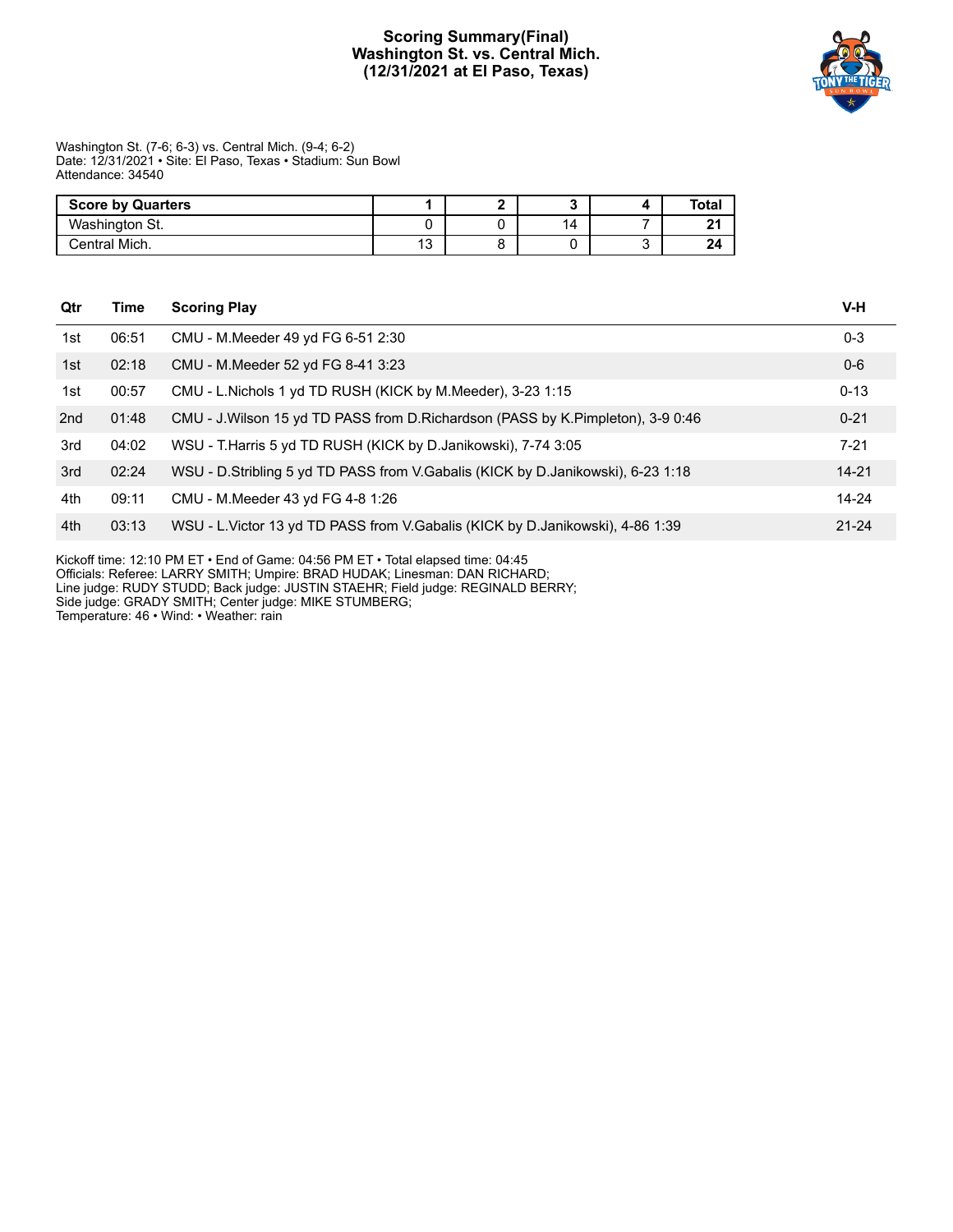# **Team Statistics(Final) Washington St. vs. Central Mich. (12/31/2021 at El Paso, Texas)**



|                                  | <b>WSU</b>     | <b>CMU</b>       |
|----------------------------------|----------------|------------------|
| <b>FIRST DOWNS</b>               | 11             | 16               |
| Rushing                          | $\overline{2}$ | 5                |
| Passing                          | 5              | 9                |
| Penalty                          | 4              | $\boldsymbol{2}$ |
| <b>NET YARDS RUSHING</b>         | 18             | 145              |
| <b>Rushing Attempts</b>          | 23             | 43               |
| Average Per Rush                 | 0.8            | 3.4              |
| <b>Rushing Touchdowns</b>        | $\mathbf{1}$   | $\mathbf{1}$     |
| <b>Yards Gained Rushing</b>      | 72             | 173              |
| Yards Lost Rushing               | 54             | 28               |
| <b>NET YARDS PASSING</b>         | 222            | 170              |
| Completions-Attempts-Int         | $20 - 42 - 0$  | $15-29-1$        |
| Average Per Attempt              | 5.3            | 5.9              |
| Average Per Completion           | 11.1           | 11.3             |
| Passing Touchdowns               | $\overline{2}$ | $\mathbf{1}$     |
| <b>TOTAL OFFENSIVE YARDS</b>     | 240            | 315              |
| Total offensive plays            | 65             | 72               |
| Average Gain Per Play            | 3.7            | 4.4              |
| Fumbles: Number-Lost             | $1 - 0$        | $1 - 1$          |
| Penalties: Number-Yards          | $5 - 30$       | $8 - 68$         |
| <b>PUNTS-YARDS</b>               | 9-343          | 7-309            |
| Average Yards Per Punt           | 38.1           | 44.1             |
| Net Yards Per Punt               | 33.0           | 42.7             |
| Inside 20                        | 3              | 5                |
| 50+ Yards                        | 1              | $\overline{2}$   |
| Touchbacks                       | 0              | $\pmb{0}$        |
| Fair catch                       | 6              | 3                |
| <b>KICKOFFS-YARDS</b>            | 4-260          | 6-239            |
| Average Yards Per Kickoff        | 65             | 39.8             |
| Net Yards Per Kickoff            | 52.5           | 36.3             |
| Touchbacks                       | 3              | 0                |
| Punt returns: Number-Yards-TD    | $1 - 10 - 0$   | $3 - 46 - 0$     |
| Average Per Return               | 10             | 15.3             |
| Kickoff returns: Number-Yards-TD | $3 - 50 - 0$   | $1 - 21 - 0$     |
| Average Per Return               | 16.7           | 21               |
| Interceptions: Number-Yards-TD   | $1 - 0 - 0$    | $0 - 0 - 0$      |
| Fumble Returns: Number-Yards     | $1 - 0$        | $0-0$            |
| Miscellaneous Yards              | $\pmb{0}$      | $\mathbf 0$      |
| Possession Time                  | 24:37          | 35:23            |
| 1st Quarter                      | 5:13           | 9:47             |
| 2nd Quarter                      | 6:02           | 8:58             |
| 3rd Quarter                      | 7:41           | 7:19             |
| 4th Quarter                      | 5:41           | 9:19             |
| <b>Third-Down Conversions</b>    | 2 of 16        | 3 of 17          |
| Fourth-Down Conversions          | 0 of 5         | 1 of 1           |
| Red Zone Scores-Chances          | 3 of 4         | $2$ of $4$       |
| Touchdowns                       | 3              | $\overline{c}$   |
| <b>Field Goals</b>               | $0$ of $0$     | 0 of 1           |
| Sacks By: Number-Yards           | $0-0$          | $5 - 47$         |
| <b>PAT Kicks</b>                 | $3-3$          | $1 - 1$          |
| <b>Field Goals</b>               | $0$ of $0$     | 3 of 5           |
| Points off turnovers             | $\overline{7}$ | 0                |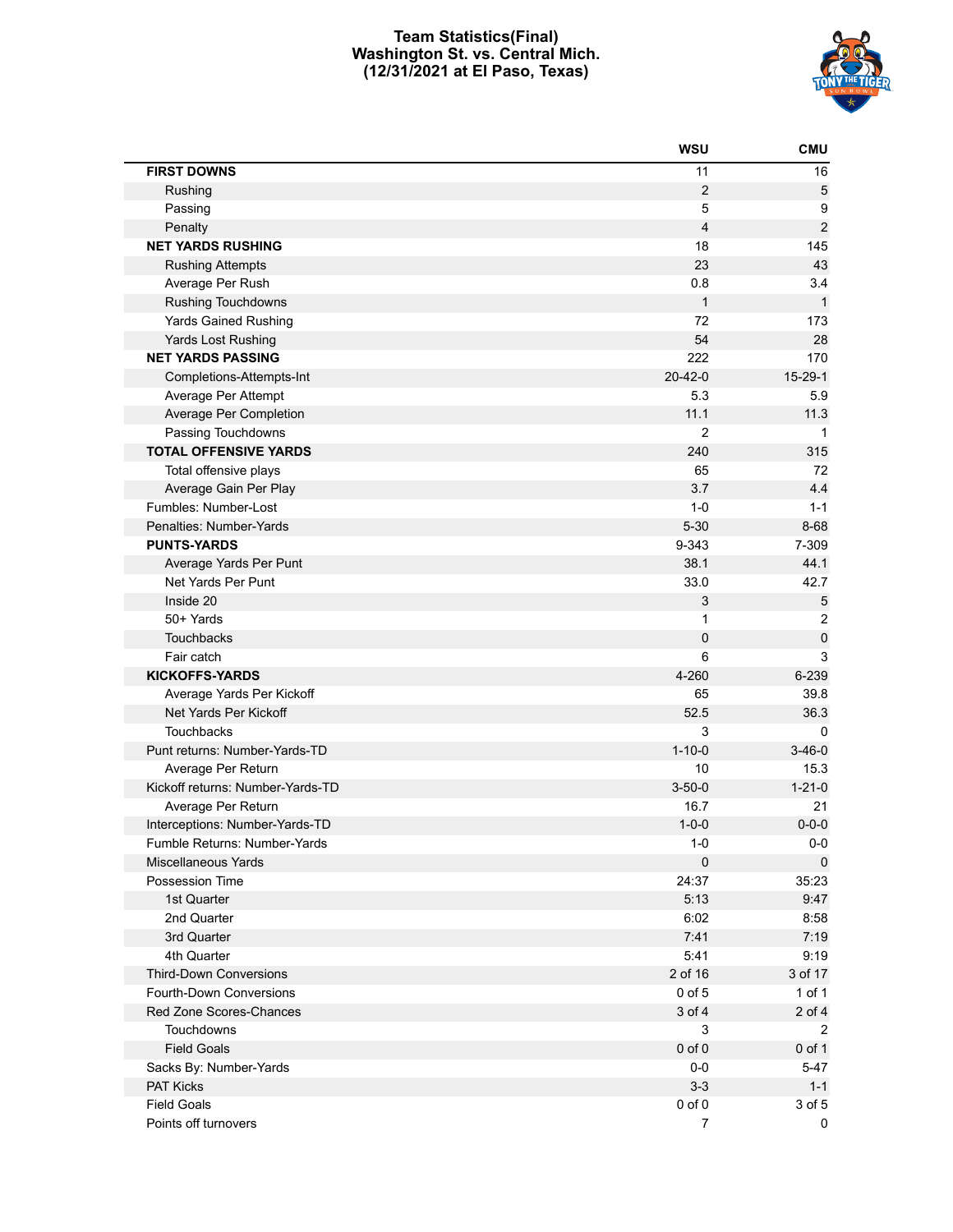# **Individual Statistics(Final) Washington St. vs. Central Mich. (12/31/2021 at El Paso, Texas)**



# **Washington St. Central Mich.**

| <b>Rushing</b> | No. | Gain | Loss | Net | TD | La | Ava    |
|----------------|-----|------|------|-----|----|----|--------|
| N.Watson       | 15  | 65   |      | 58  |    | 40 | 3.9    |
| T.Harris       |     | 5    |      | 5   |    | 5  | 5      |
| V.Gabalis      | 4   |      | 11   | -9  |    |    | $-2.3$ |
| J.de Laura     | 3   | O    | 36   | -36 | Ω  | 0  | -12    |
| Totals         | 23  | 72   | 54   | 18  |    | 40 | 0.8    |

| <b>Passing</b>     |              |             | $C-A-I$       |                | Yds            | <b>TD</b>      | Long          |           | <b>Sack</b>    | Passing            |        |                | $C-A-I$              |             | Yds            | <b>TD</b>   | Long                 |
|--------------------|--------------|-------------|---------------|----------------|----------------|----------------|---------------|-----------|----------------|--------------------|--------|----------------|----------------------|-------------|----------------|-------------|----------------------|
| J.de Laura         |              |             | $9 - 19 - 0$  |                | 45             | $\mathbf{0}$   | 32            |           | 3              | L.Nichols          |        |                | $0 - 1 - 0$          |             | 0              | $\mathbf 0$ | $\mathbf{0}$         |
| V.Gabalis          |              |             | $11 - 23 - 0$ |                | 177            | 2              | 56            |           | $\overline{2}$ | D.Richardson       |        |                | $15 - 28 - 1$        |             | 170            | 1           | 36                   |
| <b>Totals</b>      |              |             | $20 - 42 - 0$ |                | 222            | $\overline{2}$ | 56            |           | $\overline{5}$ | <b>Totals</b>      |        |                | $15-29-1$            |             | 170            | 1           | 36                   |
| <b>Receiving</b>   |              |             | No.           |                | Yards          | TD             | Long          |           | Tgt            | Receiving          |        |                | No.                  |             | Yards          | TD          | Long                 |
| L.Victor           |              |             |               | 4              | 85             | 1              |               | 55        | 9              | J.Sullivan         |        |                | 5                    |             | 50             | $\Omega$    | 2 <sup>′</sup>       |
| D.Ollie            |              |             |               | 4              | 16             | 0              |               | 56        | 9              | K.Pimpleton        |        |                | 4                    |             | 30             | 0           | 2 <sub>0</sub>       |
| C.Jackson, Jr.     |              |             |               | 3              | 32             | 0              |               | 32        | 5              | J.Wilson           |        |                | 3                    |             | 41             | 1           | $1^{\circ}$          |
| <b>T.Harris</b>    |              |             |               | 3              | 13             | $\Omega$       |               | 8         | 5              | L.Nichols          |        |                | $\overline{2}$       |             | 38             | 0           | 36                   |
| D.Stribling        |              |             |               | 2              | 13             |                |               | 8         | 4              | H.Buczkowski       |        |                |                      |             | 11             | 0           | 11                   |
| J.Hobert           |              |             |               | 2              | 9              | 0              |               | 5         | 3              | <b>TEAM</b>        |        |                | 0                    |             | 0              | 0           |                      |
| N.Watson           |              |             |               | $\overline{2}$ | $-2$           | $\Omega$       |               | 0         | 4              | D.Dixon            |        |                | 0                    |             | 0              | 0           |                      |
| <b>TEAM</b>        |              |             |               | 0              | $\mathbf 0$    | $\Omega$       |               | 0         | 0              | <b>Totals</b>      |        |                | 15                   |             | 170            | 1           | 3 <sub>6</sub>       |
| <b>Totals</b>      |              |             | 20            |                | 166            | $\overline{2}$ |               | 56        | 39             |                    |        |                |                      |             |                |             |                      |
| <b>Punting</b>     |              | No.         |               | Yds            | Avg            | Long           |               | In20      | <b>TB</b>      | <b>Punting</b>     | No.    |                | Yds                  | Avg         |                | Long        | In2                  |
| A.Boyle            |              | 2           |               | 40             | 20             |                | 40            | 1         | 0              | L.Elzinga          |        | $\overline{7}$ | 309                  | 44.1        |                | 64          |                      |
| N.Haberer          |              | 7           |               | 303            | 43.3           |                | 56            | 2         | 0              | <b>Totals</b>      |        | $\overline{7}$ | 309                  | 44.1        |                | 64          |                      |
| <b>Totals</b>      |              | 9           |               | 343            | 38.1           |                | 56            | 3         | 0              |                    |        |                |                      |             |                |             |                      |
|                    |              | Punt        |               |                | <b>Kickoff</b> |                |               | Intercept |                |                    |        | Punt           |                      |             | <b>Kickoff</b> |             | Inte                 |
| <b>Returns</b>     | No           | Yds         | Lg            | No             | Yds            | Lg             | No            | Yds       | Lg             | <b>Returns</b>     | No     | Yds            | Lg                   | <b>No</b>   | Yds            | Lg          | No                   |
| <b>T.Harris</b>    | 1            | 10          | 10            | 2              | 33             | 20             | $\Omega$      | 0         | $\mathbf{0}$   | <b>TEAM</b>        |        | $\mathbf{0}$   | $\mathbf{0}$         | 0           | $\Omega$       | $\Omega$    | 0                    |
| T.Brown            | 0            | 0           | 0             | 0              | 0              | 0              | 1             | 0         | 0              | M.Lukes            | 0      | 0              | $\Omega$             | 1           | 21             | 21          | 0                    |
| L.Victor           | $\mathbf{0}$ | $\mathbf 0$ | $\Omega$      | 1              | 17             | 17             | 0             | 0         | 0              | K.Pimpleton        | 2      | 46             | 45                   | 0           | $\mathbf 0$    | 0           | 0                    |
| <b>Totals</b>      | 1            | 10          | 10            | 3              | 50             | 20             | 1             | 0         | $\Omega$       | <b>Totals</b>      | 3      | 46             | 45                   | 1           | 21             | 21          | 0                    |
| <b>Field goals</b> |              |             | Qtr           | <b>Time</b>    |                | <b>Dist</b>    | <b>Result</b> |           |                | <b>Field goals</b> |        | Qtr Time       |                      | <b>Dist</b> |                |             | <b>Result</b>        |
|                    |              |             |               |                |                |                |               |           |                | .                  | $\sim$ |                | $\sim$ $\sim$ $\sim$ | $\sim$      | $\sim$         |             | $\sim$ $\sim$ $\sim$ |

| <b>Kickoffs</b> | No. | Yards     |      |    | Avg       | ΤВ | OВ    |
|-----------------|-----|-----------|------|----|-----------|----|-------|
| L.Dunker Jr.    | 4   | 260 yards |      | 65 |           | 3  | 0     |
| All-purpose     |     | Run       | Rcv  | ΚR | <b>PR</b> | IR | Total |
| L.Victor        |     | 0         | 85   | 17 | 0         | 0  | 102   |
| <b>T.Harris</b> |     | 5         | 13   | 33 | 10        | 0  | 61    |
| N.Watson        |     | 58        | $-2$ | 0  | 0         | O  | 56    |
| C.Jackson, Jr.  |     | 0         | 32   | 0  | O         | O  | 32    |

# **Rushing No. Gain Loss Net TD Lg Avg** L.Nichols 28 139 19 120 1 38 4.3 D.Bracy 4 12 2 10 0 11 2.5 K.Pimpleton 1 6 0 6 0 6 6 D.Dixon 1 5 0 5 0 5 5 M.Lukes 1 5 0 5 0 5 5 D.Richardson 4 6 3 3 0 3 0.8 J.Sullivan 1 0 0 0 0 0 0 J.Wilson 1 0 0 0 0 0 0 TEAM 2 0 4 -4 0 0 -2 Totals 43 173 28 145 1 38 3.4 **Passing C-A-I Yds TD Long Sack** L.Nichols 0-1-0 0 0 0 0 D.Richardson 15-28-1 170 1 36 Totals 15-29-1 170 1 36 0 **Receiving No. Yards TD Long Tgt** 1. Sullivan 5 5 50 0 22 10<br>
K.Pimpleton 4 30 0 26 5 K.Pimpleton 4 30 0 26 5 1. Vilson 3 41 1 17 3<br>1. Nichols 2 38 0 36 5 L.Nichols 2 38 0 36 5 1 1 1 1 1 1 1 1 2<br>TEAM 0 0 0 0 0 0 TEAM 0 0 0 0 0 D.Dixon 0 0 0 0 1

| <b>Punting</b> | No. | Yds | Avg  | Long | ln20 | TВ |
|----------------|-----|-----|------|------|------|----|
| L.Elzinga      |     | 309 | 44.1 | 64   |      |    |
| <b>Totals</b>  |     | 309 | 44.1 | 64   | 5    |    |

Totals 15 170 1 36 26

|                    |     | Punt |             |      | Kickoff  |      |               | Intercept |       |
|--------------------|-----|------|-------------|------|----------|------|---------------|-----------|-------|
| <b>Returns</b>     | No  | Yds  | Lg          | No   | Yds      | Lg   | No            | Yds Lg    |       |
| TEAM               | 1   | 0    | 0           | 0    | 0        | 0    | 0             | 0         | 0     |
| M.Lukes            | 0   | 0    | 0           | 1    | 21       | 21   | 0             | 0         | 0     |
| K.Pimpleton        | 2   | 46   | 45          | 0    | 0        | 0    | 0             | 0         | 0     |
| Totals             | 3   | 46   | 45          | 1    | 21       | 21   | 0             | 0         | 0     |
| <b>Field goals</b> |     | Qtr  | <b>Time</b> | Dist |          |      | <b>Result</b> |           |       |
| M.Meeder           | 1st |      | 06:51       |      | 49 yards |      | GOOD          |           |       |
| M.Meeder           | 1st |      | 02:18       |      | 52 yards |      | GOOD          |           |       |
| M.Meeder           | 3rd |      | 07:07       |      | 36 yards |      | <b>MISSED</b> |           |       |
| M.Meeder           | 4th |      | 12:40       |      | 25 yards |      | <b>BLKD</b>   |           |       |
| M.Meeder           | 4th |      | 09:11       |      | 43 yards |      | GOOD          |           |       |
| <b>Kickoffs</b>    | No. |      | Yards       |      |          | Avg  | ΤВ            | ОВ        |       |
| J.Rolston          | 6   |      | 239 yards   |      |          | 39.8 | 0             | 0         |       |
| All-purpose        |     |      | Run         | Rcv  | ΚR       | PR   | IR            |           | Total |
| L.Nichols          |     |      | 120         | 38   | 0        |      | 0<br>0        |           | 158   |
| K.Pimpleton        |     |      | 6           | 30   | 0        | 46   | 0             |           | 82    |
| J.Sullivan         |     |      | 0           | 50   | 0        |      | 0<br>0        |           | 50    |
| J.Wilson           |     |      | 0           | 41   | 0        |      | 0<br>0        |           | 41    |

FUMBLES: Washington St.- D.Ollie 1-0 . Central Mich.- L.Nichols 1-1 .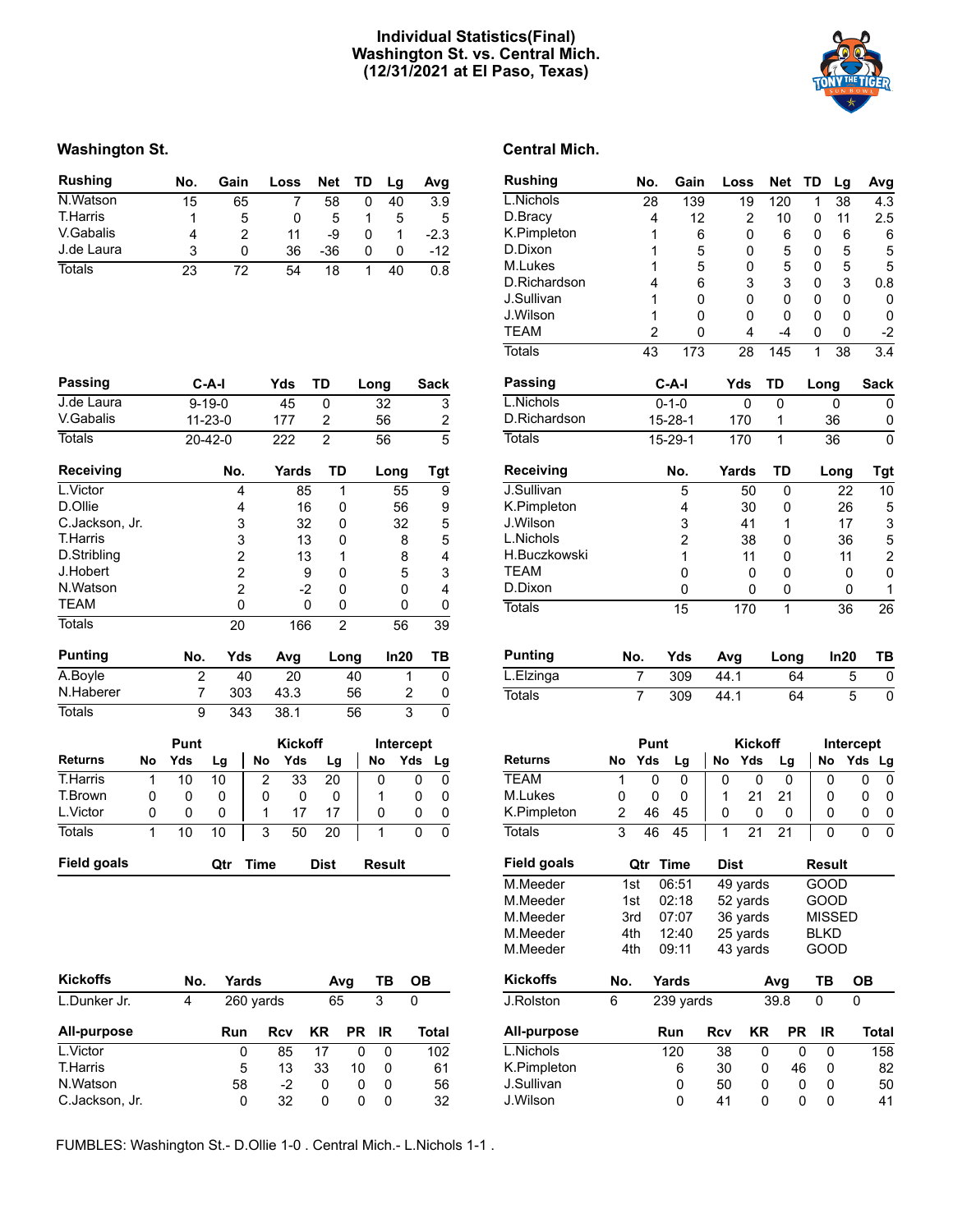# **Defensive Statistics(Final) Washington St. vs. Central Mich. (12/31/2021 at El Paso, Texas)**



| # | <b>Washington St.</b> | Solo           | Ast            | Total        |                         | Sacks-Yds  | <b>TFL-Yds</b> | FF           | FR-Yds  | Int-Yds | <b>BrUp</b>    | <b>Blks</b>                  | <b>QBH</b>          |
|---|-----------------------|----------------|----------------|--------------|-------------------------|------------|----------------|--------------|---------|---------|----------------|------------------------------|---------------------|
|   | 37 J.Rogers           | 3              | $\overline{7}$ |              | 10                      | $0.0 - 0$  | $2.5 - 14$     | $\mathbf{0}$ | $0-0$   | $0-0$   | $\mathbf{0}$   |                              | 1                   |
|   | 8 A.Marsh             | $\overline{7}$ | $\overline{2}$ |              | $\boldsymbol{9}$        | $0.0 - 0$  | $0.5 - 1$      | $\Omega$     | $0-0$   | $0-0$   | $\Omega$       | $\overline{a}$               | $\pmb{0}$           |
|   | 13 J.Woods            | 3              | 5              |              | 8                       | $0.0 - 0$  | $1.5 - 4$      | 0            | $1 - 0$ | $0-0$   | 0              | $\overline{a}$               | $\pmb{0}$           |
|   | 6 C.Smith-Wade        | $\overline{2}$ | 3              |              | 5                       | $0.0 - 0$  | $0.5 - 1$      | $\mathbf 0$  | $0-0$   | $0-0$   | $\pmb{0}$      | $\frac{1}{2}$                | $\pmb{0}$           |
|   | 18 G.Hicks III        | 3              | $\overline{2}$ |              | 5                       | $0.0 - 0$  | $0.0 - 0$      | 0            | $0 - 0$ | $0-0$   | $\overline{2}$ | $\frac{1}{2}$                | 0                   |
|   | 80 B.Jackson          | 3              | $\overline{2}$ |              | 5                       | $0.0 - 0$  | $1.0 - 2$      | 0            | $0-0$   | $0-0$   | $\mathbf 0$    | $\overline{\phantom{a}}$     | $\mathbf 2$         |
|   | 82 T.Brown            | 4              | 1              |              | 5                       | $0.0 - 0$  | $0.0 - 0$      | 0            | $0-0$   | $1-0$   | 0              | $\overline{a}$               | 0                   |
|   | 1 T.Hill              | $\overline{2}$ | $\overline{2}$ |              | $\overline{\mathbf{4}}$ | $0.0 - 0$  | $2.5 - 13$     | 0            | $0 - 0$ | $0-0$   | $\mathbf{1}$   | $\overline{\phantom{a}}$     | $\mathsf 0$         |
|   | 10 R.Stone, Jr.       | 2              | 2              |              | 4                       | $0.0 - 0$  | $0.0 - 0$      | 0            | $0 - 0$ | $0 - 0$ | 0              | $\overline{a}$               | 1                   |
|   | 20 Q.Roff             | $\mathbf{1}$   | $\mathbf{1}$   |              | $\overline{2}$          | $0.0 - 0$  | $0.0 - 0$      | 0            | $0 - 0$ | $0-0$   | $\mathbf 0$    | $\overline{\phantom{a}}$     | $\mathsf{O}\xspace$ |
|   | 23 K.Ford-Dement      | 1              | 1              |              | $\overline{2}$          | $0.0 - 0$  | $0.0 - 0$      | 0            | $0-0$   | $0-0$   | 0              | $\blacksquare$               | 0                   |
|   | 51 F.Mauigoa          | $\mathbf{1}$   | $\mathbf{1}$   |              | $\overline{2}$          | $0.0 - 0$  | $0.0 - 0$      | 0            | $0-0$   | $0-0$   | $\mathbf 0$    | $\blacksquare$               | $\mathsf{O}\xspace$ |
|   | 93 C.Mejia            | 0              | 2              |              | 2                       | $0.0 - 0$  | $0.0 - 0$      | 0            | $0-0$   | $0-0$   | 0              | $\frac{1}{2}$                | 0                   |
|   | 2 C.Jackson           | $\mathbf 0$    | $\mathbf{1}$   |              | $\mathbf{1}$            | $0.0 - 0$  | $0.0 - 0$      | 0            | $0 - 0$ | $0-0$   | 0              | $\qquad \qquad -$            | $\mathsf{O}\xspace$ |
|   | 38 N.Haberer          | 1              | 0              |              | 1                       | $0.0 - 0$  | $0.0 - 0$      | 0            | $0-0$   | $0-0$   | 0              | $\overline{a}$               | 0                   |
|   | 48 A.Mujahid          | $\mathbf{1}$   | $\Omega$       |              | $\mathbf{1}$            | $0.0 - 0$  | $0.0 - 0$      | $\mathbf 0$  | $0-0$   | $0-0$   | 0              | $\overline{a}$               | $\pmb{0}$           |
|   | 54 A.Crowder          | $\mathbf 0$    | 1              |              | 1                       | $0.0 - 0$  | $0.0 - 0$      | 0            | $0-0$   | $0-0$   | 0              | $\qquad \qquad \blacksquare$ | 1                   |
|   | 96 A.Pule             | $\mathbf 0$    | $\mathbf{1}$   |              | $\mathbf{1}$            | $0.0 - 0$  | $0.5 - 1$      | 0            | $0 - 0$ | $0 - 0$ | 0              | $\overline{a}$               | $\pmb{0}$           |
|   |                       |                |                |              |                         |            |                |              |         |         |                |                              |                     |
|   | <b>Totals</b>         | 34             | 34             |              | 68                      | $0-0$      | $9.0 - 22$     | $\mathbf 0$  | $1 - 0$ | $1-0$   | 3              | $\mathbf{0}$                 | $\overline{5}$      |
|   | # Central Mich.       |                | Solo           | Ast          | <b>Total</b>            | Sacks-Yds  | <b>TFL-Yds</b> | FF           | FR-Yds  | Int-Yds | <b>BrUp</b>    | <b>Blks</b>                  | QBH                 |
| 8 | T.Brown               |                | 7              | 4            | 11                      | $1.0 - 12$ | $2.5 - 16$     | $\mathbf 0$  | $0-0$   | $0-0$   | $\mathbf 0$    | $\blacksquare$               | 1                   |
|   | 22 K.Moretti          |                | 3              | 5            | 8                       | $0.0 - 0$  | $2.5 - 5$      | 0            | $0-0$   | $0-0$   | $\mathbf{1}$   | $\overline{\phantom{a}}$     | $\pmb{0}$           |
|   | 3 A.McCoy             |                | 5              | $\mathbf 0$  | 5                       | $0.0 - 0$  | $1.0 - 3$      | 0            | $0-0$   | $0-0$   | 1              | $\overline{\phantom{a}}$     | 0                   |
|   | 9 T.Incoom            |                | 3              | $\mathbf{1}$ | $\overline{\mathbf{4}}$ | $1.5 - 19$ | $1.5 - 19$     | 0            | $0-0$   | $0-0$   | $\mathbf 0$    | $\sim$                       | $\mathbf{1}$        |
|   | 13 T.Hairston         |                | 3              | $\mathbf{1}$ | 4                       | $1.5 - 11$ | $2.5 - 12$     | 0            | $0-0$   | $0-0$   | 0              | $\blacksquare$               | 1                   |
|   | 79 J.Wesley Whiteside |                | $\overline{2}$ | $\mathbf{1}$ | $\mathsf 3$             | $1.0 - 7$  | $2.0 - 8$      | 0            | $0-0$   | $0-0$   | 0              | $\blacksquare$               | $\mathsf 0$         |
|   | 0 R.Simmons           |                | $\overline{c}$ | 0            | $\overline{2}$          | $0.0 - 0$  | $0.0 - 0$      | 0            | $0-0$   | $0-0$   | 0              | $\overline{\phantom{a}}$     | $\pmb{0}$           |
| 6 | D.Hill                |                | $\mathbf{1}$   | $\mathbf{1}$ | $\overline{2}$          | $0.0 - 0$  | $0.0 - 0$      | 0            | $0-0$   | $0-0$   | 0              | $\overline{\phantom{a}}$     | $\mathbf 0$         |
|   | 29 T.Jones            |                | $\overline{c}$ | 0            | $\overline{2}$          | $0.0 - 0$  | $0.0 - 0$      | 0            | $0-0$   | $0-0$   | 0              | $\overline{\phantom{a}}$     | 0                   |
|   | 10 J.Bristol          |                | $\mathbf{1}$   | $\Omega$     | $\mathbf{1}$            | $0.0 - 0$  | $0.0 - 0$      | 0            | $0-0$   | $0-0$   | 0              | $\overline{\phantom{a}}$     | $\mathbf 0$         |
|   | 11 L.Johnson          |                | 0              | $\mathbf 1$  | $\mathbf{1}$            | $0.0 - 0$  | $0.0 - 0$      | 0            | $0 - 0$ | $0 - 0$ | 0              | $\overline{\phantom{a}}$     | 1                   |
|   | 19 D.Kent             |                | 0              | $\mathbf{1}$ | $\mathbf{1}$            | $0.0 - 0$  | $0.0 - 0$      | 0            | $0-0$   | $0-0$   | 0              | $\overline{\phantom{a}}$     | $\pmb{0}$           |
|   | 32 N.Apsey            |                | 1              | 0            | $\mathbf{1}$            | $0.0 - 0$  | $0.0 - 0$      | 0            | $0 - 0$ | $0-0$   | 0              | $\blacksquare$               | 0                   |
|   | 37 R.Sturkey          |                | 0              | $\mathbf{1}$ | $\mathbf{1}$            | $0.0 - 0$  | $0.0 - 0$      | 0            | $0-0$   | $0-0$   | $\overline{0}$ | $\overline{\phantom{a}}$     | $\pmb{0}$           |
|   | 56 T.Woods            |                | 1              | 0            | 1                       | $0.0 - 0$  | $0.0 - 0$      | 0            | $0-0$   | $0-0$   | 0              | $\overline{\phantom{a}}$     | 1                   |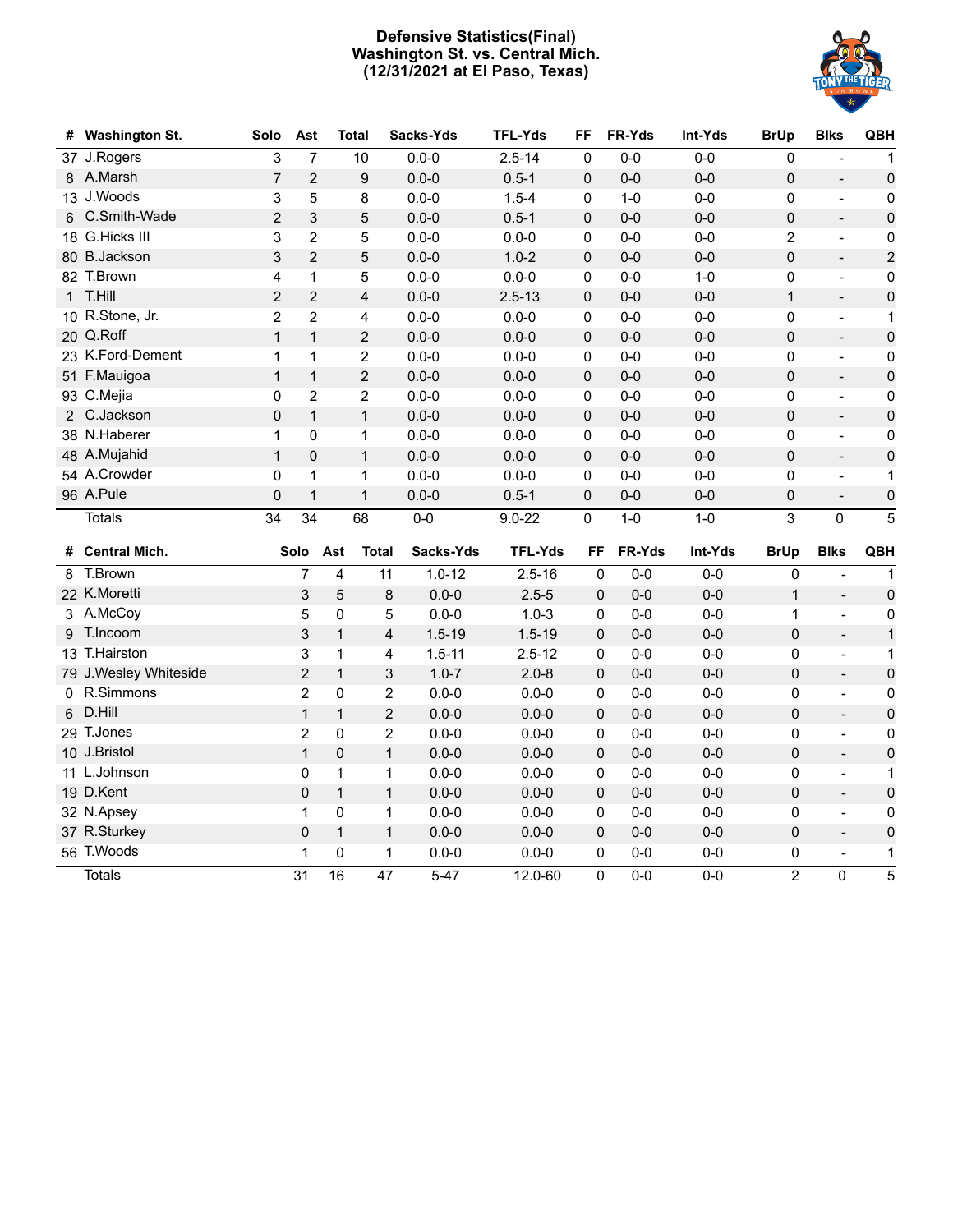# **Participation Report(Final) Washington St. vs. Central Mich. (12/31/2021 at El Paso, Texas)**



# **Washington St.**

# **Central Mich.**

| Pos       | ##          | <b>OFFENSE</b>     | <b>Pos</b> | ## | <b>OFFENSE</b>     |
|-----------|-------------|--------------------|------------|----|--------------------|
| WR        | $\mathbf 1$ | T.Harris           | <b>WR</b>  | 6  | D.Dixon            |
| DB        | 4           | A.Archie           | RB         | 7  | L.Nichols          |
| OL        | 6           | L.Ryan             | QB         | 10 | D.Richardson       |
| <b>WR</b> | 8           | C.Jackson, Jr.     | WR         | 11 | J.Sullivan         |
| RB        | 25          | N.Watson           | OL         | 50 | J.Kimbrough        |
| OL        | 50          | <b>B.Greene</b>    | OL         | 65 | D.Powell-Woods     |
| OL        | 52          | J.Kingston         | OL         | 66 | <b>T.Ferris</b>    |
| OL        | 61          | C.Hilborn          | OL         | 68 | <b>B.</b> Swartout |
| OL        | 66          | M.Fifita           | OL         | 72 | C.Klimczak         |
| OL        | 77          | K.Gomness          | TE.        | 83 | J.Wilson           |
| <b>WR</b> | 88          | D.Stribling        | <b>WR</b>  | 88 | K.Pimpleton        |
|           |             |                    |            |    |                    |
| Pos       | ##          | <b>DEFENSE</b>     | <b>Pos</b> | ## | <b>DEFENSE</b>     |
| DB        | 1           | T.Hill             | DB         | 3  | A.McCoy            |
| DB        | 5           | D.Langford         | DB         | 4  | G.Kreski           |
| DB        | 6           | C.Smith-Wade       | LB         | 8  | T.Brown            |
| DB        | 8           | A.Marsh            | DL         | 10 | J.Bristol          |
| DE        | 10          | R.Stone, Jr.       | DL         | 11 | L.Johnson          |
| LB        | 13          | J.Woods            | DL         | 13 | T.Hairston         |
| DB        | 18          | <b>G.Hicks III</b> | DB         | 19 | D.Kent             |
| LB        | 37          | J.Rogers           | LB         | 22 | K.Moretti          |
| DL        | 48          | A.Mujahid          | DB         | 29 | T.Jones            |
| DL        | 80          | <b>B.Jackson</b>   | DB         | 37 | R.Sturkey          |
| DL        | 96          | A.Pule             | DL         | 56 | T.Woods            |

**Washington St.:** 2-C.Jackson; 4-J.de Laura; 6-D.Ollie; 10-V.Gabalis; 12-J.Hobert; 20-Q.Roff; 23-K.Ford-Dement; 27-A.Boyle; 38- N.Haberer; 49-D.Janikowski; 51-F.Mauigoa; 54-A.Crowder; 82-T.Brown; 85-L.Victor; 90-L.Dunker Jr.; 93-C.Mejia;

**Central Mich.:** 0-R.Simmons; 2-D.Bracy; 6-D.Hill; 9-T.Incoom; 9-M.Lukes; 28-L.Elzinga; 32-N.Apsey; 44-H.Buczkowski; 63-J.Rolston; 64-M.Meeder; 79-J.Wesley Whiteside;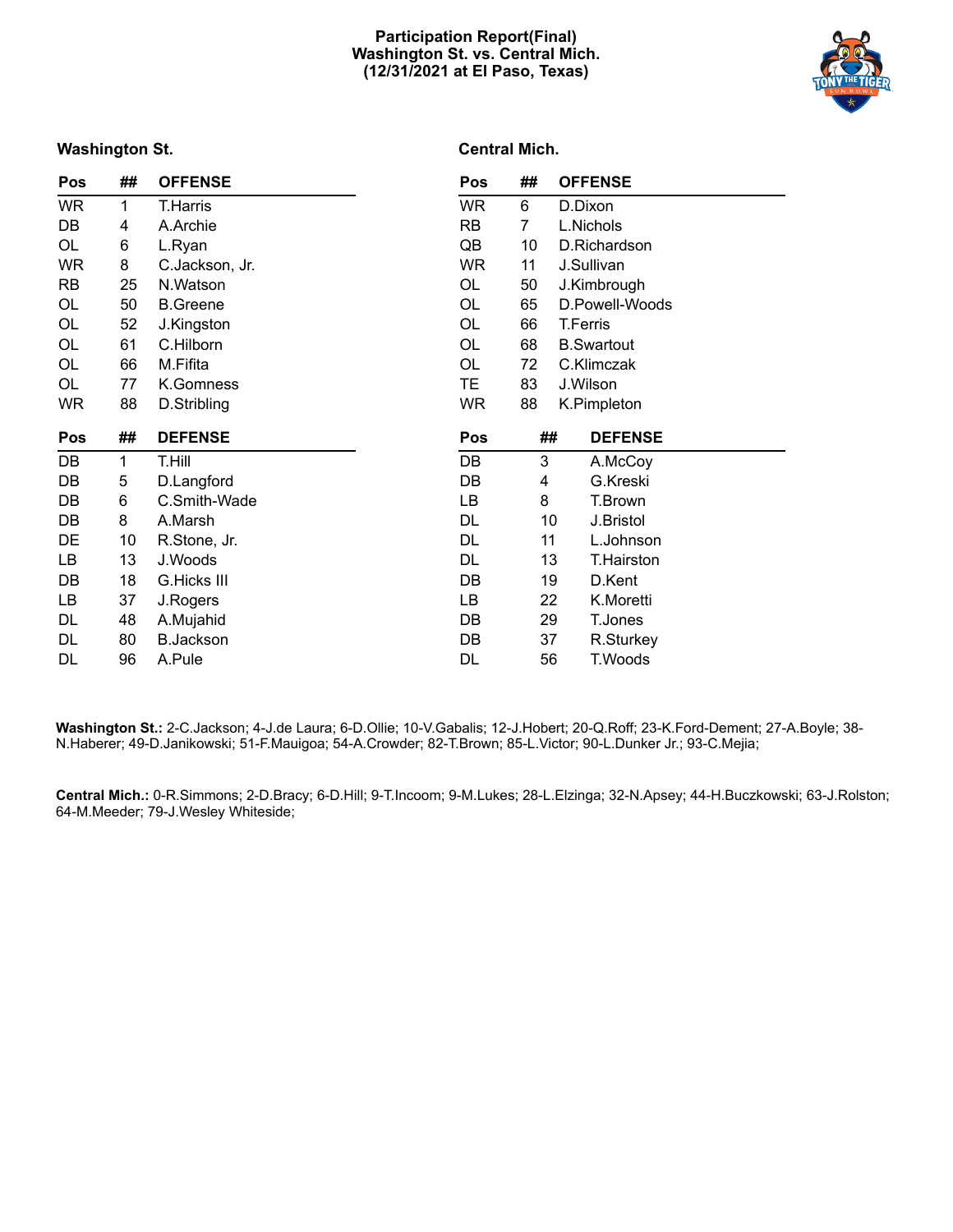# **Drive Chart (By Team)(Final) Washington St. vs. Central Mich. (12/31/2021 at El Paso, Texas)**



|            |                 |                   |       | <b>Drive Started</b> |                   | <b>Drive Ended</b> |                 | <b>Consumed</b> |            |  |
|------------|-----------------|-------------------|-------|----------------------|-------------------|--------------------|-----------------|-----------------|------------|--|
| Team       | Qtr             | Spot              | Time  | <b>Obtained</b>      | <b>Spot</b>       | Time               | <b>How lost</b> | <b>PI-Yds</b>   | <b>TOP</b> |  |
| WSU        | 1st             | WSU28             | 14:30 | <b>PUNT</b>          | WSU <sub>29</sub> | 12:40              | <b>PUNT</b>     | $3 - 1$         | 1:50       |  |
| <b>WSU</b> | 1st             | WSU <sub>13</sub> | 10:37 | <b>PUNT</b>          | WSU34             | 09:21              | <b>PUNT</b>     | $3 - 21$        | 1:16       |  |
| WSU        | 1st             | WSU <sub>18</sub> | 06:51 | KO                   | WSU <sub>18</sub> | 05:41              | <b>PUNT</b>     | $3 - 0$         | 1:10       |  |
| <b>WSU</b> | 1st             | WSU32             | 00:52 | KO                   | WSU <sub>11</sub> | 14:38              | <b>PUNT</b>     | $3 - -21$       | 1:14       |  |
| WSU        | 2nd             | WSU <sub>13</sub> | 12:43 | <b>PUNT</b>          | CMU <sub>25</sub> | 10:29              | <b>DOWNS</b>    | $7 - 62$        | 2:14       |  |
| <b>WSU</b> | 2 <sub>nd</sub> | WSU8              | 06:09 | <b>PUNT</b>          | WSU <sub>16</sub> | 04:36              | <b>PUNT</b>     | $3 - 8$         | 1:33       |  |
| <b>WSU</b> | 2nd             | WSU22             | 03:36 | <b>PUNT</b>          | WSU <sub>15</sub> | 02:34              | <b>PUNT</b>     | $3 - -7$        | 1:02       |  |
| <b>WSU</b> | 2 <sub>nd</sub> | WSU22             | 01:41 | KO                   | WSU <sub>29</sub> | 00:57              | <b>PUNT</b>     | $3 - 7$         | 0:44       |  |
| <b>WSU</b> | 3rd             | WSU <sub>25</sub> | 15:00 | KO                   | WSU <sub>16</sub> | 13:47              | <b>PUNT</b>     | $3 - -9$        | 1:13       |  |
| <b>WSU</b> | 3rd             | WSU4              | 11:01 | <b>FUMB</b>          | WSU4              | 08:56              | <b>PUNT</b>     | $3 - 0$         | 2:05       |  |
| <b>WSU</b> | 3rd             | WSU <sub>26</sub> | 07:07 | <b>FGA</b>           | CMU <sub>0</sub>  | 04:02              | *TD             | $7 - 74$        | 3:05       |  |
| <b>WSU</b> | 3rd             | CMU <sub>23</sub> | 03:42 | <b>INT</b>           | CMU <sub>0</sub>  | 02:24              | *TD             | $6 - 23$        | 1:18       |  |
| <b>WSU</b> | 4th             | WSU23             | 12:40 | <b>FGA</b>           | WSU32             | 10:37              | <b>DOWNS</b>    | $4 - 9$         | 2:03       |  |
| <b>WSU</b> | 4th             | WSU46             | 09:11 | KO                   | CMU <sub>44</sub> | 07:49              | <b>DOWNS</b>    | $6 - 10$        | 1:22       |  |
| WSU        | 4th             | WSU14             | 04:52 | <b>PUNT</b>          | CMU0              | 03:13              | *TD             | 4 - 86          | 1:39       |  |
| <b>WSU</b> | 4th             | WSU <sub>14</sub> | 02:41 | <b>PUNT</b>          | WSU <sub>23</sub> | 02:04              | <b>DOWNS</b>    | $4 - 9$         | 0:37       |  |

|                       | 1st     | 2nd     | 3rd     | 4th     | 1st   | 2nd     |          |
|-----------------------|---------|---------|---------|---------|-------|---------|----------|
| <b>Washington St.</b> | Qtr     | Qtr     | Qtr     | Qtr     | Half  | Half    | Total    |
| Time of possession    | 5:13    | 6:02    | 7.41    | 5:41    | 11:15 | 13:22   | 24:37    |
| 3rd down conversions  | $0 - 3$ | $0 - 5$ | $2 - 5$ | $0 - 3$ | 0-8   | $2 - 8$ | $2 - 16$ |
| 4th down conversions  | ი-ი     | $0 - 1$ | $0 - 1$ | 0-3     | 0-1   | በ-4     | $0 - 5$  |

|            |                 |                     |       | <b>Drive Started</b> |                   | <b>Drive Ended</b> |                 | Consumed      |            |  |
|------------|-----------------|---------------------|-------|----------------------|-------------------|--------------------|-----------------|---------------|------------|--|
| Team       | Qtr             | <b>Spot</b><br>Time |       | <b>Obtained</b>      | <b>Spot</b>       | Time               | <b>How lost</b> | <b>PI-Yds</b> | <b>TOP</b> |  |
| <b>CMU</b> | 1st             | CMU <sub>25</sub>   | 15:00 | KO.                  | CMU <sub>30</sub> | 14:30              | <b>PUNT</b>     | $3 - 5$       | 0:30       |  |
| <b>CMU</b> | 1st             | CMU <sub>16</sub>   | 12:40 | <b>PUNT</b>          | CMU <sub>23</sub> | 10:37              | <b>PUNT</b>     | $3 - 7$       | 2:03       |  |
| CMU        | 1st             | CMU <sub>18</sub>   | 09:21 | <b>PUNT</b>          | WSU31             | 06:51              | *FG             | $6 - 51$      | 2:30       |  |
| <b>CMU</b> | 1st             | CMU <sub>30</sub>   | 05:41 | <b>PUNT</b>          | WSU <sub>29</sub> | 02:18              | *FG             | $8 - 41$      | 3:23       |  |
| <b>CMU</b> | 1st             | WSU <sub>23</sub>   | 02:12 | KO.                  | WSU0              | 00:57              | *TD             | $3 - 23$      | 1:15       |  |
| <b>CMU</b> | 2 <sub>nd</sub> | WSU49               | 14:38 | <b>PUNT</b>          | WSU46             | 12:43              | <b>PUNT</b>     | $3 - 3$       | 1:55       |  |
| <b>CMU</b> | 2nd             | CMU <sub>25</sub>   | 10:29 | <b>DOWNS</b>         | WSU42             | 06:09              | <b>PUNT</b>     | $8 - 33$      | 4:20       |  |
| <b>CMU</b> | 2nd             | CMU <sub>39</sub>   | 04:36 | <b>PUNT</b>          | CMU <sub>41</sub> | 03:36              | <b>PUNT</b>     | $3 - 2$       | 1:00       |  |
| <b>CMU</b> | 2nd             | WSU9                | 02:34 | <b>PUNT</b>          | WSU0              | 01:48              | *TD             | $3 - 9$       | 0:46       |  |
| <b>CMU</b> | 2nd             | CMU36               | 00:57 | <b>PUNT</b>          | CMU39             | 0:00               | <b>HALF</b>     | $2 - 3$       | 0:57       |  |
| <b>CMU</b> | 3rd             | CMU36               | 13:47 | <b>PUNT</b>          | WSU4              | 11:01              | <b>FUMB</b>     | $6 - 60$      | 2:46       |  |
| <b>CMU</b> | 3rd             | WSU44               | 08:56 | <b>PUNT</b>          | WSU <sub>26</sub> | 07:07              | <b>FGA</b>      | $5 - 18$      | 1:49       |  |
| <b>CMU</b> | 3rd             | CMU <sub>21</sub>   | 03:54 | KO.                  | CMU <sub>21</sub> | 03:42              | <b>INT</b>      | 1 - 0         | 0:12       |  |
| <b>CMU</b> | 3rd             | CMU <sub>25</sub>   | 02:24 | KO                   | WSU7              | 12:40              | <b>FGA</b>      | 10 - 68       | 4:44       |  |
| <b>CMU</b> | 4th             | WSU32               | 10:37 | <b>DOWNS</b>         | WSU24             | 09:11              | *FG             | $4 - 8$       | 1:26       |  |
| <b>CMU</b> | 4th             | CMU44               | 07:49 | <b>DOWNS</b>         | WSU49             | 04:52              | <b>PUNT</b>     | $3 - 7$       | 2:57       |  |
| <b>CMU</b> | 4th             | CMU <sub>25</sub>   | 03:13 | KO                   | CMU32             | 02:41              | <b>PUNT</b>     | $3 - 7$       | 0:32       |  |
| <b>CMU</b> | 4th             | WSU <sub>23</sub>   | 02:04 | <b>DOWNS</b>         | WSU30             | 0:00               | <b>HALF</b>     | $3 - -7$      | 2:04       |  |

|                      | 1st     | 2nd     | 3rd  | 4th     | 1st      | 2nd   |          |
|----------------------|---------|---------|------|---------|----------|-------|----------|
| <b>Central Mich.</b> | Otr     | Qtr     | Qtr  | Qtr     | Half     | Half  | Total    |
| Time of possession   | 9.47    | 8:58    | 7:19 | 9:19    | 18:45    | 16:38 | 35:23    |
| 3rd down conversions | $0 - 5$ | $2 - 5$ | 1-2  | $0 - 5$ | $2 - 10$ | 1-7   | $3 - 17$ |
| 4th down conversions | $1 - 1$ | 0-0     | ი-ი  | 0-0     | 1-1      | ი-ი   | $1 - 1$  |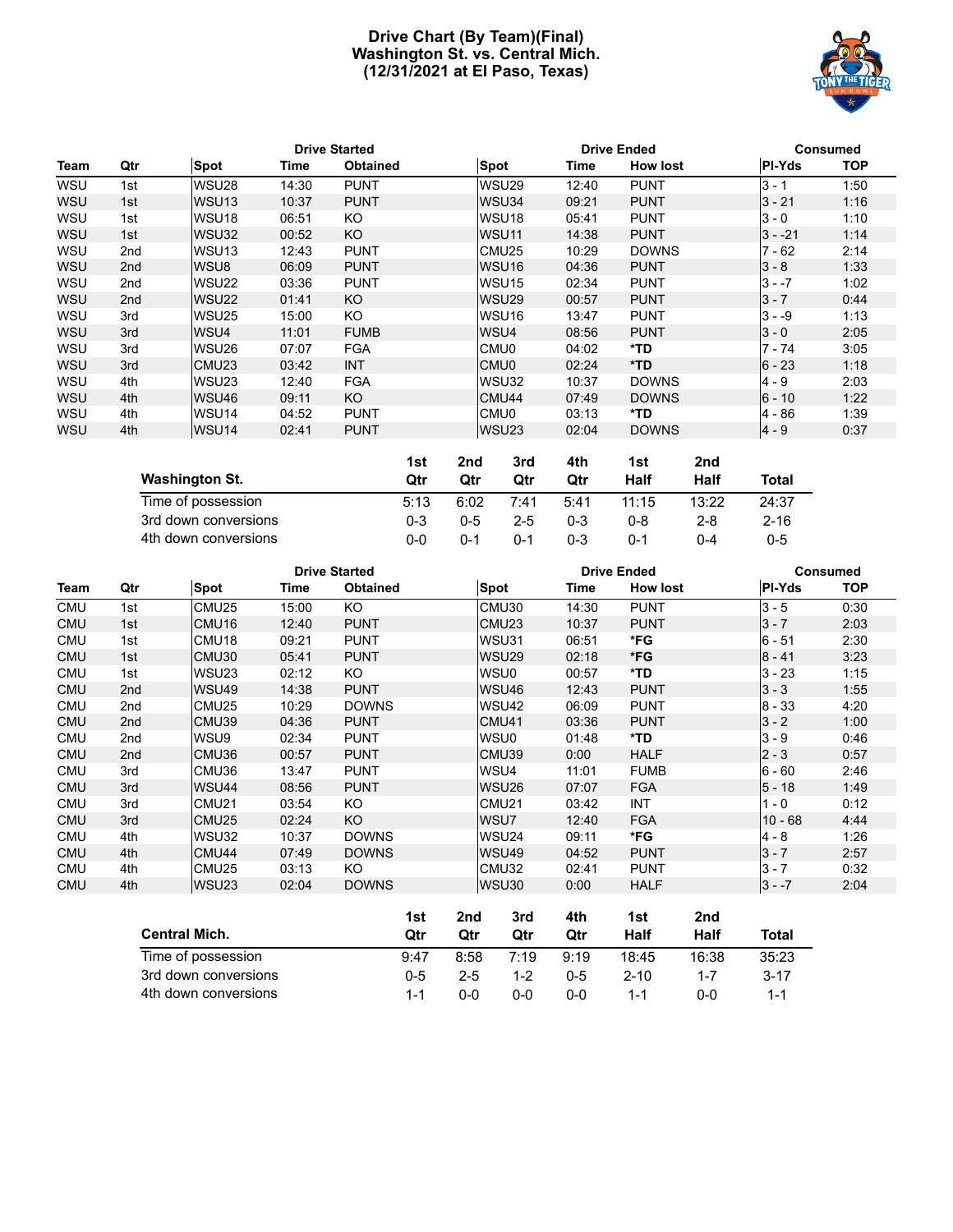# **Drive Chart (By Quarter)(Final) Washington St. vs. Central Mich. (12/31/2021 at El Paso, Texas)**



|            |     |                   | <b>Drive Started</b> |                 |                   | <b>Drive Ended</b> |                 | <b>Consumed</b> |            |  |
|------------|-----|-------------------|----------------------|-----------------|-------------------|--------------------|-----------------|-----------------|------------|--|
| Team       | Qtr | <b>Spot</b>       | Time                 | <b>Obtained</b> | <b>Spot</b>       | <b>Time</b>        | <b>How lost</b> | PI-Yds          | <b>TOP</b> |  |
| <b>CMU</b> | 1st | CMU25             | 15:00                | <b>KO</b>       | CMU30             | 14:30              | <b>PUNT</b>     | $3 - 5$         | 0:30       |  |
| <b>WSU</b> | 1st | WSU <sub>28</sub> | 14:30                | <b>PUNT</b>     | WSU <sub>29</sub> | 12:40              | <b>PUNT</b>     | $3 - 1$         | 1:50       |  |
| <b>CMU</b> | 1st | CMU <sub>16</sub> | 12:40                | <b>PUNT</b>     | CMU <sub>23</sub> | 10:37              | <b>PUNT</b>     | $3 - 7$         | 2:03       |  |
| <b>WSU</b> | 1st | WSU <sub>13</sub> | 10:37                | <b>PUNT</b>     | WSU34             | 09:21              | <b>PUNT</b>     | $3 - 21$        | 1:16       |  |
| <b>CMU</b> | 1st | CMU18             | 09:21                | <b>PUNT</b>     | WSU31             | 06:51              | $*FG$           | $6 - 51$        | 2:30       |  |
| WSU        | 1st | WSU18             | 06:51                | KO              | WSU18             | 05:41              | <b>PUNT</b>     | $3 - 0$         | 1:10       |  |
| <b>CMU</b> | 1st | CMU30             | 05:41                | <b>PUNT</b>     | <b>WSU29</b>      | 02:18              | $*FG$           | $8 - 41$        | 3:23       |  |
| <b>CMU</b> | 1st | WSU23             | 02:12                | KO              | WSU0              | 00:57              | *TD             | $3 - 23$        | 1:15       |  |
| WSU        | 1st | WSU32             | 00:52                | KO              | WSU11             | 14:38              | <b>PUNT</b>     | $3 - -21$       | 1:14       |  |
| <b>CMU</b> | 2nd | WSU49             | 14:38                | <b>PUNT</b>     | WSU46             | 12:43              | <b>PUNT</b>     | $3 - 3$         | 1:55       |  |
| WSU        | 2nd | WSU13             | 12:43                | <b>PUNT</b>     | CMU <sub>25</sub> | 10:29              | <b>DOWNS</b>    | $7 - 62$        | 2:14       |  |
| <b>CMU</b> | 2nd | CMU25             | 10:29                | <b>DOWNS</b>    | WSU42             | 06:09              | <b>PUNT</b>     | $8 - 33$        | 4:20       |  |
| WSU        | 2nd | WSU8              | 06:09                | <b>PUNT</b>     | WSU16             | 04:36              | <b>PUNT</b>     | $3 - 8$         | 1:33       |  |
| <b>CMU</b> | 2nd | CMU39             | 04:36                | <b>PUNT</b>     | CMU41             | 03:36              | <b>PUNT</b>     | $3 - 2$         | 1:00       |  |
| WSU        | 2nd | WSU22             | 03:36                | <b>PUNT</b>     | WSU15             | 02:34              | <b>PUNT</b>     | $3 - -7$        | 1:02       |  |
| <b>CMU</b> | 2nd | WSU9              | 02:34                | <b>PUNT</b>     | WSU0              | 01:48              | *TD             | $3 - 9$         | 0:46       |  |
| WSU        | 2nd | WSU22             | 01:41                | KO              | WSU29             | 00:57              | <b>PUNT</b>     | $3 - 7$         | 0:44       |  |
| <b>CMU</b> | 2nd | CMU36             | 00:57                | <b>PUNT</b>     | CMU39             | 0:00               | <b>HALF</b>     | $2 - 3$         | 0:57       |  |
| WSU        | 3rd | <b>WSU25</b>      | 15:00                | KO              | WSU16             | 13:47              | <b>PUNT</b>     | $3 - -9$        | 1:13       |  |
| <b>CMU</b> | 3rd | CMU36             | 13:47                | <b>PUNT</b>     | WSU4              | 11:01              | <b>FUMB</b>     | $6 - 60$        | 2:46       |  |
| WSU        | 3rd | WSU4              | 11:01                | <b>FUMB</b>     | WSU4              | 08:56              | <b>PUNT</b>     | $3 - 0$         | 2:05       |  |
| <b>CMU</b> | 3rd | WSU44             | 08:56                | <b>PUNT</b>     | WSU26             | 07:07              | <b>FGA</b>      | $5 - 18$        | 1:49       |  |
| WSU        | 3rd | WSU26             | 07:07                | <b>FGA</b>      | CMU0              | 04:02              | *TD             | $7 - 74$        | 3:05       |  |
| <b>CMU</b> | 3rd | CMU21             | 03:54                | KO              | CMU <sub>21</sub> | 03:42              | <b>INT</b>      | $1 - 0$         | 0:12       |  |
| WSU        | 3rd | CMU <sub>23</sub> | 03:42                | <b>INT</b>      | CMU <sub>0</sub>  | 02:24              | *TD             | $6 - 23$        | 1:18       |  |
| <b>CMU</b> | 3rd | CMU <sub>25</sub> | 02:24                | KO              | WSU7              | 12:40              | <b>FGA</b>      | $10 - 68$       | 4:44       |  |
| WSU        | 4th | WSU23             | 12:40                | <b>FGA</b>      | WSU32             | 10:37              | <b>DOWNS</b>    | $4 - 9$         | 2:03       |  |
| <b>CMU</b> | 4th | WSU32             | 10:37                | <b>DOWNS</b>    | WSU24             | 09:11              | $*FG$           | $4 - 8$         | 1:26       |  |
| WSU        | 4th | WSU46             | 09:11                | <b>KO</b>       | CMU44             | 07:49              | <b>DOWNS</b>    | $6 - 10$        | 1:22       |  |
| <b>CMU</b> | 4th | CMU44             | 07:49                | <b>DOWNS</b>    | WSU49             | 04:52              | <b>PUNT</b>     | $3 - 7$         | 2:57       |  |
| WSU        | 4th | WSU14             | 04:52                | <b>PUNT</b>     | CMU0              | 03:13              | *TD             | $4 - 86$        | 1:39       |  |
| <b>CMU</b> | 4th | CMU <sub>25</sub> | 03:13                | KO              | CMU32             | 02:41              | <b>PUNT</b>     | $3 - 7$         | 0:32       |  |
| WSU        | 4th | WSU14             | 02:41                | <b>PUNT</b>     | WSU <sub>23</sub> | 02:04              | <b>DOWNS</b>    | $4 - 9$         | 0:37       |  |
| <b>CMU</b> | 4th | WSU <sub>23</sub> | 02:04                | <b>DOWNS</b>    | WSU30             | 0:00               | <b>HALF</b>     | $3 - -7$        | 2:04       |  |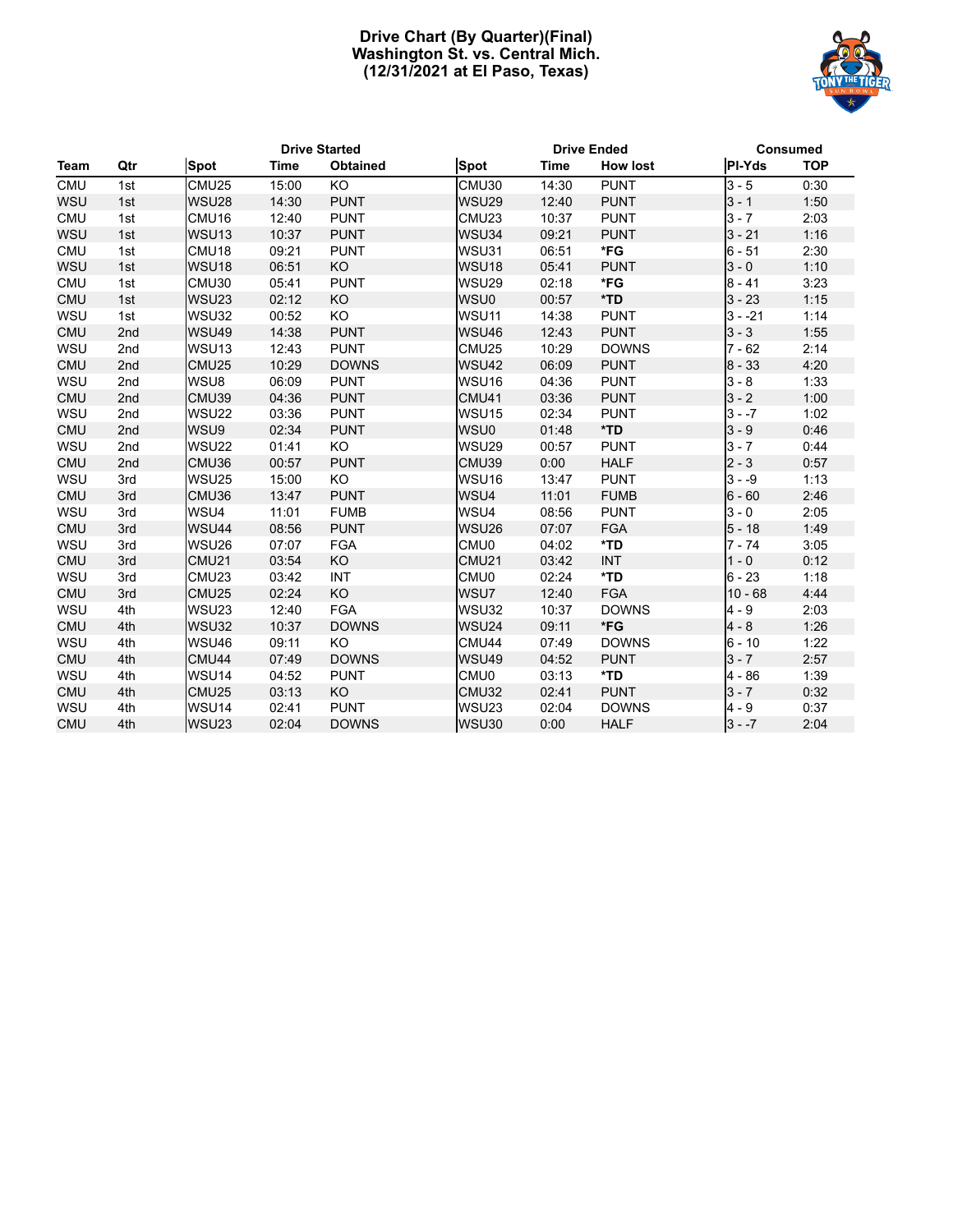

Start of 1st quarter, clock 15:00.

*Washington St. won the toss and has deferred to the second half. CMU will receive and WSU will defend the north goal.*

DUNKER JR., Lucas kickoff 65 yards to the CMU0, Touchback.

#### **CMU drive start at 15:00**

| 1-10     | CMU25 [NHSG] RICHARDSON, Daniel pass up the middle incomplete intended for SULLIVAN, JaCorey thrown to<br>the CMU25.                         |
|----------|----------------------------------------------------------------------------------------------------------------------------------------------|
| $2 - 10$ | CMU25 [NHSG] RICHARDSON, Daniel pass up the middle incomplete intended for SULLIVAN, JaCorey broken up<br>by HICKS III, George at the CMU35. |
| $3-10$   | CMU25 [NHSG] NICHOLS, Lew pass up the middle incomplete intended for NICHOLS, Lew thrown to the CMU30;<br>QB hurried by ROGERS, Justus.      |
| 44 O     | CMURE DENALTY WELLO#pides on OLUNN, Mitchell enforced 5 varde from the CMURE to the CMURO INLINITI                                           |

4-10 CMU25 PENALTY WSU Offsides on QUINN, Mitchell enforced 5 yards from the CMU25 to the CMU30 [NHPUNT].

4-5 CMU30 ELZINGA, Luke punt 42 yards to the WSU28 downed by BRACY, Darius. [14:30]

*Drive Summary: 3 plays, 5 yards, 0:30*

#### **WSU drive start at 14:30**

| $1 - 10$ |                                       | WSU28 [NHSG] DE LAURA, Jayden pass up the middle complete for 3 yards to JACKSON, JR., Calvin to the<br>WSU31 (MCCOY, Alonzo).  |  |  |  |  |  |  |  |
|----------|---------------------------------------|---------------------------------------------------------------------------------------------------------------------------------|--|--|--|--|--|--|--|
| $2 - 7$  |                                       | WSU31 [NHSG] WATSON, Nakia rush up the middle for a gain of 1 yard to the WSU32 (BROWN, Troy).                                  |  |  |  |  |  |  |  |
| $3-6$    |                                       | WSU32 [NHSG] DE LAURA, Jayden pass up the middle complete for -3 yards to JACKSON, JR., Calvin to the<br>WSU29 (MCCOY, Alonzo). |  |  |  |  |  |  |  |
| $4-9$    |                                       | WSU29 HABERER, Nick punt 56 yards to the CMU15, PIMPLETON, Kalil return 1 yard to the CMU16 (MAUIGOA,<br>Francisco). [12:40]    |  |  |  |  |  |  |  |
|          | Drive Summary: 3 plays, 1 yards, 1:50 |                                                                                                                                 |  |  |  |  |  |  |  |

#### **CMU drive start at 12:40**

| 1-10 CMU16 [NHSG] NICHOLS, Lew rush up the middle for a gain of 7 yards to the CMU23. |  |  |  |  |  |  |  |
|---------------------------------------------------------------------------------------|--|--|--|--|--|--|--|
|---------------------------------------------------------------------------------------|--|--|--|--|--|--|--|

- 2-3 CMU23 [NHSG] RICHARDSON, Daniel pass up the middle complete for 1 yard to PIMPLETON, Kalil caught at the CMU18 and advanced to the CMU24 (STONE, JR., Ron).
- 3-2 CMU24 [NHSG] NICHOLS, Lew rush up the middle for a loss of 1 yard to the CMU23 (ROGERS, Justus;SMITH-WADE, Chau).
- 4-3 CMU23 ELZINGA, Luke punt 64 yards to the WSU13 downed. [10:37]
- *Drive Summary: 3 plays, 7 yards, 2:03*

#### **WSU drive start at 10:37**

|          |                                        | 1-10 WSU13 PENALTY CMU Unsportsmanlike Conduct enforced 15 yards from the WSU13 to the WSU28 and results in<br>automatic 1ST DOWN [NHSG]. |  |  |  |  |  |  |  |
|----------|----------------------------------------|-------------------------------------------------------------------------------------------------------------------------------------------|--|--|--|--|--|--|--|
|          |                                        | 1-10 WSU28 [NHSG] DE LAURA, Jayden pass up the middle incomplete thrown to the WSU28.                                                     |  |  |  |  |  |  |  |
| $2 - 10$ |                                        | WSU28 [NHSG] DE LAURA, Jayden pass up the middle complete for 6 yards to OLLIE, Donovan to the WSU34<br>(KENT, Donte: HILL, Daedae).      |  |  |  |  |  |  |  |
| $3 - 4$  |                                        | WSU34 [NHSG] DE LAURA, Jayden pass up the middle incomplete intended for OLLIE, Donovan thrown to the<br>WSU35.                           |  |  |  |  |  |  |  |
| $4 - 4$  |                                        | WSU34 HABERER, Nick punt 48 yards to the CMU18, fair catch by PIMPLETON, Kalil. [09:21]                                                   |  |  |  |  |  |  |  |
|          | Drive Summary: 3 plays, 21 yards, 1:16 |                                                                                                                                           |  |  |  |  |  |  |  |

#### **CMU drive start at 09:21**

|       | DOWN.                                                                           | R                                                                                                                                                                                                                                                                                                                                                                                                                                                                                                                                                                                                                                |
|-------|---------------------------------------------------------------------------------|----------------------------------------------------------------------------------------------------------------------------------------------------------------------------------------------------------------------------------------------------------------------------------------------------------------------------------------------------------------------------------------------------------------------------------------------------------------------------------------------------------------------------------------------------------------------------------------------------------------------------------|
|       | the WSU43 and advanced to the WSU34 (HILL, Tyrone; MEJIA, Christian), 1ST DOWN. | P                                                                                                                                                                                                                                                                                                                                                                                                                                                                                                                                                                                                                                |
|       |                                                                                 |                                                                                                                                                                                                                                                                                                                                                                                                                                                                                                                                                                                                                                  |
|       | Travion).                                                                       |                                                                                                                                                                                                                                                                                                                                                                                                                                                                                                                                                                                                                                  |
|       |                                                                                 |                                                                                                                                                                                                                                                                                                                                                                                                                                                                                                                                                                                                                                  |
| WSU31 | [06:51]                                                                         |                                                                                                                                                                                                                                                                                                                                                                                                                                                                                                                                                                                                                                  |
|       |                                                                                 | CMU18 [NHSG] NICHOLS, Lew rush up the middle for a gain of 38 yards to the WSU44 (BROWN, Travion), 1ST<br>WSU44 [NHSG] RICHARDSON, Daniel pass up the middle complete for 10 yards to SULLIVAN, JaCorey caught at<br>WSU34 [NHSG] RICHARDSON, Daniel pass up the middle incomplete thrown to the WSU34.<br>WSU34 [NHSG] QB Keeper RICHARDSON, Daniel rush up the middle for a gain of 3 yards to the WSU31 (BROWN,<br>WSU31 [NHSG] QB Keeper RICHARDSON, Daniel rush up the middle for no gain to the WSU31 (MARSH, Armani).<br>MEEDER, Marshall field goal attempt from 49 yards GOOD [kick was spotted at WSU39], clock 06:51. |

# **WASHINGTON ST. 0, CENTRAL MICH. 3**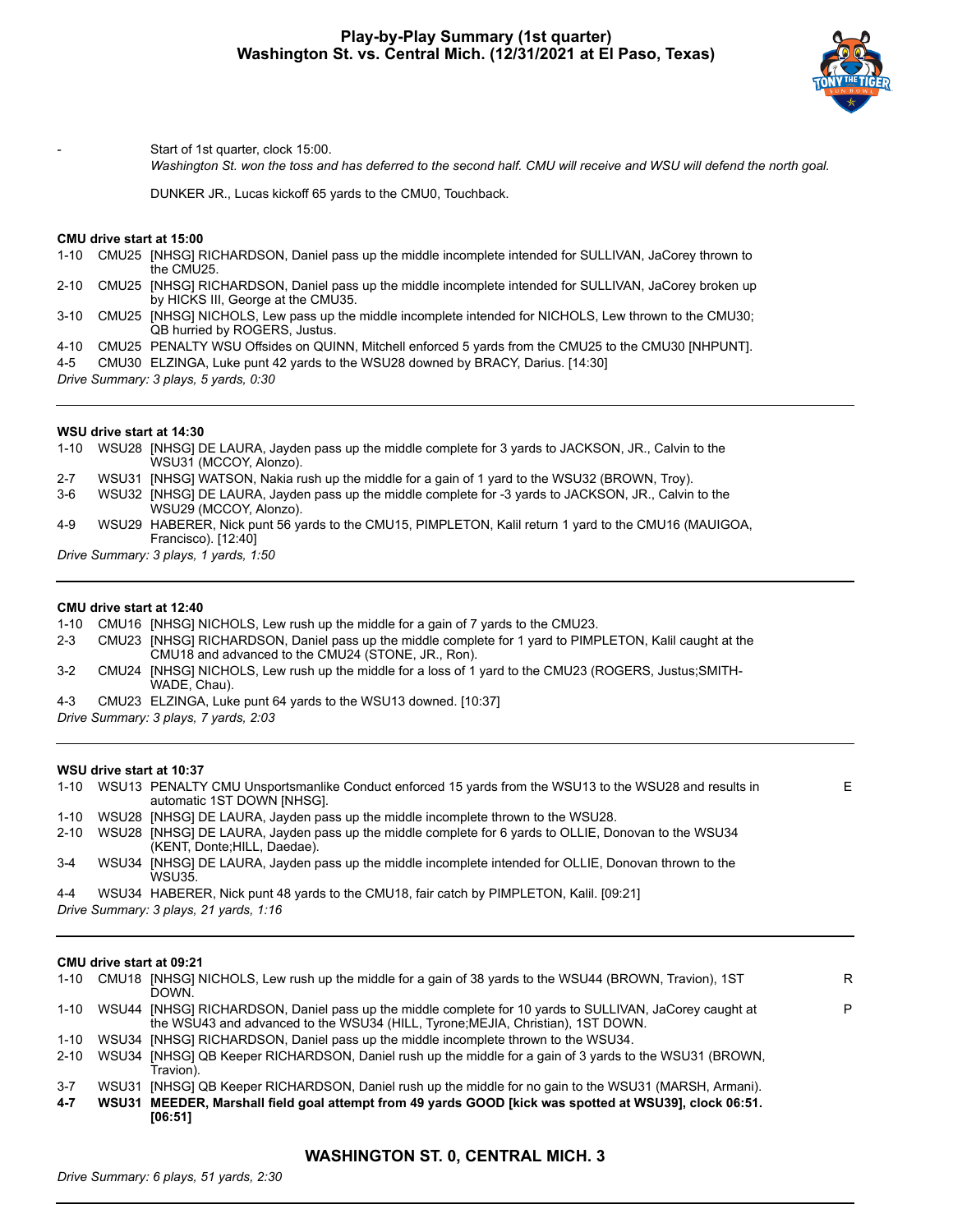#### **WSU drive start at 06:51**

- 1-10 WSU18 [NHSG] DE LAURA, Jayden pass up the middle complete for 0 yards to WATSON, Nakia caught at the WSU19 and advanced to the WSU18 (MORETTI, Kyle).
- 2-10 WSU18 [NHSG] DE LAURA, Jayden pass up the middle incomplete intended for WATSON, Nakia thrown to the WSU19.
- 3-10 WSU18 [NHSG] DE LAURA, Jayden pass to the right incomplete intended for HOBERT, Joey thrown to the WSU20.
- 4-10 WSU18 HABERER, Nick punt 42 yards to the CMU40, fair catch by PIMPLETON, Kalil. PENALTY CMU Holding
	- enforced at the deadball spot for 10 yards after the change of possession from the CMU40 to the CMU30. [05:41]

*Drive Summary: 3 plays, 0 yards, 1:10*

#### **CMU drive start at 05:41**

|          |       | 1-10 CMU30 [NHSG] QB Keeper RICHARDSON, Daniel rush up the middle for a gain of 3 yards to the CMU33<br>(MUJAHID, Amir).                                |   |
|----------|-------|---------------------------------------------------------------------------------------------------------------------------------------------------------|---|
| $2 - 7$  | CMU33 | [NHSG] RICHARDSON, Daniel pass up the middle incomplete thrown to the CMU35.                                                                            |   |
| $3 - 7$  | CMU33 | [NHSG] RICHARDSON, Daniel pass up the middle complete for 4 yards to PIMPLETON, Kalil caught at the<br>CMU34 and advanced to the CMU37 (MARSH, Armani). |   |
| $4 - 3$  | CMU37 | [NHSG] RICHARDSON, Daniel pass up the middle complete for 26 yards to PIMPLETON, Kalil to the<br>WSU37 (MARSH, Armani), 1ST DOWN.                       | P |
| $1 - 10$ | WSU37 | [NHSG] DIXON, Dallas rush up the middle for a gain of 5 yards to the WSU32, End of Play.                                                                |   |
| $2 - 5$  |       | WSU32 [NHSG] NICHOLS, Lew rush up the middle for a gain of 3 yards to the WSU29 (ROGERS, Justus: ROFF,<br>Quinn).                                       |   |
| $3-2$    | WSU29 | [NHSG] NICHOLS, Lew rush up the middle for no gain to the WSU29 (JACKSON, Brennan).                                                                     |   |
| $4 - 2$  |       | WSU29 MEEDER, Marshall field goal attempt from 52 yards GOOD [kick was spotted at WSU42], clock 02:18.<br>[02:18]                                       |   |
|          |       |                                                                                                                                                         |   |

#### **WASHINGTON ST. 0, CENTRAL MICH. 6**

*Drive Summary: 8 plays, 41 yards, 3:23*

**CMU drive start at 02:12**

|          |      | (Scoring play confirmed). [00:57]                                                                        |   |
|----------|------|----------------------------------------------------------------------------------------------------------|---|
| $1 - 1$  | WSU1 | [NHSG] NICHOLS, Lew rush up the middle for a gain of 1 yard to the WSU0, TOUCHDOWN CMU                   |   |
|          |      | DOWN.                                                                                                    |   |
| $1 - 10$ |      | WSU12 [NHSG] NICHOLS, Lew rush up the middle for a gain of 11 yards to the WSU1 (HICKS III, George), 1ST | R |
|          |      | (WOODS, Jahad), 1ST DOWN.                                                                                |   |
| $1 - 10$ |      | WSU23 [NHSG] RICHARDSON, Daniel pass complete for 11 yards to BUCZKOWSKI, Hunter to the WSU12            | D |

**1-3 WSU3 MEEDER, Marshall PAT kick attempt is good.**

#### **WASHINGTON ST. 0, CENTRAL MICH. 13**

*Drive Summary: 3 plays, 23 yards, 1:15*

ROLSTON, Josh kickoff 50 yards to the WSU15, VICTOR, Lincoln return 17 yards to the WSU32 (SIMMONS, Remi).

#### **WSU drive start at 00:52**

1-10 WSU32 PENALTY Before the snap, WSU Delay Of Game enforced 5 yards from the WSU32 to the WSU27.

- 1-15 WSU27 [NHSG] DE LAURA, Jayden sacked for a loss of 17 yards at the WSU10 (INCOOM, Thomas).
- 2-32 WSU10 [NHSG] DE LAURA, Jayden pass up the middle complete for -2 yards to WATSON, Nakia caught at the WSU11 and advanced to the WSU8 (MORETTI, Kyle). [00:00]
	- End of 1st quarter, clock 0:00.

# **END OF 1ST QUARTER: WASHINGTON ST. 0, CENTRAL MICH. 13**

|                        | Time               | 1st Downs    |  |  | <b>Conversions</b> |         |         |          |             |                  |
|------------------------|--------------------|--------------|--|--|--------------------|---------|---------|----------|-------------|------------------|
| <b>Quarter Summary</b> | Score Poss R P X T |              |  |  |                    | 3rd     | 4th     | Rushina  | Passing     | <b>Penalties</b> |
| Washington St.         |                    | 5:13 0 0 1 1 |  |  |                    | - 0-3   | 0-0     | $2 - 16$ | $5-9-0-4$   | $2 - 10$         |
| Central Mich.          | 13.                | 9:47 2 3 0 5 |  |  |                    | $0 - 5$ | $1 - 1$ | 11-70    | $5-10-0-52$ | $2 - 25$         |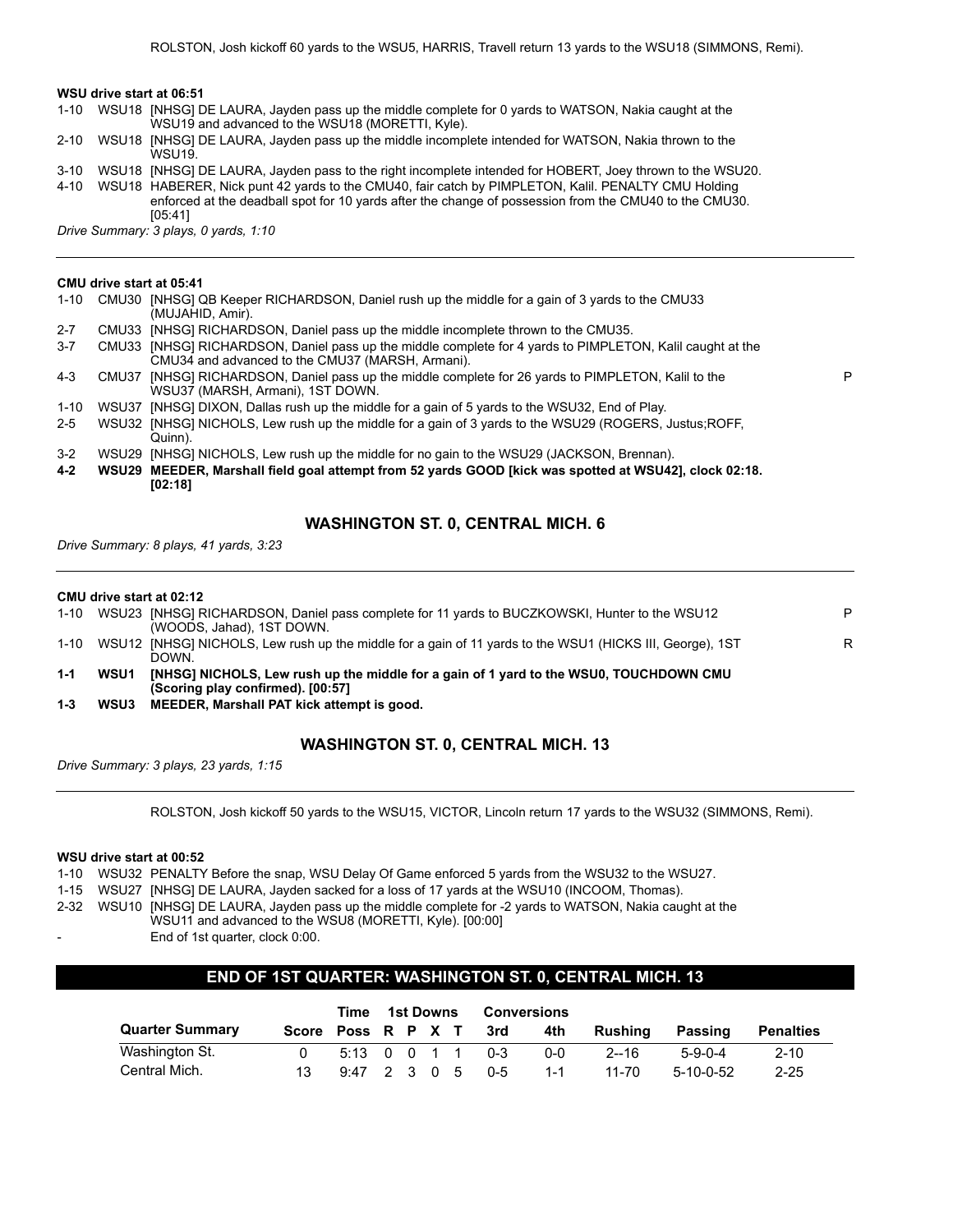## **Quickie Statistics (1st Quarter only) Washington St. vs. Central Mich. (12/31/2021 at El Paso, Texas)**



|                                   | wsu          | <b>CMU</b>   |
|-----------------------------------|--------------|--------------|
| Score                             | 0            | 13           |
| <b>FIRST DOWNS</b>                | $\mathbf{1}$ | 5            |
| <b>RUSHES-YARDS (NET)</b>         | $2 - 16$     | $11 - 70$    |
| <b>PASSING-YARDS (NET)</b>        | 4            | 52           |
| Passes Att-Comp-Int               | $9 - 5 - 0$  | $10 - 5 - 0$ |
| <b>TOTAL OFFENSE PLAYS-YARDS</b>  | $11 - 12$    | $21 - 122$   |
| Fumble Returns-Yards              | $0 - 0$      | $0 - 0$      |
| <b>Punt Returns-Yards</b>         | $0 - 0$      | $1 - 1$      |
| Kickoff Returns-Yards             | $2 - 30$     | $0 - 0$      |
| <b>Interception Returns-Yards</b> | $0 - 0$      | $0 - 0$      |
| Punts (Number-Avg)                | $3 - 48.7$   | $2 - 53.0$   |
| Fumbles-Lost                      | $0 - 0$      | $0 - 0$      |
| Penalties-Yards                   | $2 - 10$     | $2 - 25$     |
| Possession Time                   | 5:13         | 9:47         |
| <b>Third-Down Conversions</b>     | $0 - 3$      | $0 - 5$      |
| Fourth-Down Conversions           | $0 - 0$      | $1 - 1$      |

| <b>Rushing</b>              | No.                 | Gain                | Loss             | <b>Net</b>     | TD             | Avg                              | Lg                  | <b>Rushing</b>                         | No. | Gain                       | Loss             | Net                               | <b>TD</b>                       | Avg             |                        |
|-----------------------------|---------------------|---------------------|------------------|----------------|----------------|----------------------------------|---------------------|----------------------------------------|-----|----------------------------|------------------|-----------------------------------|---------------------------------|-----------------|------------------------|
| N.Watson                    |                     |                     | <sup>0</sup>     |                | $\Omega$       |                                  |                     | L.Nichols<br>D.Dixon                   | 1   | 60<br>5                    | $-1$<br>$\Omega$ | 59<br>5                           | 1<br>$\Omega$                   | 8.4<br>5        | $\frac{\text{Lg}}{38}$ |
| <b>Passing</b>              |                     | $C-A-I$             | Yds              | TD             | <u>Lg</u>      |                                  | <b>Sack</b>         | <b>Passing</b>                         |     | $C-A-I$                    | Yds              | TD                                |                                 | Lg              | <b>Sack</b>            |
| J.de Laura                  |                     | $5 - 9 - 0$         | $-13$            | $\overline{0}$ | $\overline{6}$ |                                  |                     | D.Richardson<br>L.Nichols              |     | $5 - 9 - 0$<br>$0 - 1 - 0$ |                  | 52<br>$\mathbf{0}$                | $\overline{0}$<br>0             | $\overline{26}$ | 0<br>0                 |
| Receiving                   |                     | No.                 |                  | Yards          | TD             | Tgt                              |                     | <b>Receiving</b>                       |     | No.                        |                  | Yards                             | TD                              | <b>Tgt</b>      |                        |
| D.Ollie<br>C.Jackson, Jr.   |                     | 1<br>$\overline{2}$ |                  | 6<br>$\Omega$  | 0<br>$\Omega$  | $\overline{2}$<br>$\overline{2}$ | $\frac{Lg}{6}$<br>3 | J.Sullivan<br>K.Pimpleton<br>L.Nichols |     | $\frac{3}{0}$              |                  | $\overline{10}$<br>31<br>$\Omega$ | $\overline{0}$<br>0<br>$\Omega$ | 3<br>3<br>1     | $\frac{Lg}{10}$<br>26  |
| <b>Punting</b>              | No.                 | Yds                 | Avg              |                | <b>Lng</b>     | In20                             | TB                  | <b>Punting</b>                         | No. | Yds                        | Avg              | Lng                               |                                 | In20            |                        |
| N.Haberer                   | 3                   | 146                 | 48.7             |                | 56             | $\Omega$                         | $\overline{0}$      | L.Elzinga                              | 7   | 106                        | 53.0             |                                   | 64                              | $\Omega$        | $\frac{TB}{0}$         |
| <b>Punt Returns</b>         |                     |                     | No.              |                | Yards          | <b>TD</b>                        | Lg                  | <b>Punt Returns</b>                    |     |                            | No.              |                                   | Yards                           | TD              | <u>Lg</u><br>1         |
|                             |                     |                     |                  |                |                |                                  |                     | K.Pimpleton                            |     |                            |                  |                                   |                                 | $\overline{0}$  |                        |
| <b>Kick Returns</b>         |                     |                     | No.              |                | Yards          | TD                               | $\frac{Lg}{13}$     | <b>Kick Returns</b>                    |     |                            | No.              |                                   | Yards                           | <b>TD</b>       | Lg                     |
| <b>T.Harris</b><br>L.Victor |                     |                     | 1                |                | 13<br>17       | $\overline{0}$<br>$\Omega$       | 17                  |                                        |     |                            |                  |                                   |                                 |                 |                        |
| <b>Tackles</b>              |                     | UA-A                | <b>Total</b>     |                | <b>Sacks</b>   |                                  | <b>TFL</b>          | <b>Tackles</b>                         |     | UA-A                       | <b>Total</b>     |                                   |                                 | <b>Sacks</b>    | TFL                    |
| A.Marsh<br>T.Brown          |                     | $3-0$<br>$3-0$      | $\overline{3.0}$ | 3.0            |                | 0.0<br>0.0                       | 0.0<br>0.0          | T.Brown<br>R.Simmons                   |     | $3-0$<br>$2 - 0$           | $\overline{3.0}$ | 2.0                               |                                 | 0.0<br>0.0      | 0.0<br>0.0             |
| R.Stone, Jr.                |                     | $1 - 0$             |                  | 1.0            |                | 0.0                              | 0.0                 | A.McCov                                |     | $2 - 0$                    |                  | 2.0                               |                                 | 0.0             | 1.0                    |
| J.Woods<br>G.Hicks III      |                     | $1 - 0$<br>$1 - 0$  | 1.0              | 1.0            |                | 0.0<br>0.0                       | 0.0<br>0.0          | K.Moretti<br>T.Incoom                  |     | $2 - 0$<br>$1 - 0$         | 1.0              | 2.0                               |                                 | 0.0<br>1.0      | 1.0                    |
| J.Rogers                    |                     | $0 - 2$             |                  | 1.0            |                | 0.0                              | 1.0                 | D.Hill                                 |     | $0 - 1$                    | 0.5              |                                   |                                 | 0.0             | 1.0<br>0.0             |
| A.Mujahid                   |                     | $1 - 0$             |                  | 1.0            |                | 0.0                              | 0.0                 | D.Kent                                 |     | $0 - 1$                    | 0.5              |                                   |                                 | 0.0             | 0.0                    |
| F.Mauigoa                   |                     | $1 - 0$             |                  | 1.0            |                | 0.0                              | 0.0                 |                                        |     |                            |                  |                                   |                                 |                 |                        |
| $\sim$<br>Time.             | <b>Cooring Digy</b> |                     |                  |                |                |                                  |                     |                                        |     |                            |                  |                                   |                                 | V <sub>H</sub>  |                        |

| Qtr | Time<br>$\sim$ | <b>Scoring Play</b>                                           | V-h     |
|-----|----------------|---------------------------------------------------------------|---------|
| 1st | 06:51          | J - M.Meeder 49 vd FG 6-51 2:30<br>CMU                        | U-3     |
| 1st | 02:18          | CMU - M.Meeder 52 vd FG 8-41 3:23                             | $0 - 6$ |
| 1st | 00:57          | CMU<br>L. Nichols 1 yd TD RUSH (KICK by M. Meeder), 3-23 1:15 | 0-13    |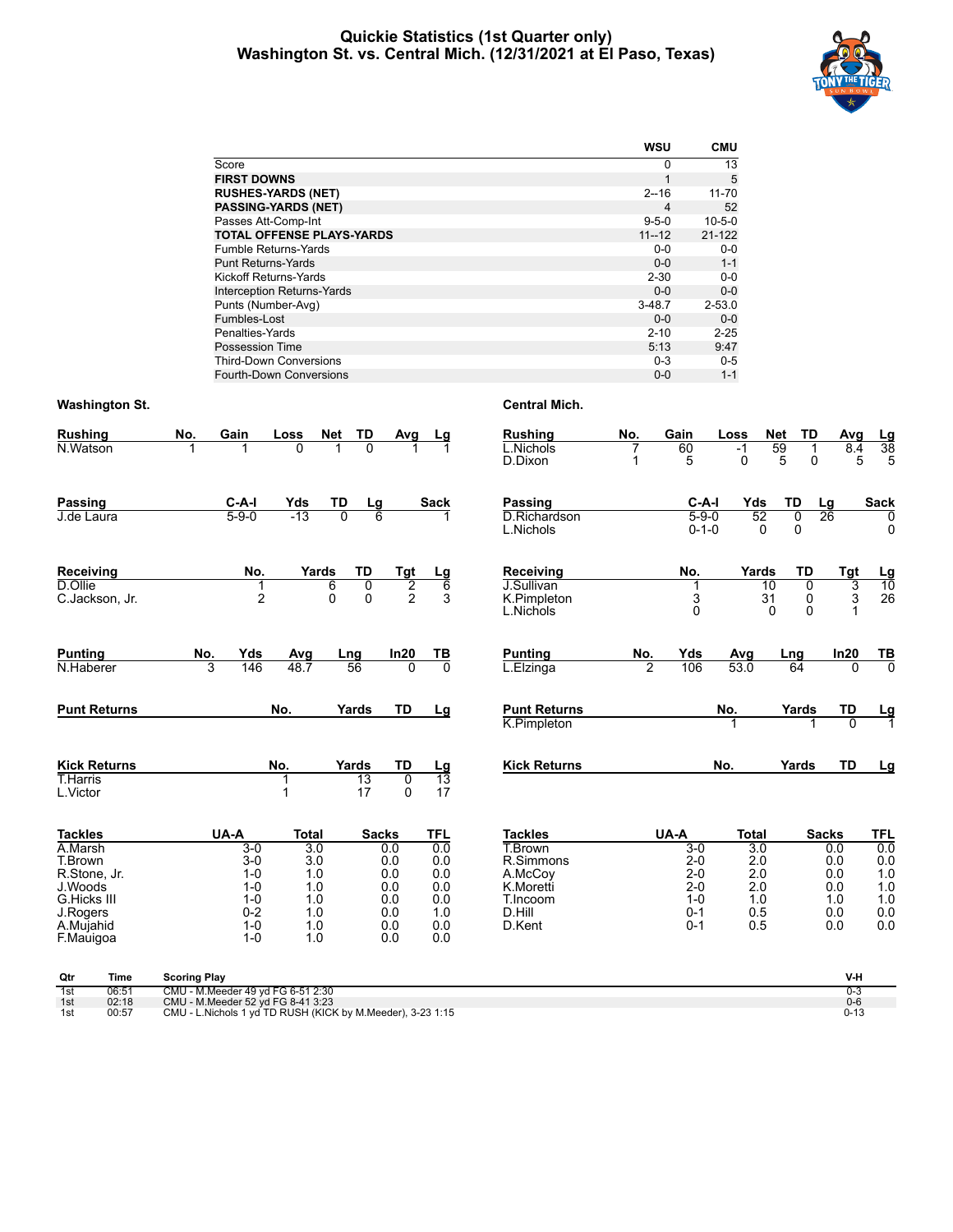

|      |       | Start of 2nd quarter, clock 15:00.                                                                               |
|------|-------|------------------------------------------------------------------------------------------------------------------|
| 3-34 | WSU8  | [NHSG] WATSON, Nakia rush up the middle for a gain of 3 yards to the WSU11 (INCOOM, Thomas).                     |
| 4-31 | WSU11 | HABERER, Nick punt 38 yards to the WSU49, fair catch by PIMPLETON, Kalil. [14:38]                                |
|      |       | CMU drive start at 14:38                                                                                         |
| 1-10 |       | WSU49 [NHSG] NICHOLS, Lew rush up the middle for a loss of 2 yards to the CMU49 (ROGERS, Justus).                |
|      |       | 2-12 CMU49 [NHSG] LUKES, Marion rush up the middle for a gain of 5 yards to the WSU46 (SMITH-WADE, Chau).        |
| 3-7  |       | WSU46 [NHSG] SULLIVAN, JaCorey rush up the middle for no gain to the WSU46 (WOODS, Jahad; HICKS III,<br>George). |
| 4-7  |       | WSU46 ELZINGA, Luke punt 33 yards to the WSU13, fair catch by HARRIS, Travell. [12:43]                           |
|      |       | Drive Summary: 3 plays, 3 yards, 1:55                                                                            |
|      |       |                                                                                                                  |
|      |       |                                                                                                                  |
|      |       |                                                                                                                  |

# **WSU drive start at 12:43**

|          | 1-10 WSU13 [NHSG] WATSON, Nakia rush up the middle for a gain of 3 yards to the WSU16 (BRISTOL, Jacques).                                                                 |   |
|----------|---------------------------------------------------------------------------------------------------------------------------------------------------------------------------|---|
| $2 - 7$  | WSU16 [NHSG] DE LAURA, Jayden pass to the right complete for 32 yards to JACKSON, JR., Calvin caught at the<br>WSU18 and advanced to the WSU48 (MCCOY, Alonzo), 1ST DOWN. | P |
| 1-10     | WSU48 [NHSG] WATSON, Nakia rush up the middle for a gain of 40 yards to the CMU12 (HAIRSTON, Troy), 1ST<br>DOWN.                                                          | R |
| 1-10     | CMU12 [NHSG] DE LAURA, Jayden pass to the left complete for -1 yard to HARRIS, Travell caught at the CMU10<br>and advanced to the CMU13 (HAIRSTON, Troy).                 |   |
| $2 - 11$ | CMU13 [NHSG] DE LAURA, Jayden pass incomplete thrown to the CMU13; QB hurried by JOHNSON, LaQuan.                                                                         |   |
| $3 - 11$ | CMU13 [NHSG] DE LAURA, Jayden pass to the right incomplete intended for JACKSON, JR., Calvin broken up by<br>MCCOY, Alonzo at the CMU13; QB hurried by BROWN, Troy.       |   |
| 4-11     | CMU13 [NHFG] DE LAURA, Jayden sacked for a loss of 12 yards at the CMU25 (BROWN, Troy); WSU turnover on<br>downs. [10:29]                                                 |   |
|          | Drive Summary: 7 plays, 62 yards, 2:14                                                                                                                                    |   |

# **CMU drive start at 10:29**

|          |                   | 1-10 CMU25 [NHSG] RICHARDSON, Daniel pass to the left complete for 2 yards to NICHOLS, Lew caught at the CMU26                                                               |   |
|----------|-------------------|------------------------------------------------------------------------------------------------------------------------------------------------------------------------------|---|
|          |                   | and advanced to the CMU27 (HICKS III, George).                                                                                                                               |   |
| $2 - 8$  | CMU <sub>27</sub> | [NHSG] NICHOLS, Lew rush up the middle for no gain to the CMU27 (ROGERS, Justus).                                                                                            |   |
| $3 - 8$  | CMU27             | [NHSG] RICHARDSON, Daniel pass up the middle complete for 9 yards to WILSON, Joel caught at the<br>CMU30 and advanced to the CMU36 (ROFF, Quinn), 1ST DOWN.                  | P |
| $1 - 10$ |                   | CMU36 [NHSG] RICHARDSON, Daniel pass to the right incomplete intended for PIMPLETON, Kalil broken up by<br>HICKS III, George at the CMU38.                                   |   |
| $2 - 10$ |                   | CMU36 [NHSG] RICHARDSON, Daniel pass up the middle complete for 22 yards to SULLIVAN, JaCorey caught at<br>the CMU37 and advanced to the WSU42 (SMITH-WADE, Chau), 1ST DOWN. | P |
| 1-10     |                   | WSU42 [NHSG] WILSON, Joel rush to the right for no gain to the WSU42 (STONE, JR., Ron;CROWDER, Ahmir).                                                                       |   |
| $2 - 10$ |                   | WSU42 [NHSG] NICHOLS, Lew rush up the middle for a loss of 10 yards to the CMU48 (ROGERS, Justus; HILL,                                                                      |   |
|          |                   | Tyrone).                                                                                                                                                                     |   |
| 3-20     |                   | CMU48 [NHSG] NICHOLS, Lew rush up the middle for a gain of 10 yards to the WSU42 (JACKSON, Brennan).                                                                         |   |
| 4-10     |                   | WSU42 ELZINGA, Luke punt 34 yards to the WSU8, fair catch by HARRIS, Travell, [06:09]                                                                                        |   |
|          |                   | Drive Summary: 8 plays, 33 yards, 4:20                                                                                                                                       |   |

#### **WSU drive start at 06:09**

| $1 - 10$ | WSU8  | [NHSG] DE LAURA, Jayden pass up the middle incomplete intended for JACKSON, JR., Calvin thrown to the<br>WSU8.                                     |
|----------|-------|----------------------------------------------------------------------------------------------------------------------------------------------------|
| $2 - 10$ | WSU8  | [NHSG] WATSON, Nakia rush up the middle for a gain of 3 yards to the WSU11 (MORETTI, Kyle; BROWN,<br>Trov).                                        |
| $3 - 7$  | WSU11 | [NHSG] DE LAURA, Jayden pass up the middle complete for 5 yards to OLLIE, Donovan caught at the<br>WSU12 and advanced to the WSU16 (HILL, Daedae). |
| $4 - 2$  |       | WSU16 HABERER, Nick punt 45 yards to the CMU39, fair catch by PIMPLETON, Kalil. [04:36]                                                            |
|          |       | Drive Summary: 3 plays, 8 yards, 1:33                                                                                                              |

#### **CMU drive start at 04:36**

|  | 1-10 CMU39 [NHSG] RICHARDSON, Daniel pass to the right incomplete intended for SULLIVAN, JaCorey thrown to the |
|--|----------------------------------------------------------------------------------------------------------------|
|  | CMU39; QB hurried by STONE, JR., Ron.                                                                          |

2-10 CMU39 [NHSG] NICHOLS, Lew rush to the right for a gain of 2 yards to the CMU41 (BROWN, Travion).

3-8 CMU41 [NHSG] RICHARDSON, Daniel pass up the middle incomplete intended for SULLIVAN, JaCorey thrown to the CMU43; QB hurried by JACKSON, Brennan.

4-8 CMU41 ELZINGA, Luke punt 47 yards to the WSU12, HARRIS, Travell return 10 yards to the WSU22 (JONES, Trey). [03:36]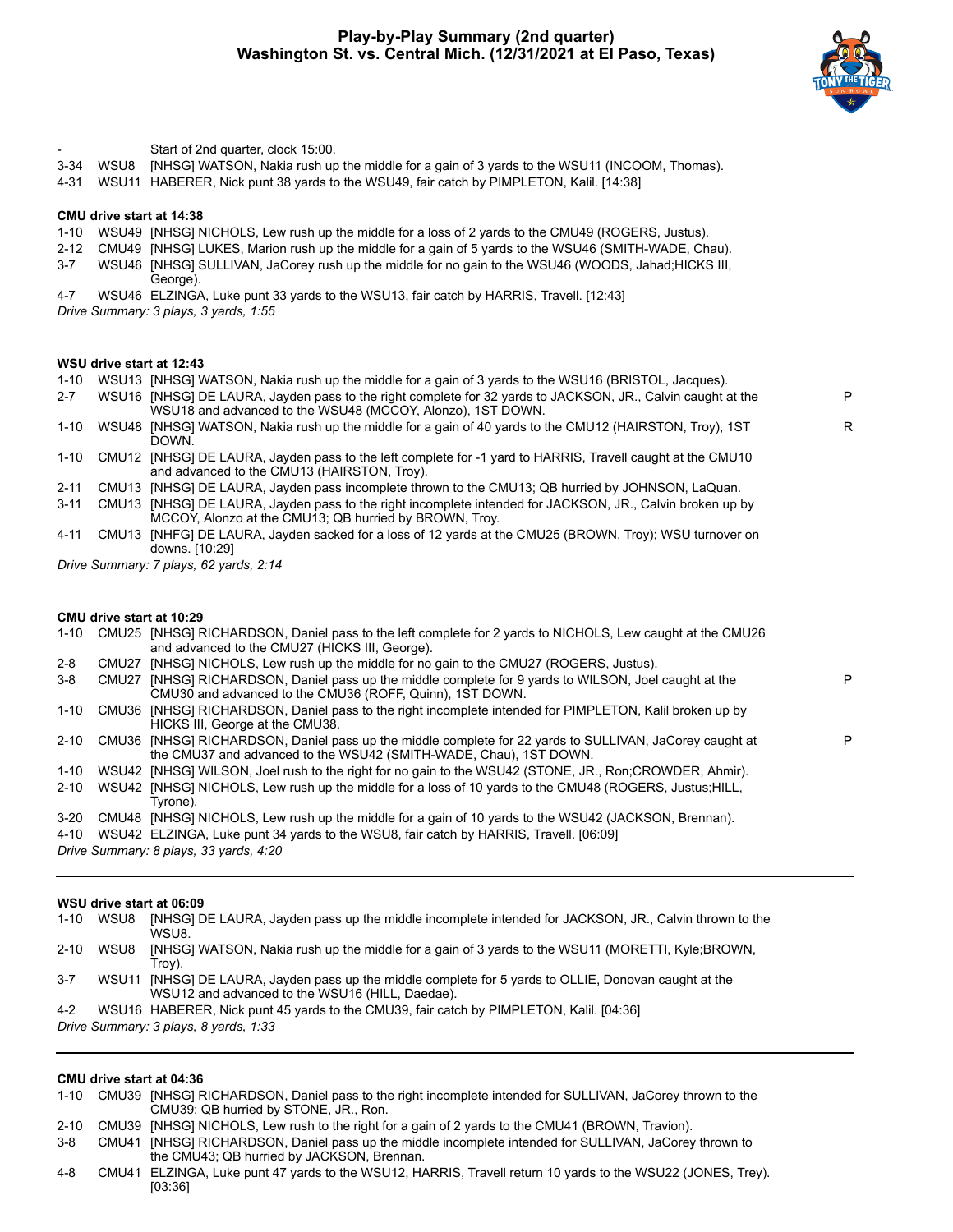#### **WSU drive start at 03:36**

- 1-10 WSU22 [NHSG] DE LAURA, Jayden pass to the right incomplete intended for OLLIE, Donovan thrown to the WSU28.
- 2-10 WSU22 [NHSG] DE LAURA, Jayden sacked for a loss of 7 yards at the WSU15 (WESLEY WHITESIDE, John). PENALTY WSU Holding declined.

3-17 WSU15 [NHSG] DE LAURA, Jayden pass to the right incomplete intended for VICTOR, Lincoln thrown to the WSU38; QB hurried by INCOOM, Thomas.

4-17 WSU15 HABERER, Nick punt 39 yards to the CMU46, PIMPLETON, Kalil return 45 yards to the WSU9 (HABERER, Nick). [02:34]

*Drive Summary: 3 plays, -7 yards, 1:02*

#### **CMU drive start at 02:34**

- 1-9 WSU9 PENALTY Before the snap, CMU False Start enforced 5 yards from the WSU9 to the WSU14.
- 1-14 WSU14 [NHSG] NICHOLS, Lew rush up the middle for a loss of 1 yard to the WSU15 (HILL, Tyrone).
- 2-15 WSU15 [NHSG] RICHARDSON, Daniel pass up the middle incomplete broken up by HILL, Tyrone at the WSU7.
- **3-15 WSU15 [NHSG] RICHARDSON, Daniel pass up the middle complete for 15 yards to WILSON, Joel caught at the WSU14 and advanced to the WSU0, 1ST DOWN, TOUCHDOWN CMU (Scoring play confirmed). [01:48]**
- **0-0 WSU3 RICHARDSON, Daniel pass attempt to PIMPLETON, Kalil is good; conversion successful (Scoring play confirmed).**

#### **WASHINGTON ST. 0, CENTRAL MICH. 21**

**P**

*Drive Summary: 3 plays, 9 yards, 0:46*

ROLSTON, Josh kickoff 63 yards to the WSU2, HARRIS, Travell return 20 yards to the WSU22 (APSEY, Nick).

#### **WSU drive start at 01:41**

1-10 WSU22 [NHSG] DE LAURA, Jayden pass to the left complete for 5 yards to HOBERT, Joey caught at the WSU23 and advanced to the WSU27 (BROWN, Troy;STURKEY, Rolliann). 2-5 WSU27 [NHSG] DE LAURA, Jayden pass to the left incomplete intended for OLLIE, Donovan broken up by MORETTI, Kyle at the WSU28. 3-5 WSU27 [NHSG] WATSON, Nakia rush to the left for a gain of 2 yards to the WSU29 (WOODS, Tyrece). [01:04] 4-3 V29 Timeout Central Mich., clock 01:04. [01:04] 4-3 WSU29 HABERER, Nick punt 35 yards to the CMU36, fair catch by PIMPLETON, Kalil. [00:57] *Drive Summary: 3 plays, 7 yards, 0:44*

#### **CMU drive start at 00:57**

1-10 CMU36 [NHSG] NICHOLS, Lew rush to the right for a gain of 2 yards to the CMU38 (ROGERS, Justus;FORD-DEMENT, Kaleb).

2-8 CMU38 [NHSG] NICHOLS, Lew rush up the middle for a gain of 1 yard to the CMU39 (FORD-DEMENT, Kaleb). [00:00]

*Drive Summary: 2 plays, 3 yards, 0:57*

End of first half, clock 0:00.

#### **END OF 2ND QUARTER: WASHINGTON ST. 0, CENTRAL MICH. 21**

|                        | Time               |                  | 1st Downs | <b>Conversions</b> |      |         |                |                   |                  |
|------------------------|--------------------|------------------|-----------|--------------------|------|---------|----------------|-------------------|------------------|
| <b>Quarter Summary</b> | Score Poss R P X T |                  |           |                    | -3rd | 4th     | <b>Rushing</b> | Passing           | <b>Penalties</b> |
| Washington St.         | n.                 | 6:02 1 1 0 2 0-5 |           |                    |      | $0 - 1$ | 7-32           | $4 - 10 - 0 - 41$ | $0 - 0$          |
| Central Mich.          |                    | 8:58 0 3 0 3 2-5 |           |                    |      | 0-0     | $11 - 7$       | $4 - 8 - 0 - 48$  | $1 - 5$          |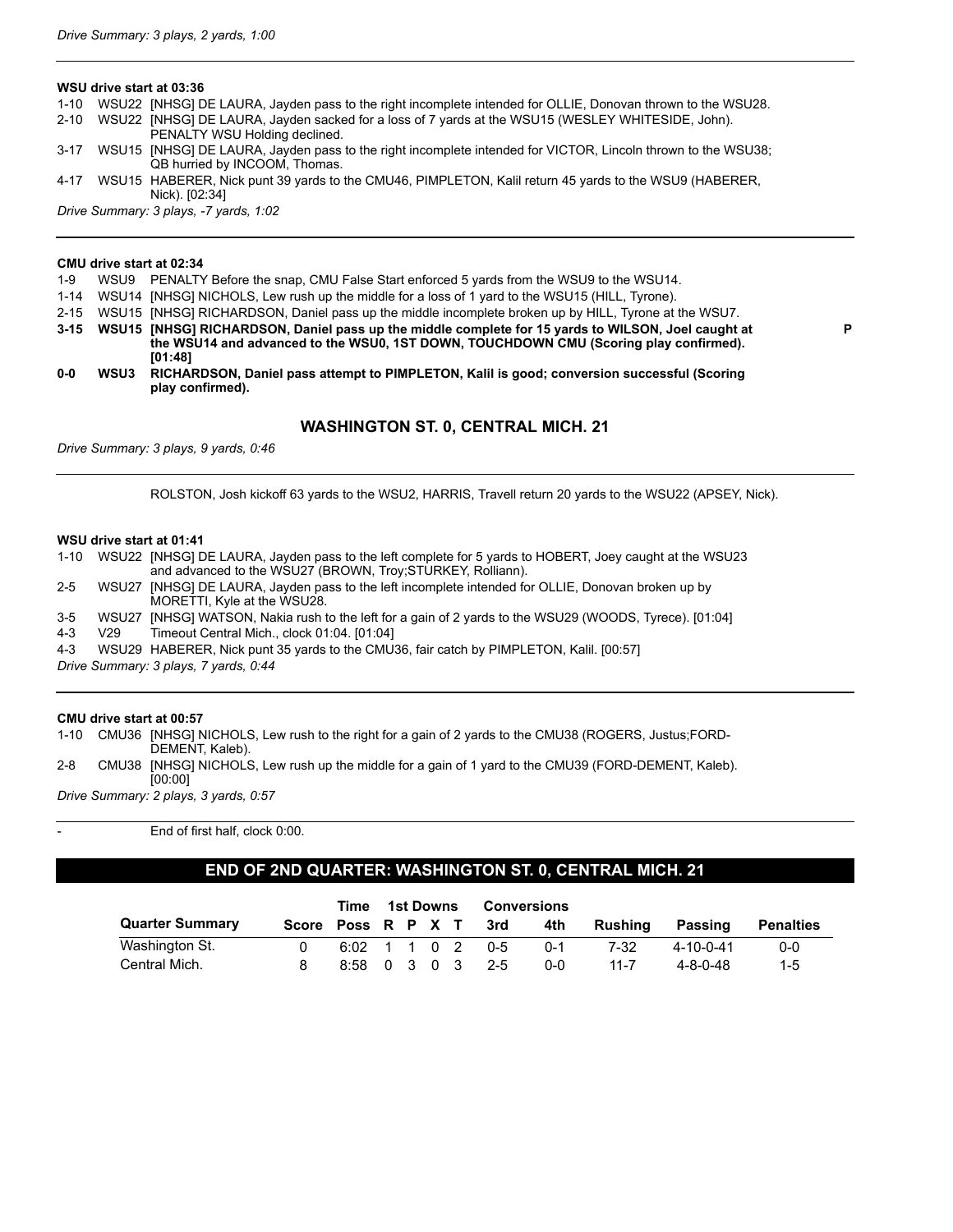## **Quickie Statistics (Halftime Cumulative) Washington St. vs. Central Mich. (12/31/2021 at El Paso, Texas)**



|                                   | <b>WSU</b> | <b>CMU</b>   |
|-----------------------------------|------------|--------------|
| Score                             | 0          | 21           |
| <b>FIRST DOWNS</b>                | 3          | 8            |
| <b>RUSHES-YARDS (NET)</b>         | $9 - 16$   | 22-77        |
| <b>PASSING-YARDS (NET)</b>        | 45         | 100          |
| Passes Att-Comp-Int               | $19-9-0$   | $18 - 9 - 0$ |
| <b>TOTAL OFFENSE PLAYS-YARDS</b>  | 28-61      | 40-177       |
| Fumble Returns-Yards              | $0 - 0$    | $0 - 0$      |
| <b>Punt Returns-Yards</b>         | $1 - 10$   | $2 - 46$     |
| Kickoff Returns-Yards             | $3 - 50$   | $0 - 0$      |
| <b>Interception Returns-Yards</b> | $0 - 0$    | $0 - 0$      |
| Punts (Number-Avg)                | $3 - 48.7$ | $2 - 53.0$   |
| Fumbles-Lost                      | $0 - 0$    | $0 - 0$      |
| Penalties-Yards                   | $2 - 10$   | $3 - 30$     |
| Possession Time                   | 11:15      | 18:45        |
| <b>Third-Down Conversions</b>     | $0 - 8$    | $2 - 10$     |
| Fourth-Down Conversions           | $0 - 1$    | $1 - 1$      |

| <b>Rushing</b>              | No. | Gain                  | Loss                              | <b>Net</b>             | TD<br><u>Lg</u>      |                            | <b>Rushing</b>            | No.     | Gain |                             | Loss            | <b>Net</b><br>TD    | $\mathsf{L}\mathsf{g}$ | Avg                                    |
|-----------------------------|-----|-----------------------|-----------------------------------|------------------------|----------------------|----------------------------|---------------------------|---------|------|-----------------------------|-----------------|---------------------|------------------------|----------------------------------------|
| N.Watson                    | 6   | 52                    | $\overline{0}$                    | 52                     | $\overline{0}$<br>40 | $\frac{\text{Avg}}{8.7}$   | L.Nichols<br>D.Dixon      | 15<br>1 |      | 75<br>5                     | $-14$<br>0      | 61<br>5<br>$\Omega$ | 38<br>5                | 4.1<br>5                               |
| Passing                     |     | $C-A-I$               | Yds                               | TD                     | $\frac{Lg}{32}$      | Sack                       | <b>Passing</b>            |         |      | $C-A-I$                     | Yds             | TD                  | Lg                     | <b>Sack</b>                            |
| J.de Laura                  |     | $9 - 19 - 0$          | g                                 | $\overline{0}$         |                      | 3                          | D.Richardson<br>L.Nichols |         |      | $9 - 17 - 0$<br>$0 - 1 - 0$ | 100<br>$\Omega$ | 0                   | 26                     | 0<br>0                                 |
| Receiving                   |     | No.                   | Yds                               | TD                     | Tgt                  | $\frac{\text{Lg}}{6}$      | Receiving                 |         |      | No.                         | Yds             | <b>TD</b>           | Tgt                    |                                        |
| D.Ollie                     |     |                       | $\overline{2}$<br>$\overline{11}$ |                        | 0                    | 5                          | J.Sullivan                |         |      | $\overline{2}$              | 32              | 0                   | 6                      | $\frac{\text{Lg}}{22}$ $\frac{26}{15}$ |
| L.Victor<br><b>T.Harris</b> |     |                       | 0<br>1<br>$-1$                    | 0                      | 0                    | 1<br>1<br>$-1$             | K.Pimpleton<br>J.Wilson   |         |      | $\frac{3}{2}$               | 31<br>24        | 0<br>$\mathbf{1}$   | 4                      |                                        |
| C. Jackson, Jr.             |     |                       | 3<br>32                           |                        | 0<br>$\Omega$        | 5<br>32                    | L.Nichols                 |         |      |                             | $\overline{2}$  | 0                   | $\frac{2}{2}$          | $\overline{2}$                         |
|                             |     |                       |                                   |                        |                      |                            |                           |         |      |                             |                 |                     |                        |                                        |
| <b>Punting</b>              | No. | Yds                   | Avg                               | $\frac{\text{Lg}}{56}$ | In20                 | TВ                         | <b>Punting</b>            | No.     |      | Yds                         | Avg             | Lg                  | In20                   | $rac{TB}{0}$                           |
| N.Haberer                   |     | 303<br>$\overline{7}$ | $43.\overline{3}$                 |                        |                      | $\overline{0}$<br>$\Omega$ | L.Elzinga                 |         | 5    | 220                         | 44.0            | 64                  | <sup>0</sup>           |                                        |
| <b>Punt Returns</b>         |     |                       | No.                               | Yards                  | TD                   | $\frac{\text{Lg}}{10}$     | <b>Punt Returns</b>       |         |      |                             | No.             | Yards               | TD                     | $\frac{\text{Lg}}{45}$                 |
| <b>T.Harris</b>             |     |                       | 1                                 |                        | $\overline{0}$<br>10 |                            | K.Pimpleton               |         |      |                             | $\overline{2}$  | 46                  | $\overline{0}$         |                                        |
| <b>Kick Returns</b>         |     |                       | No.                               | Yards                  | TD                   | $\frac{\text{Lg}}{20}$     | <b>Kick Returns</b>       |         |      | No.                         |                 | Yards               | <b>TD</b>              | $\overline{Lg}$                        |
| T.Harris<br>L.Victor        |     |                       | $\overline{2}$<br>1               |                        | 33<br>0<br>17        | 17<br>$\Omega$             |                           |         |      |                             |                 |                     |                        |                                        |
| <b>Tackles</b>              |     | UA-A                  | <b>Total</b>                      |                        | <b>Sacks</b>         | <b>TFL</b>                 | <b>Tackles</b>            |         | UA-A |                             | <b>Total</b>    |                     | <b>Sacks</b>           | TFL                                    |
| T.Brown                     |     | $5 - 2$               | 6.0                               |                        | 1.0                  | $\overline{1.0}$           | T.Brown                   |         |      | $5 - 2$                     | 6.0             |                     | 1.0                    | $\overline{10}$                        |
| J.Rogers                    |     | $2 - 4$               | 4.0                               |                        | 0.0                  | 3.0                        | A.McCov                   |         |      | $3-0$                       | 3.0             |                     | 0.0                    | 1.0                                    |
| A.Marsh                     |     | $3-0$                 | 3.0                               |                        | 0.0                  | 0.0                        | K.Moretti                 |         |      | $2 - 1$                     | 2.5             |                     | 0.0                    | 1.0                                    |
| C.Smith-Wade<br>G.Hicks III |     | $2 - 1$<br>$2 - 1$    | 2.5<br>2.5                        |                        | 0.0<br>0.0           | 1.0<br>0.0                 | R.Simmons<br>T.Incoom     |         |      | $2 - 0$<br>$2 - 0$          | 2.0<br>2.0      |                     | 0.0<br>1.0             | 0.0<br>1.0                             |
| T.Hill                      |     | $1 - 2$               | 2.0                               |                        | 0.0                  | 2.0                        | T.Hairston                |         |      | $2 - 0$                     | 2.0             |                     | 0.0                    | 1.0                                    |
| <b>B.Jackson</b>            |     | $2 - 0$               | 2.0                               |                        | 0.0                  | 0.0                        | D.Hill                    |         |      | $1 - 1$                     | 1.5             |                     | 0.0                    | 0.0                                    |
| R.Stone, Jr.                |     | $1 - 1$               | 1.5                               |                        | 0.0                  | 0.0                        | J.Bristol                 |         |      | $1 - 0$                     | 1.0             |                     | 0.0                    | 0.0                                    |
|                             |     |                       |                                   |                        |                      |                            |                           |         |      |                             |                 |                     |                        |                                        |

| Passing                                            |     | C-A-I                                             | Yds                              | TD                      | Lg                      | <b>Sack</b>                                   |
|----------------------------------------------------|-----|---------------------------------------------------|----------------------------------|-------------------------|-------------------------|-----------------------------------------------|
| D.Richardson<br>L.Nichols                          |     | $9 - 17 - 0$<br>$0 - 1 - 0$                       | 100<br>0                         | 1<br>0                  | 26                      | 0<br>0                                        |
| Receiving                                          |     | No.                                               | Yds                              | TD                      | <b>Tgt</b>              |                                               |
| J.Sullivan<br>K.Pimpleton<br>J.Wilson<br>L.Nichols |     | $\begin{array}{c}\n2 \\ 3 \\ 2 \\ 1\n\end{array}$ | 32<br>31<br>24<br>$\mathfrak{p}$ | 0<br>0<br>1<br>$\Omega$ | 6<br>4<br>$\frac{2}{2}$ | $\frac{Lg}{22}$<br>26<br>15<br>$\overline{2}$ |
| Punting                                            | No. | Yds                                               | Avg                              | Lg                      | In20                    | ΤВ                                            |
| L.Elzinga                                          | 5   | 220                                               | 44.0                             | 64                      | 0                       | 0                                             |
| Punt Returns                                       |     | No.                                               |                                  | Yards                   | TD                      | $\frac{\text{Lg}}{45}$                        |
| K.Pimpleton                                        |     |                                                   | $\overline{2}$                   | 46                      | 0                       |                                               |
| Kick Returns                                       |     | No.                                               |                                  | Yards                   | TD                      | Lg                                            |

| Tackles    | UA-A    | Total | <b>Sacks</b> | TFL |
|------------|---------|-------|--------------|-----|
| T.Brown    | $5-2$   | 6.0   | 1.0          | 1.0 |
| A.McCoy    | $3-0$   | 3.0   | 0.0          | 1.0 |
| K.Moretti  | $2 - 1$ | 2.5   | 0.0          | 1.0 |
| R.Simmons  | $2 - 0$ | 2.0   | 0.0          | 0.0 |
| T.Incoom   | $2 - 0$ | 2.0   | 1.0          | 1.0 |
| T.Hairston | $2 - 0$ | 2.0   | 0.0          | 1.0 |
| D.Hill     | $1 - 1$ | 1.5   | 0.0          | 0.0 |
| J.Bristol  | 1-0     | 1.0   | 0.0          | 0.0 |

| Qtr             | Time  | <b>Scoring Play</b>                                                               | V-H      |
|-----------------|-------|-----------------------------------------------------------------------------------|----------|
| 1st             | 06:51 | CMU - M.Meeder 49 vd FG 6-51 2:30                                                 |          |
| 1st             | 02:18 | CMU - M.Meeder 52 vd FG 8-41 3:23                                                 | $0 - 6$  |
| 1st             | 00:57 | CMU - L. Nichols 1 vd TD RUSH (KICK by M. Meeder). 3-23 1:15                      | $0 - 13$ |
| 2 <sub>nd</sub> | 01:48 | CMU - J. Wilson 15 yd TD PASS from D. Richardson (PASS by K. Pimpleton), 3-9 0:46 | $0 - 21$ |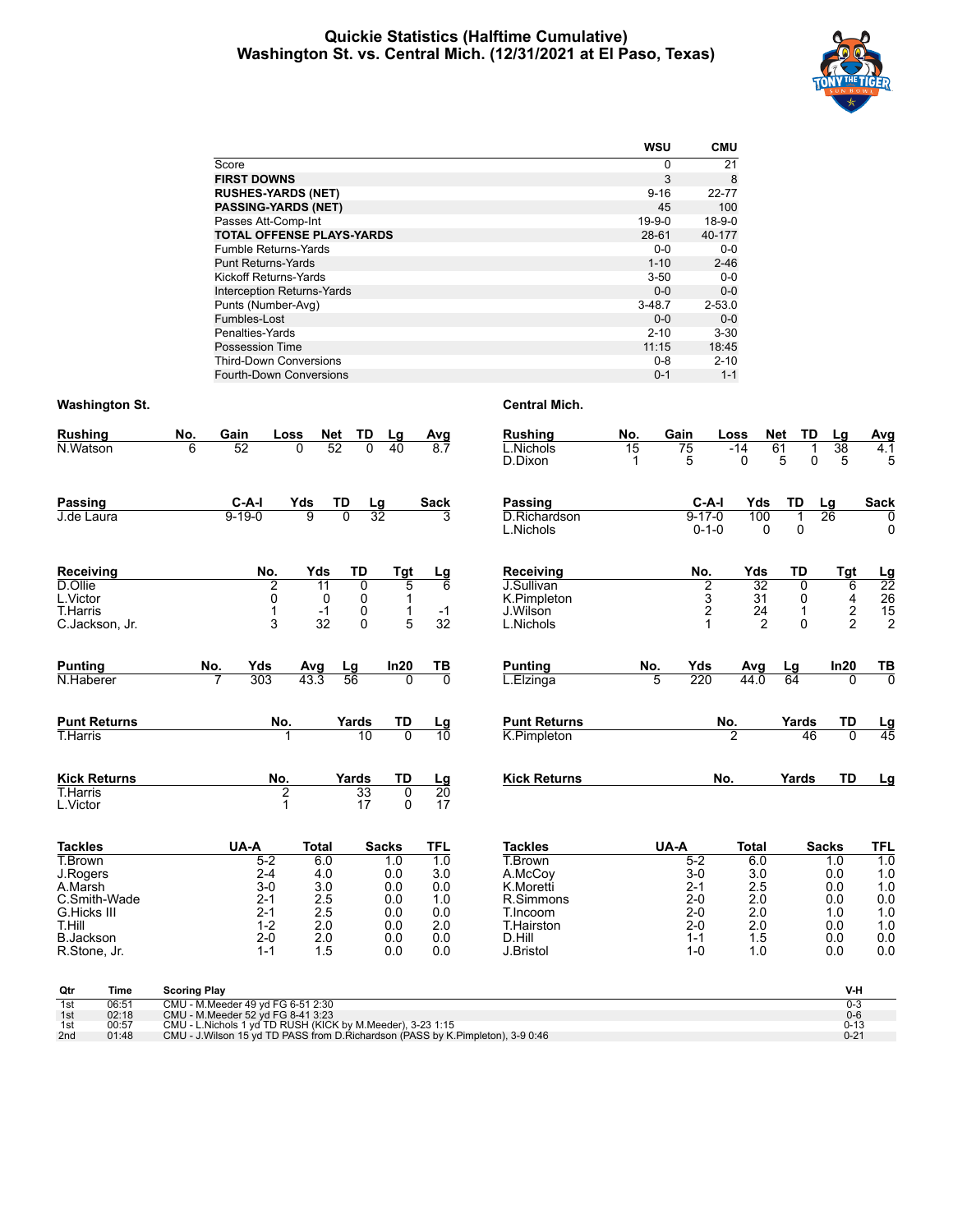#### **Quickie Statistics (2nd Quarter only) Washington St. vs. Central Mich. (12/31/2021 at El Paso, Texas)**



|                                   | <b>WSU</b>   | <b>CMU</b>  |
|-----------------------------------|--------------|-------------|
| Score                             | 0            | 8           |
| <b>FIRST DOWNS</b>                | 2            | 3           |
| <b>RUSHES-YARDS (NET)</b>         | $7-32$       | $11 - 7$    |
| <b>PASSING-YARDS (NET)</b>        | 41           | 48          |
| Passes Att-Comp-Int               | $10 - 4 - 0$ | $8 - 4 - 0$ |
| <b>TOTAL OFFENSE PLAYS-YARDS</b>  | 17-73        | 19-55       |
| <b>Fumble Returns-Yards</b>       | $0 - 0$      | $0-0$       |
| <b>Punt Returns-Yards</b>         | $1 - 10$     | $1 - 45$    |
| <b>Kickoff Returns-Yards</b>      | $1 - 20$     | $0 - 0$     |
| <b>Interception Returns-Yards</b> | $0 - 0$      | $0 - 0$     |
| Punts (Number-Avg)                | 4-39.3       | $3 - 38.0$  |
| Fumbles-Lost                      | $0 - 0$      | $0 - 0$     |
| Penalties-Yards                   | $0 - 0$      | $1 - 5$     |
| Possession Time                   | 6:02         | 8:58        |
| <b>Third-Down Conversions</b>     | $0 - 5$      | $2 - 5$     |
| <b>Fourth-Down Conversions</b>    | $0 - 1$      | $0 - 0$     |

| <b>Rushing</b><br>N.Watson                                                                                                    | No.<br>5 | Gain<br>51              | Loss<br>$\Omega$                                                                     | Net<br>51                                                                         | TD<br>$\Omega$                | Avg<br>10.2                                                          | Lg<br>$\overline{40}$                                                           | <b>Rushing</b><br>L.Nichols                                                                                        | No.<br>8 | Gain<br>$\overline{15}$                                                                    | Loss<br>$-13$                                                                     | TD<br>Net<br>$\overline{2}$<br>$\Omega$                                       | Avg<br>0.3                                                           | $\frac{Lg}{10}$                                                |
|-------------------------------------------------------------------------------------------------------------------------------|----------|-------------------------|--------------------------------------------------------------------------------------|-----------------------------------------------------------------------------------|-------------------------------|----------------------------------------------------------------------|---------------------------------------------------------------------------------|--------------------------------------------------------------------------------------------------------------------|----------|--------------------------------------------------------------------------------------------|-----------------------------------------------------------------------------------|-------------------------------------------------------------------------------|----------------------------------------------------------------------|----------------------------------------------------------------|
| Passing<br>J.de Laura                                                                                                         |          | $C-A-I$<br>$4 - 10 - 0$ | Yds<br>$\overline{22}$                                                               | TD<br>$\overline{0}$                                                              | $\frac{Lg}{32}$               |                                                                      | Sack<br>$\overline{2}$                                                          | Passing<br>D.Richardson                                                                                            |          | $C-A-I$<br>$4 - 8 - 0$                                                                     | Yds<br>48                                                                         | TD                                                                            | <u>Lg</u><br>$\overline{22}$                                         | <b>Sack</b><br>$\Omega$                                        |
| Receiving<br>$\overline{D}$ . Ollie<br>L.Victor<br><b>T.Harris</b><br>C.Jackson, Jr.                                          |          | No.<br>0<br>1           |                                                                                      | Yards<br>5<br>0<br>$-1$<br>32                                                     | TD<br>0<br>0<br>0<br>$\Omega$ | Tgt<br>3<br>1<br>1<br>3                                              | <u>Lg</u><br>$-1$<br>32                                                         | Receiving<br>J.Sullivan<br>K.Pimpleton<br>J.Wilson<br>L.Nichols                                                    |          | No.<br>0<br>$\overline{\mathbf{c}}$                                                        | Yards                                                                             | TD<br>22<br>$\overline{0}$<br>0<br>0<br>24<br>1<br>$\mathfrak{p}$<br>$\Omega$ | Tgt<br>3<br>1<br>$\frac{2}{1}$                                       | $\frac{Lg}{22}$<br>$\begin{array}{c} 15 \\ 2 \end{array}$      |
| <b>Punting</b><br>N.Haberer                                                                                                   | No.<br>4 | Yds<br>157              | Avg<br>39.3                                                                          |                                                                                   | Lng<br>45                     | In20<br>$\Omega$                                                     | TВ<br>$\overline{0}$                                                            | <b>Punting</b><br>L.Elzinga                                                                                        | No.<br>3 | Yds<br>114                                                                                 | Avg<br>38.0                                                                       | Lng<br>47                                                                     | In20<br>$\Omega$                                                     | $rac{TB}{0}$                                                   |
| <b>Punt Returns</b><br>T.Harris                                                                                               |          |                         | No.                                                                                  |                                                                                   | Yards<br>10                   | TD<br>$\overline{0}$                                                 | $\frac{\text{Lg}}{10}$                                                          | <b>Punt Returns</b><br>K.Pimpleton                                                                                 |          |                                                                                            | No.                                                                               | Yards<br>45                                                                   | TD<br>$\overline{0}$                                                 | $\frac{\text{Lg}}{45}$                                         |
| <b>Kick Returns</b><br><b>T.Harris</b>                                                                                        |          |                         | No.                                                                                  |                                                                                   | Yards<br>20                   | TD<br>$\overline{0}$                                                 | <u>Lg</u><br>$\overline{20}$                                                    | <b>Kick Returns</b>                                                                                                |          |                                                                                            | No.                                                                               | Yards                                                                         | <b>TD</b>                                                            | Lg                                                             |
| <b>Tackles</b><br>J.Rogers<br>T.Brown<br>C.Smith-Wade<br>T.Hill<br><b>G.Hicks III</b><br>K.Ford-Dement<br>Q.Roff<br>N.Haberer |          | UA-A                    | $2 - 2$<br>$2 - 2$<br>$2 - 0$<br>$1 - 1$<br>$1 - 1$<br>$1 - 1$<br>$1 - 0$<br>$1 - 0$ | <b>Total</b><br>$\overline{3.0}$<br>3.0<br>2.0<br>1.5<br>1.5<br>1.5<br>1.0<br>1.0 |                               | <b>Sacks</b><br>0.0<br>1.0<br>0.0<br>0.0<br>0.0<br>0.0<br>0.0<br>0.0 | <b>TFL</b><br>$\overline{2.0}$<br>1.0<br>0.0<br>2.0<br>0.0<br>0.0<br>0.0<br>0.0 | <b>Tackles</b><br>T.Brown<br><b>T.Hairston</b><br>A.McCoy<br>D.Hill<br>T.Incoom<br>J.Bristol<br>T.Jones<br>N.Apsey |          | UA-A<br>$2-2$<br>$2 - 0$<br>$1 - 0$<br>$1 - 0$<br>$1 - 0$<br>$1 - 0$<br>$1 - 0$<br>$1 - 0$ | <b>Total</b><br>$\overline{3.0}$<br>2.0<br>1.0<br>1.0<br>1.0<br>1.0<br>1.0<br>1.0 |                                                                               | <b>Sacks</b><br>1.0<br>0.0<br>0.0<br>0.0<br>0.0<br>0.0<br>0.0<br>0.0 | TFL<br>10<br>1.0<br>0.0<br>0.0<br>0.0<br>0.0<br>$0.0\,$<br>0.0 |

| Qtr             | Time  | <b>Scoring Play</b>                                                               | V-H      |
|-----------------|-------|-----------------------------------------------------------------------------------|----------|
| 2 <sub>nd</sub> | 01:48 | CMU - J. Wilson 15 yd TD PASS from D. Richardson (PASS by K. Pimpleton), 3-9 0:46 | $0 - 21$ |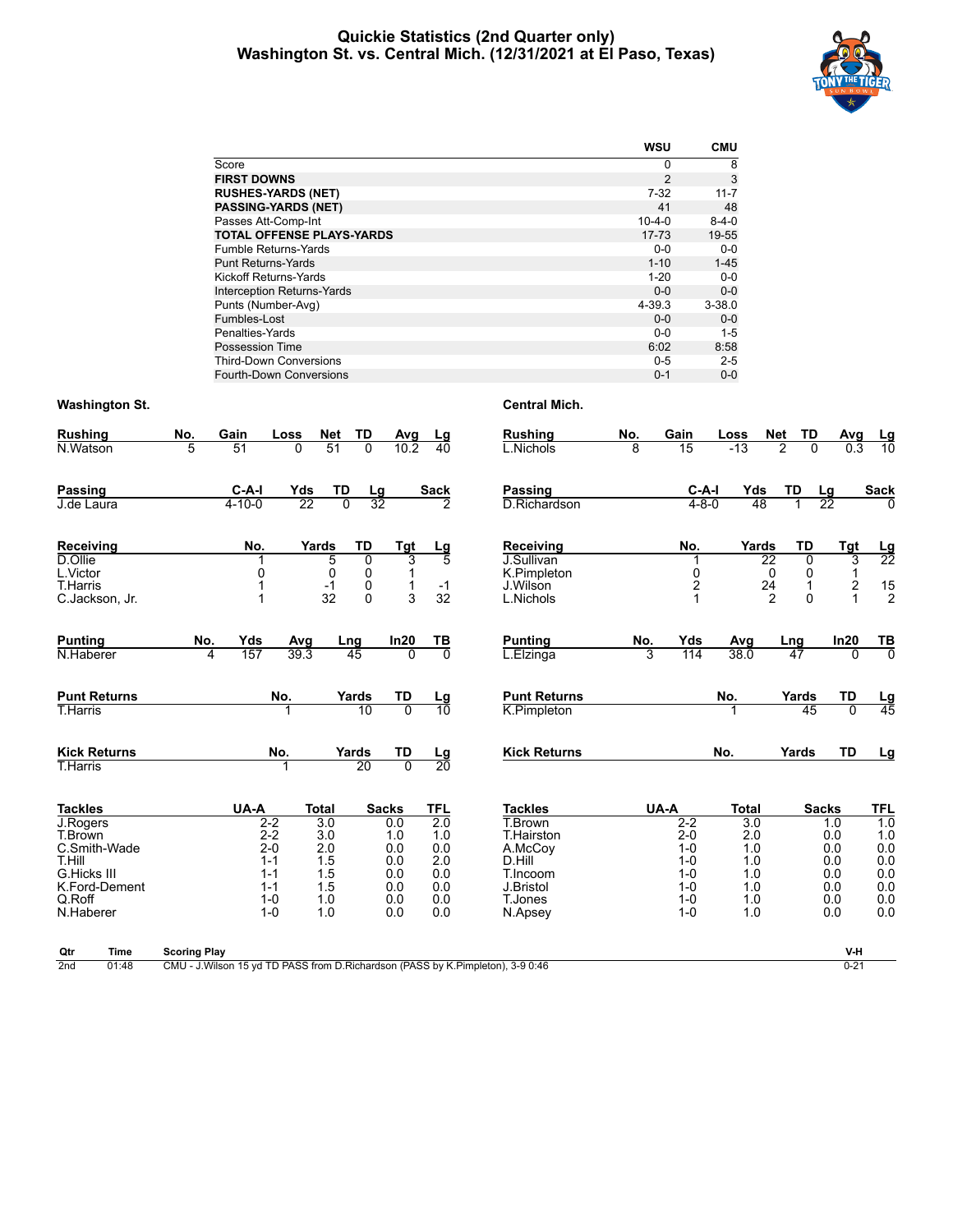

P

P

*At the start of the second half, WSU will receive and CMU will defend the north goal.* Start of 3rd quarter, clock 15:00.

ROLSTON, Josh kickoff 47 yards to the WSU18, fair catch by HARRIS, Travell.

#### **WSU drive start at 15:00**

- 1-10 WSU25 [NHSG] WATSON, Nakia rush up the middle for no gain to the WSU25 (BROWN, Troy).
- 2-10 WSU25 [NHSG] GABALIS, Victor pass up the middle incomplete intended for STRIBLING, De'Zhaun thrown to the WSU24.
- 3-10 WSU25 [NHSG] GABALIS, Victor sacked for a loss of 9 yards at the WSU16 (HAIRSTON, Troy).
- 4-19 WSU16 BOYLE, Andrew punt yards to the (SMITH-WADE, Chau). [13:47]
- *Drive Summary: 3 plays, -9 yards, 1:13*

#### **CMU drive start at 13:47**

| 1-10     |                  | CMU36 [NHSG] NICHOLS, Lew rush up the middle for a gain of 23 yards to the WSU41 (MARSH, Armani), 1ST<br>DOWN.                                                                                                                                                                         | R  |
|----------|------------------|----------------------------------------------------------------------------------------------------------------------------------------------------------------------------------------------------------------------------------------------------------------------------------------|----|
| $1 - 10$ |                  | WSU41 [NHSG] RICHARDSON, Daniel pass up the middle incomplete intended for SULLIVAN, JaCorey thrown to<br>the WSU41; QB hurried by JACKSON, Brennan.                                                                                                                                   |    |
| $2 - 10$ | WSU41            | [NHSG] BRACY, Darius rush up the middle for a gain of 1 yard to the WSU40 (MEJIA, Christian; ROGERS,<br>Justus).                                                                                                                                                                       |    |
| $3-9$    |                  | WSU40 [NHSG] RICHARDSON, Daniel pass to the left complete for 12 yards to SULLIVAN, JaCorey to the WSU28,<br>End of Play, 1ST DOWN.                                                                                                                                                    | P  |
| $1 - 10$ |                  | WSU28 RICHARDSON, Daniel pass up the middle complete for 0 yards to SULLIVAN, JaCorey caught at the WSU27<br>and advanced to the WSU28. PENALTY WSU Face mask enforced half the distance from the goal, 3 yards<br>from the WSU5 to the WSU2 and results in automatic 1ST DOWN [NHSG]. | F. |
| $1 - 2$  | WSU <sub>2</sub> | [NHSG] NICHOLS, Lew rush up the middle for a loss of 3 yards to the WSU5 (WOODS, Jahad).                                                                                                                                                                                               |    |
| $2 - 5$  | WSU <sub>5</sub> | [NHSG] NICHOLS, Lew rush up the middle for a gain of 1 yard, NICHOLS, Lew fumbled at WSU8,<br>recovered by WSU WOODS, Jahad at the WSU4, returned 0 yards to the WSU4, End of Play. [11:01]                                                                                            |    |
|          |                  | Drive Summary: 6 plays, 60 yards, 2:46                                                                                                                                                                                                                                                 |    |
|          |                  |                                                                                                                                                                                                                                                                                        |    |

#### **WSU drive start at 11:01**

| 1-10     | WSU4                                  | [NHSG] WATSON, Nakia rush up the middle for no gain to the WSU4 (MORETTI, Kyle;WESLEY<br>WHITESIDE, John).                |  |  |  |  |  |  |
|----------|---------------------------------------|---------------------------------------------------------------------------------------------------------------------------|--|--|--|--|--|--|
| $2 - 10$ |                                       | WSU4 [NHSG] QB Keeper GABALIS, Victor rush up the middle for a gain of 1 yard to the WSU5 (BROWN,<br>Trov;MORETTI, Kyle). |  |  |  |  |  |  |
| 3-9      |                                       | WSU5 [NHSG] WATSON, Nakia rush to the right for a loss of 1 yard to the WSU4 (MORETTI, Kyle:BROWN, Troy).                 |  |  |  |  |  |  |
| 4-10     | WSU4                                  | BOYLE, Andrew punt 40 yards to the WSU44, fair catch by PIMPLETON, Kalil. [08:56]                                         |  |  |  |  |  |  |
|          | Drive Summary: 3 plays, 0 yards, 2:05 |                                                                                                                           |  |  |  |  |  |  |

#### **CMU drive start at 08:56**

|          | 1-10 WSU44 [SG] RICHARDSON, Daniel pass up the middle complete for 17 yards to WILSON, Joel caught at the<br>WSU43 and advanced to the WSU27 (MARSH, Armani), 1ST DOWN. |
|----------|-------------------------------------------------------------------------------------------------------------------------------------------------------------------------|
| 1-10     | WSU27 [SG] NICHOLS, Lew rush up the middle for no gain to the WSU27, End of Play.                                                                                       |
| $2 - 10$ | WSU27 [SG] RICHARDSON, Daniel pass up the middle incomplete intended for NICHOLS, Lew thrown to the<br>WSU27; QB hurried by CROWDER, Ahmir.                             |
| $3 - 10$ | WSU27 [SG] NICHOLS, Lew rush up the middle for a gain of 1 yard to the WSU26 (JACKSON, Brennan).                                                                        |
| $4 - 9$  | WSU26 MEEDER, Marshall field goal attempt from 36 yards NO GOOD (wide left) [kick was spotted at WSU26],<br>clock 07:07. [07:07]                                        |
|          | Drive Summary: 5 plays, 18 yards, 1:49                                                                                                                                  |

#### **WSU drive start at 07:07**

| $1 - 10$ | WSU26 [NHSG] WATSON, Nakia rush up the middle for a loss of 1 yard to the WSU25 (WESLEY WHITESIDE,<br>John).                                                       |
|----------|--------------------------------------------------------------------------------------------------------------------------------------------------------------------|
| $2 - 11$ | WSU25 [NHSG] GABALIS, Victor pass to the right complete for 4 yards to VICTOR, Lincoln to the WSU29, End of<br>Plav.                                               |
| $3 - 7$  | WSU29 [NHSG] GABALIS, Victor pass up the middle complete for 55 yards to VICTOR, Lincoln caught at the WSU30<br>and advanced to the CMU16 (BROWN, Troy), 1ST DOWN. |

- 1-10 CMU16 [NHSG] GABALIS, Victor pass up the middle complete for 8 yards to HARRIS, Travell caught at the CMU15 and advanced to the CMU8 (MCCOY, Alonzo).
- 2-2 CMU8 [NHSG] GABALIS, Victor pass up the middle incomplete intended for STRIBLING, De'Zhaun thrown to the CMU8; QB hurried by WOODS, Tyrece.
- 3-2 CMU8 [NHSG] WATSON, Nakia rush up the middle for a loss of 2 yards to the CMU10 (MORETTI, Kyle).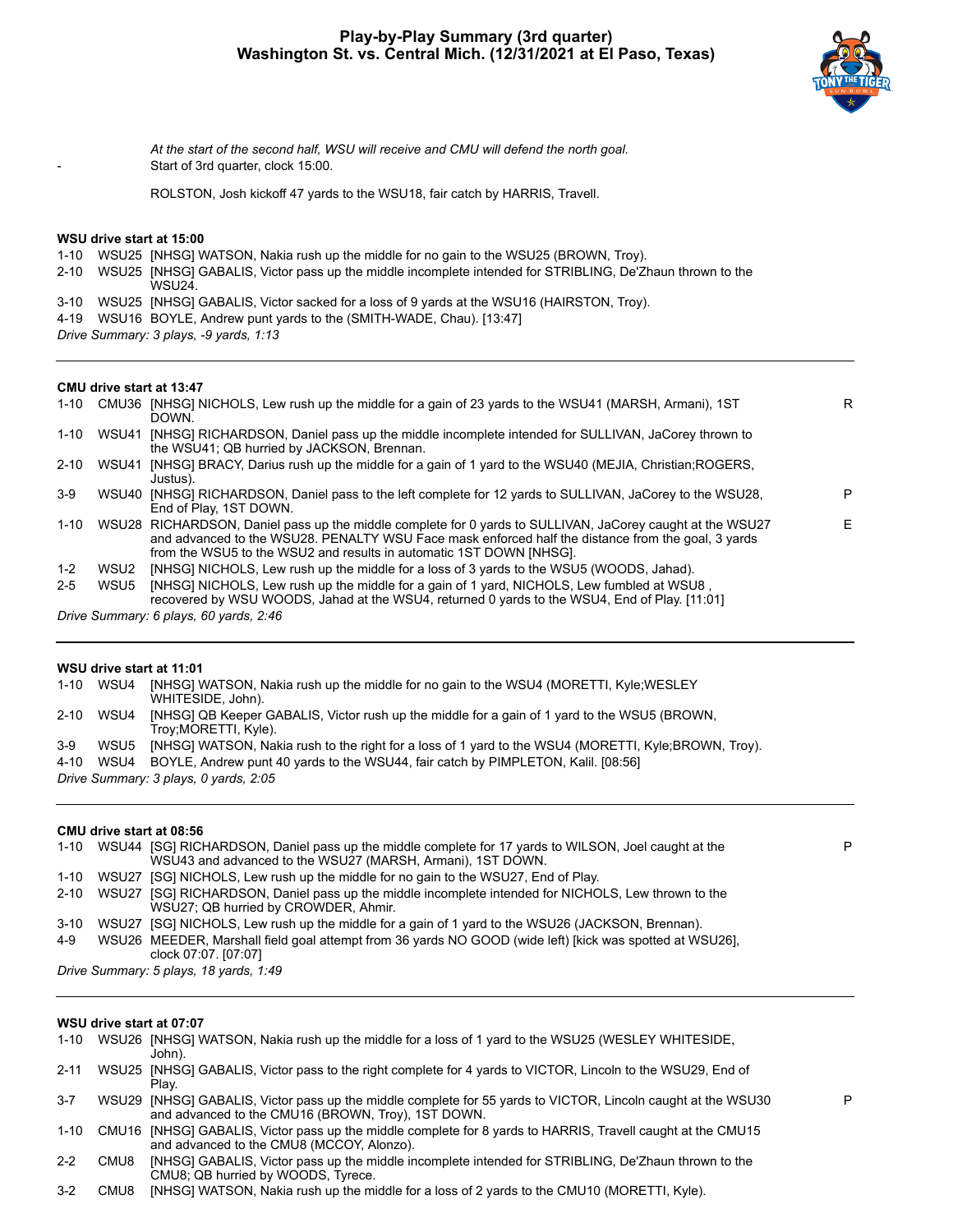| $4 - 4$ |      | CMU10 GABALIS, Victor pass up the middle incomplete intended for VICTOR, Lincoln thrown to the CMU9. |
|---------|------|------------------------------------------------------------------------------------------------------|
|         |      | PENALTY CMU Roughing the Passer on HAIRSTON, Troy enforced half the distance from the goal, 5 yards  |
|         |      | from the CMU10 to the CMU5 and results in automatic 1ST DOWN [NHSG]. NO PLAY (replay the down).      |
| $1-5$   | CMU5 | [NHSG] Direct snap to HARRIS, Travell rush up the middle for a gain of 5 yards to the CMU0,          |
|         |      | TOUCHDOWN WSU (Scoring play confirmed). [04:02]                                                      |
|         |      | DENNITYD (U NAUDI OLO (IE I (U ONIJA JI ONIJA                                                        |

0-0 CMU3 PENALTY Before the snap, WSU Delay Of Game enforced 5 yards from the CMU3 to the CMU8.

**1-10 CMU8 JANIKOWSKI, Dean PAT kick attempt is good.**

# **WASHINGTON ST. 7, CENTRAL MICH. 21**

*Drive Summary: 7 plays, 74 yards, 3:05*

DUNKER JR., Lucas kickoff 65 yards to the CMU0, LUKES, Marion return 21 yards to the CMU21 (JACKSON, Chris;MAUIGOA, Francisco).

#### **CMU drive start at 03:54**

1-10 CMU21 [SG] RICHARDSON, Daniel pass up the middle intercepted by BROWN, Travion at the CMU23 intended for BUCZKOWSKI, Hunter. Brown return for 0 yards to the CMU23, End of Play. [03:42] *Drive Summary: 1 plays, 0 yards, 0:12*

#### **WSU drive start at 03:42**

| $1 - 10$ |                  | CMU23 [NHSG] GABALIS, Victor pass up the middle incomplete intended for VICTOR, Lincoln thrown to the CMU23. |
|----------|------------------|--------------------------------------------------------------------------------------------------------------|
| $2 - 10$ |                  | CMU23 [NHSG] WATSON, Nakia rush up the middle for a gain of 13 yards to the CMU10, 1ST DOWN, PENALTY         |
|          |                  | CMU Unsportsmanlike Conduct on HILL, Daedae enforced half the distance from the goal, 5 yards from the       |
|          |                  | end of the play at the CMU10 to the CMU5 and results in automatic 1ST DOWN.                                  |
| $1-5$    | CMU5             | [NHSG] GABALIS, Victor pass up the middle incomplete intended for VICTOR, Lincoln thrown to the CMU4.        |
| $2 - 5$  | CMU <sub>5</sub> | [NHSG] GABALIS, Victor pass up the middle incomplete intended for HARRIS, Travell thrown to the CMU4.        |
| $3-5$    | CMU <sub>5</sub> | [NHSG] GABALIS, Victor pass up the middle incomplete intended for OLLIE, Donovan thrown to the CMU5.         |
| $4 - 5$  | CMU5             | [NHSG] GABALIS, Victor pass up the middle complete for 5 yards to STRIBLING, De'Zhaun caught at              |
|          |                  | the CMU4 and advanced to the CMU0, TOUCHDOWN WSU (Scoring play confirmed). [02:24]                           |
| 1-10     | CMU3             | JANIKOWSKI, Dean PAT kick attempt is good.                                                                   |

#### **WASHINGTON ST. 14, CENTRAL MICH. 21**

*Drive Summary: 6 plays, 23 yards, 1:18*

DUNKER JR., Lucas kickoff 65 yards to the CMU0, Touchback.

#### **CMU drive start at 02:24**

| 1-10     | CMU25 [SG] NICHOLS, Lew rush up the middle for a loss of 1 yard to the CMU24 (WOODS, Jahad; JACKSON,<br>Brennan).                                                                                                                                                      |    |
|----------|------------------------------------------------------------------------------------------------------------------------------------------------------------------------------------------------------------------------------------------------------------------------|----|
| $2 - 11$ | CMU24 RICHARDSON, Daniel pass to the left incomplete intended for DIXON, Dallas thrown to the CMU25.<br>PENALTY WSU Pass Interference enforced at the spot of the foul for 12 yards to the CMU36 and results in<br>automatic 1ST DOWN [SG]. NO PLAY (replay the down). | F. |
| 1-10     | CMU36 [SG] RICHARDSON, Daniel pass up the middle complete for -1 yard to PIMPLETON, Kalil caught at the<br>CMU37 and advanced to the CMU35 (MARSH, Armani; JACKSON, Brennan).                                                                                          |    |
| $2 - 11$ | CMU35 [SG] NICHOLS, Lew rush up the middle for a gain of 11 yards to the CMU46 (MARSH, Armani), 1ST DOWN.                                                                                                                                                              | R  |
| $1 - 10$ | CMU46 [SG] NICHOLS, Lew rush up the middle for a loss of 1 yard to the CMU45 (ROGERS, Justus; PULE, Antonio).<br>[00:00]                                                                                                                                               |    |

End of 3rd quarter, clock 0:00.

# **END OF 3RD QUARTER: WASHINGTON ST. 14, CENTRAL MICH. 21**

|                        | Time | 1st Downs        |  |  | Conversions |                        |     |          |                  |                  |
|------------------------|------|------------------|--|--|-------------|------------------------|-----|----------|------------------|------------------|
| <b>Quarter Summary</b> |      |                  |  |  |             | Score Poss R P X T 3rd | 4th | Rushina  | Passing          | <b>Penalties</b> |
| Washington St.         | 14   | 7:41 1 1 2 4 2-5 |  |  |             |                        | በ-1 | 9-6      | 4-10-0-72        | $3-20$           |
| Central Mich.          |      | 7:19 2 2 2 6 1-2 |  |  |             |                        | 0-0 | $9 - 32$ | $3 - 6 - 1 - 28$ | $2 - 10$         |

R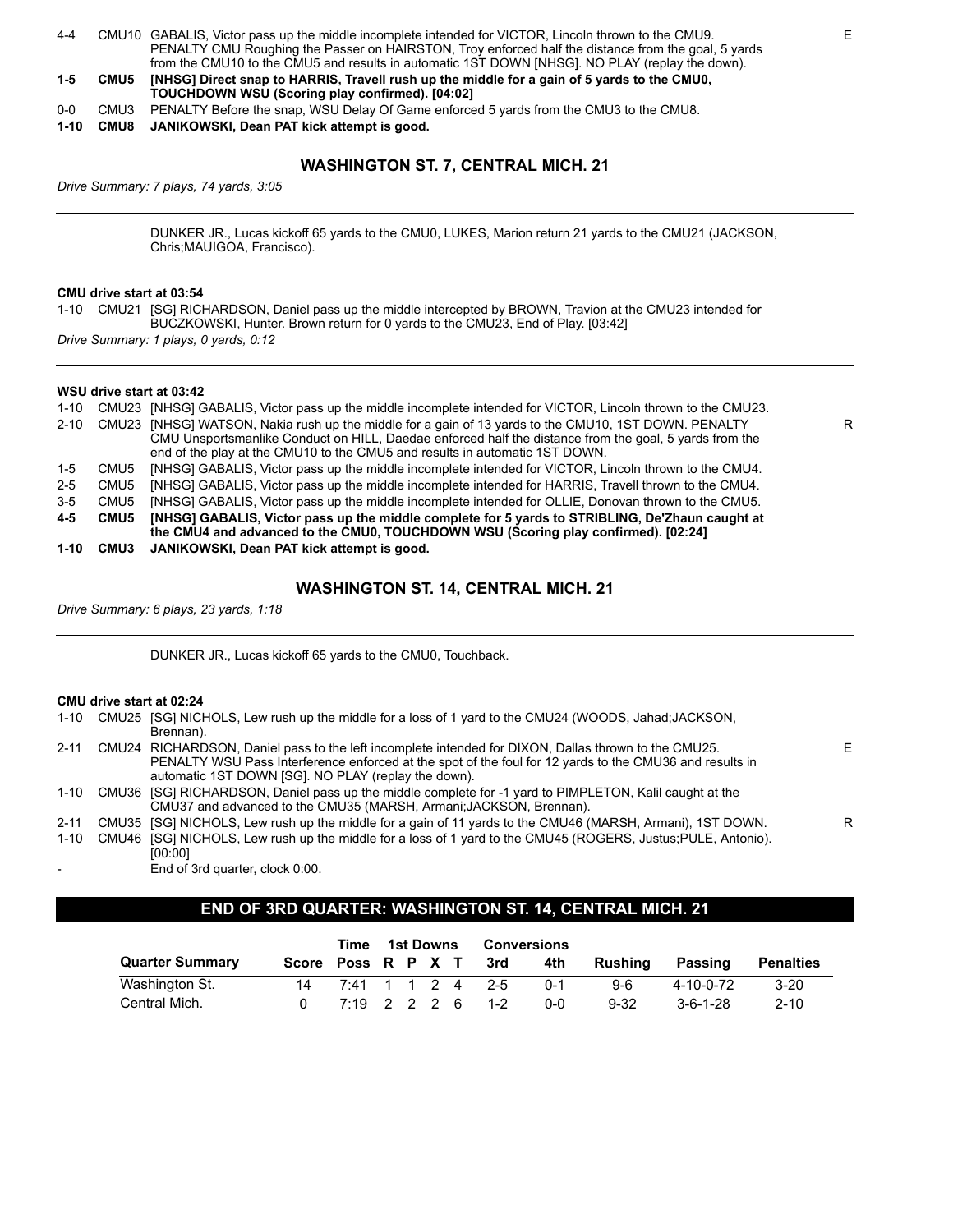#### **Quickie Statistics (3rd Quarter Cumulative) Washington St. vs. Central Mich. (12/31/2021 at El Paso, Texas)**



|                                   | WSU        | <b>CMU</b>    |
|-----------------------------------|------------|---------------|
| Score                             | 14         | 21            |
| <b>FIRST DOWNS</b>                | 7          | 14            |
| <b>RUSHES-YARDS (NET)</b>         | 18-22      | 31-109        |
| <b>PASSING-YARDS (NET)</b>        | 117        | 128           |
| Passes Att-Comp-Int               | $29-13-0$  | $24 - 12 - 1$ |
| <b>TOTAL OFFENSE PLAYS-YARDS</b>  | 47-139     | 55-237        |
| Fumble Returns-Yards              | $1 - 0$    | $0-0$         |
| <b>Punt Returns-Yards</b>         | $1 - 10$   | $3 - 46$      |
| Kickoff Returns-Yards             | $3 - 50$   | $1 - 21$      |
| <b>Interception Returns-Yards</b> | $1 - 0$    | $0 - 0$       |
| Punts (Number-Avg)                | $3 - 48.7$ | $2 - 53.0$    |
| Fumbles-Lost                      | $0 - 0$    | $1 - 1$       |
| Penalties-Yards                   | $5 - 30$   | $5 - 40$      |
| <b>Possession Time</b>            | 18:56      | 26:04         |
| <b>Third-Down Conversions</b>     | $2 - 13$   | $3 - 12$      |
| Fourth-Down Conversions           | $0 - 2$    | $1 - 1$       |

| <b>Rushing</b>                                           | No.                 | Gain                                                                   | Net<br>Loss                      | TD                                 | Lg                         | Avg                     | Rushing                                                                                                                                      | No.                     | Gain                         | Net<br>Loss                               | TD                                        | Lg                                      | Avg                        |
|----------------------------------------------------------|---------------------|------------------------------------------------------------------------|----------------------------------|------------------------------------|----------------------------|-------------------------|----------------------------------------------------------------------------------------------------------------------------------------------|-------------------------|------------------------------|-------------------------------------------|-------------------------------------------|-----------------------------------------|----------------------------|
| N.Watson<br><b>T.Harris</b><br>V.Gabalis                 | 12<br>1<br>1        | 65<br>5<br>$\mathbf 1$                                                 | 61<br>-4<br>0<br>$\Omega$        | 0<br>5<br>1<br>0<br>1              | 40<br>5<br>$\mathbf{1}$    | 5.1<br>5<br>$\mathbf 1$ | L.Nichols<br>D.Bracy<br>D.Dixon                                                                                                              | 23<br>1<br>$\mathbf{1}$ | 111<br>$\mathbf 1$<br>5      | $-19$<br>$\overline{92}$<br>0<br>$\Omega$ | $\mathbf 1$<br>0<br>$\Omega$<br>5         | 38<br>$\mathbf 1$<br>5                  | 4<br>1<br>5                |
| <b>Passing</b>                                           |                     | $C-A-I$                                                                | Yds                              | <b>TD</b>                          | Lg                         | <b>Sack</b>             | Passing                                                                                                                                      |                         | C-A-I                        | Yds                                       | TD                                        | Lg                                      | <b>Sack</b>                |
| V.Gabalis<br>J.de Laura                                  |                     | $4 - 10 - 0$<br>$9 - 19 - 0$                                           | 63<br>9                          | $\Omega$                           | 55<br>32                   | 3                       | D.Richardson<br>L.Nichols                                                                                                                    |                         | $12 - 23 - 1$<br>$0 - 1 - 0$ | 128<br>$\mathbf{0}$                       | 0                                         | 26                                      | $\Omega$<br>0              |
| Receiving                                                |                     | No.                                                                    | Yds                              | TD                                 | Tgt                        | <u>Lg</u>               | <b>Receiving</b>                                                                                                                             |                         | No.                          | Yds                                       | TD                                        | Tgt                                     | $\frac{\text{Lg}}{22}$     |
| D.Ollie<br>L.Victor<br><b>T.Harris</b><br>C.Jackson, Jr. |                     | 2<br>$\overline{\mathbf{c}}$<br>$\overline{\mathbf{c}}$<br>3           | 11<br>59<br>$\overline{7}$<br>32 | $\Omega$<br>0<br>0<br>$\mathbf{0}$ | 6<br>5<br>3<br>5           | 6<br>55<br>8<br>32      | J.Sullivan<br>K.Pimpleton<br>J.Wilson<br>L.Nichols                                                                                           |                         | 3<br>4<br>3<br>1             | 44<br>30<br>41<br>$\overline{2}$          | $\Omega$<br>0<br>$\mathbf{1}$<br>$\Omega$ | 8<br>$\,$ 5 $\,$<br>$\overline{3}$<br>3 | 26<br>17<br>$\overline{2}$ |
| <b>Punting</b>                                           | No.                 | Yds                                                                    | Avg                              | Lg                                 | In20                       | TВ                      | <b>Punting</b>                                                                                                                               | No.                     | Yds                          | Avg                                       | Lg                                        | In20                                    | <u>TB</u>                  |
| A.Boyle<br>N.Haberer                                     | $\overline{2}$<br>7 | <b>NaN</b><br>303                                                      | 0<br>43.3                        | 40<br>56                           | 0                          | 0<br>0                  | L.Elzinga                                                                                                                                    | 5                       | 220                          | 44.0                                      | 64                                        | $\Omega$                                | $\overline{0}$             |
| <b>Punt Returns</b>                                      |                     | No.                                                                    |                                  | Yards                              | TD                         | <u>Lg</u>               | <b>Punt Returns</b>                                                                                                                          |                         | No.                          |                                           | Yards                                     | <b>TD</b>                               | $\frac{\text{Lg}}{45}$     |
| <b>T.Harris</b>                                          |                     |                                                                        |                                  | 10                                 | $\overline{0}$             | $\overline{10}$         | K.Pimpleton                                                                                                                                  |                         |                              | 2                                         | 46                                        | $\overline{0}$                          |                            |
| <b>Kick Returns</b>                                      |                     | No.                                                                    |                                  | Yards                              | TD                         | <u>Lg</u>               | <b>Kick Returns</b>                                                                                                                          |                         | No.                          |                                           | Yards                                     | TD                                      | $\frac{\text{Lg}}{21}$     |
| T.Harris<br>L.Victor                                     |                     | 3<br>1                                                                 |                                  | 40<br>17                           | $\overline{0}$<br>$\Omega$ | 20<br>17                | M.Lukes                                                                                                                                      |                         |                              |                                           | 21                                        | $\overline{0}$                          |                            |
| <b>Tackles</b>                                           |                     | UA-A                                                                   | <b>Total</b>                     |                                    | Sacks                      | <b>TFL</b>              | <b>Tackles</b>                                                                                                                               |                         | UA-A                         | <b>Total</b>                              |                                           | <b>Sacks</b>                            | <b>TFL</b>                 |
| T.Brown<br>A.Marsh                                       |                     | $7-4$<br>$6 - 1$                                                       | 9.0<br>6.5                       |                                    | 1.0<br>0.0                 | $\overline{2.0}$<br>0.5 | T.Brown<br>K.Moretti                                                                                                                         |                         |                              | $7-4$<br>$3 - 4$                          | 9.0<br>5.0                                | 1.0<br>0.0                              | 2.0<br>3.0                 |
| J.Rogers                                                 |                     | $2 - 6$                                                                | 5.0                              |                                    | 0.0                        | 4.0                     | A.McCov                                                                                                                                      |                         |                              | $4 - 0$                                   | 4.0                                       | 0.0                                     | 1.0                        |
| <b>B.Jackson</b>                                         |                     | $3-2$                                                                  | 4.0                              |                                    | 0.0                        | 1.5                     | T.Hairston                                                                                                                                   |                         |                              | 3-0                                       | 3.0                                       | 1.0                                     | 2.0                        |
| C.Smith-Wade<br>J.Woods                                  |                     | 3-1<br>$2 - 2$                                                         | 3.5<br>3.0                       |                                    | 0.0<br>0.0                 | 1.0<br>2.0              | J. Wesley Whiteside<br>R.Simmons                                                                                                             |                         |                              | 2-1<br>2-0                                | 2.5<br>2.0                                | 1.0<br>0.0                              | 2.0<br>0.0                 |
| <b>G.Hicks III</b>                                       |                     | $2 - 1$                                                                | 2.5                              |                                    | 0.0                        | 0.0                     | T.Incoom                                                                                                                                     |                         |                              | $2 - 0$                                   | 2.0                                       | 1.0                                     | 1.0                        |
| <b>T.Hill</b>                                            |                     | $1 - 2$                                                                | 2.0                              |                                    | 0.0                        | 2.0                     | D.Hill                                                                                                                                       |                         |                              | $1 - 1$                                   | 1.5                                       | 0.0                                     | 0.0                        |
| Qtr<br><b>Time</b>                                       | <b>Scoring Play</b> |                                                                        |                                  |                                    |                            |                         |                                                                                                                                              |                         |                              |                                           |                                           | V-H                                     |                            |
| 06:51<br>1st<br>02:18<br>1st                             |                     | CMU - M.Meeder 49 yd FG 6-51 2:30<br>CMU - M.Meeder 52 yd FG 8-41 3:23 |                                  |                                    |                            |                         |                                                                                                                                              |                         |                              |                                           |                                           | $0 - 3$<br>$0-6$                        |                            |
| 00:57<br>1st                                             |                     |                                                                        |                                  |                                    |                            |                         | CMU - L.Nichols 1 yd TD RUSH (KICK by M.Meeder), 3-23 1:15<br>CMU - J.Wilson 15 yd TD PASS from D.Richardson (PASS by K.Pimpleton), 3-9 0:46 |                         |                              |                                           |                                           | $0 - 13$                                |                            |
| 01:48<br>2 <sub>nd</sub><br>3rd<br>04:02                 |                     | WSU - T.Harris 5 yd TD RUSH (KICK by D.Janikowski), 7-74 3:05          |                                  |                                    |                            |                         |                                                                                                                                              |                         |                              |                                           |                                           | $0 - 21$<br>$7 - 21$                    |                            |
| 02:24<br>3rd                                             |                     |                                                                        |                                  |                                    |                            |                         | WSU - D.Stribling 5 yd TD PASS from V.Gabalis (KICK by D.Janikowski), 6-23 1:18                                                              |                         |                              |                                           |                                           | $14 - 21$                               |                            |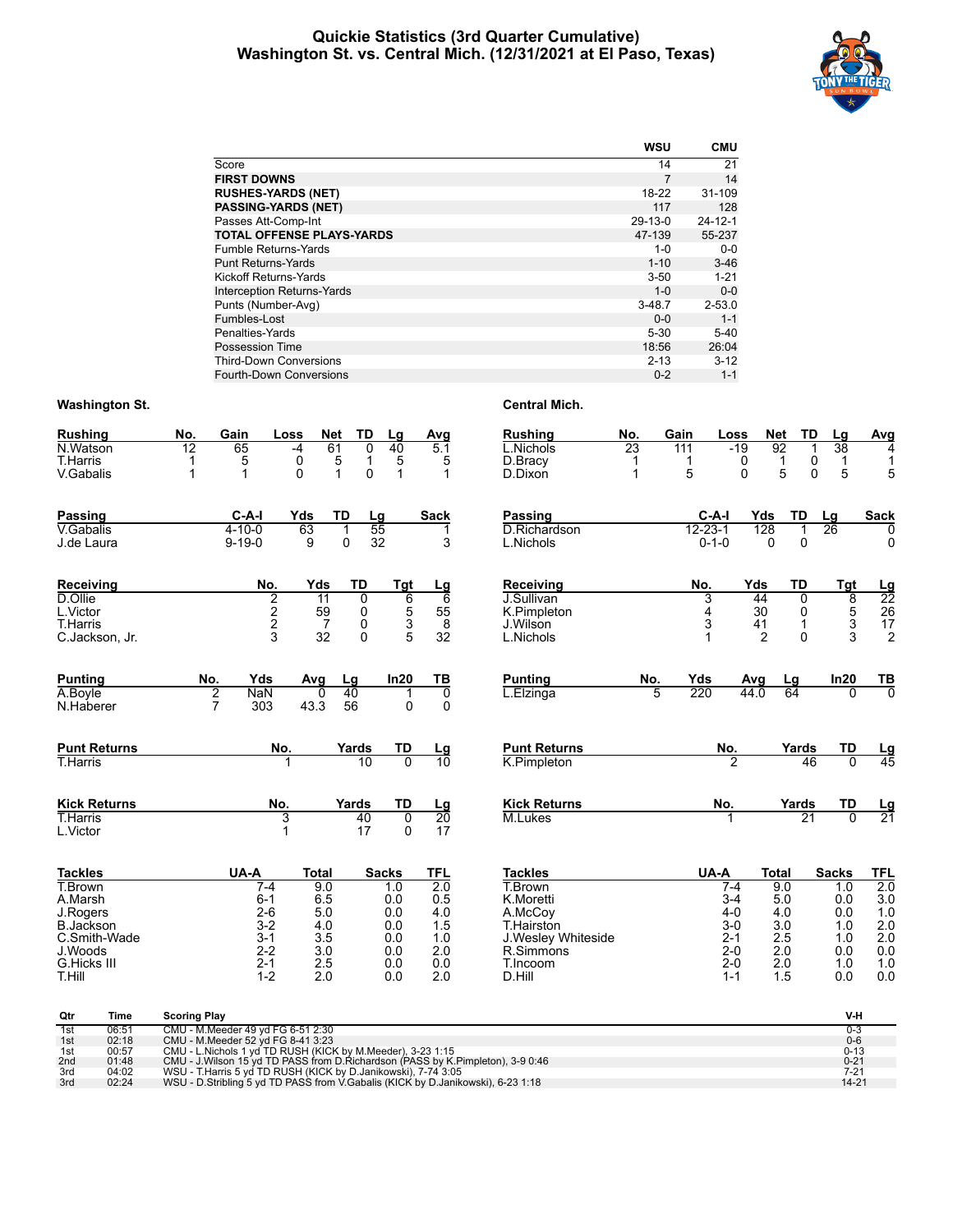#### **Quickie Statistics (3rd Quarter only) Washington St. vs. Central Mich. (12/31/2021 at El Paso, Texas)**



|                                   | <b>WSU</b>   | <b>CMU</b>  |
|-----------------------------------|--------------|-------------|
| Score                             | 14           | 0           |
| <b>FIRST DOWNS</b>                | 4            | 6           |
| <b>RUSHES-YARDS (NET)</b>         | $9-6$        | $9 - 32$    |
| <b>PASSING-YARDS (NET)</b>        | 72           | 28          |
| Passes Att-Comp-Int               | $10 - 4 - 0$ | $6 - 3 - 1$ |
| <b>TOTAL OFFENSE PLAYS-YARDS</b>  | 19-78        | 15-60       |
| <b>Fumble Returns-Yards</b>       | $1 - 0$      | $0-0$       |
| <b>Punt Returns-Yards</b>         | $0 - 0$      | $1 - 0$     |
| Kickoff Returns-Yards             | $0 - 0$      | $1 - 21$    |
| <b>Interception Returns-Yards</b> | $1 - 0$      | $0-0$       |
| Punts (Number-Avg)                | $2 - 20.0$   | $0-0$       |
| Fumbles-Lost                      | $0 - 0$      | $1 - 1$     |
| Penalties-Yards                   | $3 - 20$     | $2 - 10$    |
| Possession Time                   | 7:41         | 7:19        |
| <b>Third-Down Conversions</b>     | $2 - 5$      | $1 - 2$     |
| Fourth-Down Conversions           | $0 - 1$      | $0 - 0$     |

| <b>Rushing</b><br>N.Watson<br>T.Harris | No.<br>6       | Gain<br>13<br>5         | Loss<br>$-4$<br>0 | Net<br>9<br>5           | TD<br>$\Omega$<br>$\mathbf 1$ | Avg<br>1.5<br>5     | $\frac{Lg}{13}$<br>5                   | <b>Rushing</b><br>L.Nichols<br>D.Bracy | No.<br>8<br>1 | Gain<br>36<br>1      | Loss<br>$-5$<br>0 | Net<br>31<br>$\mathbf{1}$ | TD<br>0<br>0         | Avg<br>3.9      | $\frac{Lg}{23}$<br>$\mathbf{1}$ |
|----------------------------------------|----------------|-------------------------|-------------------|-------------------------|-------------------------------|---------------------|----------------------------------------|----------------------------------------|---------------|----------------------|-------------------|---------------------------|----------------------|-----------------|---------------------------------|
| V.Gabalis                              | 1              | $\mathbf 1$             | $\Omega$          | $\mathbf{1}$            | $\mathbf 0$                   |                     | 1                                      |                                        |               |                      |                   |                           |                      |                 |                                 |
| <b>Passing</b><br>V.Gabalis            |                | $C-A-I$<br>$4 - 10 - 0$ | Yds<br>63         | TD                      | $\frac{Lg}{55}$               |                     | <b>Sack</b>                            | <b>Passing</b><br>D.Richardson         |               | C-A-I<br>$3 - 6 - 1$ | Yds               | 28                        | TD<br>$\overline{0}$ | $\frac{Lg}{17}$ | <b>Sack</b>                     |
|                                        |                |                         |                   |                         |                               |                     |                                        |                                        |               |                      |                   |                           |                      |                 |                                 |
| Receiving                              |                | No.                     | Yards             | <b>TD</b>               |                               | Tgt                 | <u>Lg</u>                              | Receiving                              |               | No.                  |                   | Yards                     | TD                   | <b>Tgt</b>      | $\frac{Lg}{12}$                 |
| D.Ollie                                |                | $\overline{0}$          |                   | 0                       | 0                             |                     |                                        | J.Sullivan                             |               |                      |                   | 12                        | $\overline{0}$       | $\overline{2}$  |                                 |
| L.Victor<br><b>T.Harris</b>            |                | $\frac{2}{1}$           |                   | 59<br>8                 | 0<br>$\mathbf{0}$             | 4<br>$\overline{2}$ | $\begin{array}{c} 55 \\ 8 \end{array}$ | K.Pimpleton<br>J.Wilson                |               |                      |                   | $-1$<br>17                | 0<br>$\mathbf 0$     | 1               | $-1$<br>17                      |
|                                        |                |                         |                   |                         |                               |                     |                                        | L.Nichols                              |               | $\Omega$             |                   | $\Omega$                  | $\Omega$             |                 |                                 |
| <b>Punting</b>                         | No.            | Yds                     | Avg               | Lng                     |                               | In20                | TB                                     | <b>Punting</b>                         | No.           | Yds                  | Avg               |                           | Lng                  | In20            | TB                              |
| A.Boyle                                | $\overline{2}$ | NaN                     | $\Omega$          | 40                      |                               |                     | $\overline{0}$                         |                                        |               |                      |                   |                           |                      |                 |                                 |
| <b>Punt Returns</b>                    |                |                         | No.               | Yards                   |                               | TD                  | Lg                                     | <b>Punt Returns</b>                    |               |                      | No.               |                           | Yards                | <b>TD</b>       | Lg                              |
| <b>Kick Returns</b>                    |                |                         | No.               | Yards                   |                               | TD                  | $\frac{Lg}{7}$                         | <b>Kick Returns</b>                    |               |                      | No.               |                           | Yards                | TD              | $\frac{Lg}{21}$                 |
| <b>T.Harris</b>                        |                |                         |                   |                         |                               | $\overline{0}$      |                                        | M.Lukes                                |               |                      | 1                 |                           | $\overline{21}$      | $\overline{0}$  |                                 |
| <b>Tackles</b>                         |                | UA-A                    |                   | <b>Total</b>            | <b>Sacks</b>                  |                     | <b>TFL</b>                             | <b>Tackles</b>                         |               |                      | UA-A              | <b>Total</b>              |                      | <b>Sacks</b>    | <b>TFL</b>                      |
| A.Marsh<br>T.Brown                     |                | $3 - 1$<br>$2 - 2$      |                   | $\overline{3.5}$<br>3.0 |                               | 0.0<br>0.0          | 0.5<br>1.0                             | T.Brown                                |               |                      | $2-2$<br>$1 - 3$  | $\overline{3.0}$<br>2.5   |                      | 0.0<br>0.0      | 1.0                             |
| <b>B.Jackson</b>                       |                | $1 - 2$                 |                   | 2.0                     |                               | 0.0                 | 1.5                                    | K.Moretti<br>J.Wesley Whiteside        |               |                      | $1 - 1$           | 1.5                       |                      | 0.0             | $2.0$<br>1.0                    |
| J.Woods                                |                | $1 - 1$                 |                   | 1.5                     |                               | 0.0                 | 2.0                                    | A.McCoy                                |               |                      | $1 - 0$           | 1.0                       |                      | 0.0             | 0.0                             |
| C.Smith-Wade                           |                | $1 - 0$                 |                   | 1.0                     |                               | 0.0                 | 0.0                                    | T.Hairston                             |               |                      | $1 - 0$           | 1.0                       |                      | 1.0             | 1.0                             |
| J.Rogers                               |                | $0 - 2$                 |                   | 1.0                     |                               | 0.0                 | 1.0                                    |                                        |               |                      |                   |                           |                      |                 |                                 |
| C.Jackson<br>F.Mauigoa                 |                | $0 - 1$<br>$0 - 1$      |                   | 0.5<br>0.5              |                               | 0.0<br>0.0          | 0.0<br>0.0                             |                                        |               |                      |                   |                           |                      |                 |                                 |
|                                        |                |                         |                   |                         |                               |                     |                                        |                                        |               |                      |                   |                           |                      |                 |                                 |

| Qtr | Time  | <b>Scoring Play</b>                                                             |           |
|-----|-------|---------------------------------------------------------------------------------|-----------|
| 3rd | 04:02 | WSU - T. Harris 5 vd TD RUSH (KICK by D. Janikowski), 7-74 3:05                 |           |
| 3rd | 02:24 | NSU - D.Stribling 5 yd TD PASS from V.Gabalis (KICK by D.Janikowski), 6-23 1:18 | $14 - 21$ |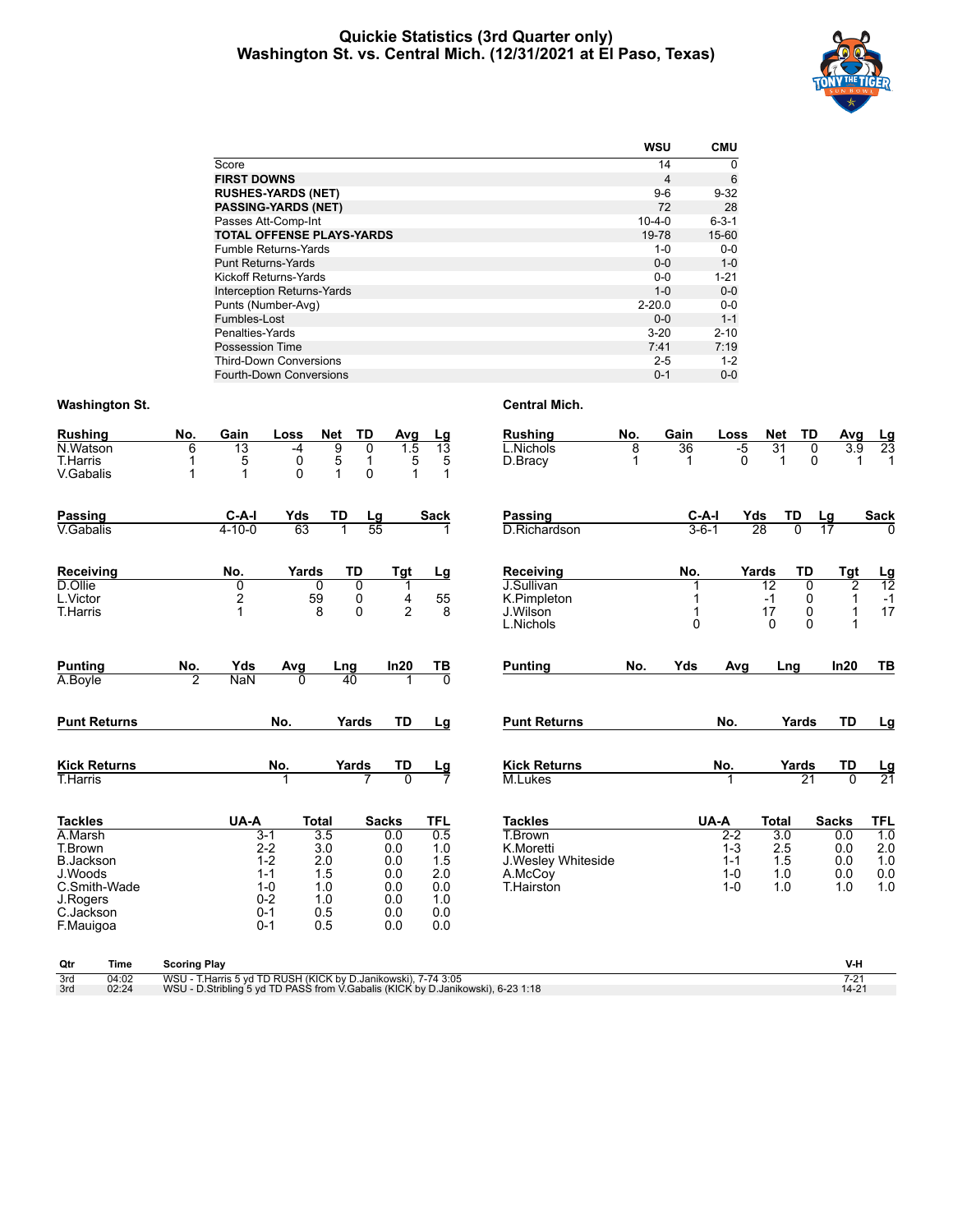# **Play-by-Play Summary (4th quarter) Washington St. vs. Central Mich. (12/31/2021 at El Paso, Texas)**



P

|      |       | Start of 4th quarter, clock 15:00.                                                                                                                                                                                                                |    |
|------|-------|---------------------------------------------------------------------------------------------------------------------------------------------------------------------------------------------------------------------------------------------------|----|
| 2-11 |       | CMU45 [NHSG] RICHARDSON, Daniel pass up the middle complete for 36 yards to NICHOLS, Lew caught at the<br>CMU46 and advanced to the WSU19 (WOODS, Jahad), 1ST DOWN.                                                                               | P  |
| 1-10 | WSU19 | [NHSG] BRACY, Darius rush up the middle for a gain of 11 yards to the WSU8 (MARSH, Armani; SMITH-<br>WADE, Chau), 1ST DOWN.                                                                                                                       | R. |
| 1-8  | WSU8  | [NHSG] BRACY, Darius rush up the middle for a loss of 2 yards to the WSU10 (HILL, Tyrone).                                                                                                                                                        |    |
| 2-10 | WSU10 | [NHSG] RICHARDSON, Daniel pass up the middle incomplete intended for NICHOLS, Lew thrown to the<br>WSU10.                                                                                                                                         |    |
| 3-10 | WSU10 | [NHSG] RICHARDSON, Daniel pass up the middle complete for 3 yards to SULLIVAN, JaCorey to the WSU7<br>(ROGERS, Justus).                                                                                                                           |    |
| 4-7  | WSU7  | MEEDER, Marshall field goal attempt from 25 yards BLOCKED by STONE, JR., Ron recovered by WSU<br>HICKS III, George at WSU23, returned by HICKS III, George 0 yards to the WSU23 [kick was spotted at<br>WSU15], End of Play, clock 12:40. [12:40] |    |
|      |       | WSU drive start at 12:40                                                                                                                                                                                                                          |    |
|      |       | 1-10 WSU23 [NHSG] WATSON, Nakia rush up the middle for no gain to the WSU23 (MORETTI, Kyle;JOHNSON,<br>LaQuan).                                                                                                                                   |    |
| 2-10 |       | WSU23 [NHSG] GABALIS, Victor pass to the left complete for 8 yards to STRIBLING, De'Zhaun to the WSU31, End<br>of Play.                                                                                                                           |    |
| 3-2  | WSU31 | [NHSG] QB Keeper GABALIS, Victor rush up the middle for a gain of 1 yard to the WSU32 (INCOOM,<br>Thomas) (After review, play stands as called on the field).                                                                                     |    |
| 4.1  |       | WSU32 INHSGLWATSON Nakia rush un the middle for no gain to the WSU32 (BROWN Troy): WSU turnover on                                                                                                                                                |    |

4-1 WSU32 [NHSG] WATSON, Nakia rush up the middle for no gain to the WSU32 (BROWN, Troy); WSU turnover on downs (After review, play stands as called on the field). [10:37]

*Drive Summary: 4 plays, 9 yards, 2:03*

#### **CMU drive start at 10:37**

| $1 - 10$ | WSU32 [NHSG] PIMPLETON, Kalil rush up the middle for a gain of 6 yards to the WSU26 (WOODS, Jahad; BROWN, |
|----------|-----------------------------------------------------------------------------------------------------------|
|          | Travion).                                                                                                 |
| $2 - 4$  | WSU26 [NHSG] NICHOLS, Lew rush up the middle for a gain of 2 yards to the WSU24 (BROWN, Travion).         |
| 3-2      | WSU24 [NHSG] RICHARDSON, Daniel pass up the middle incomplete intended for DIXON, Dallas thrown to the    |

WSU25. **4-2 WSU24 MEEDER, Marshall field goal attempt from 43 yards GOOD [kick was spotted at WSU33], clock 09:11. [09:11]**

# **WASHINGTON ST. 14, CENTRAL MICH. 24**

*Drive Summary: 4 plays, 8 yards, 1:26*

ROLSTON, Josh kickoff 19 yards to the WSU46, fair catch by HARRIS, Travell.

#### **WSU drive start at 09:11**

|          | 1-10 WSU46 [NHSG] GABALIS, Victor pass up the middle incomplete intended for VICTOR, Lincoln thrown to the WSU46.                                                     |
|----------|-----------------------------------------------------------------------------------------------------------------------------------------------------------------------|
|          | 2-10 WSU46 [NHSG] GABALIS, Victor pass to the left complete for 13 yards to VICTOR, Lincoln caught at the WSU47 and<br>advanced to the CMU41 (JONES, Trey), 1ST DOWN. |
|          | 1-10 CMU41 [NHSG] GABALIS, Victor pass up the middle incomplete thrown to the CMU41.                                                                                  |
|          | 2-10 CMU41 [NHSG] GABALIS, Victor pass to the right incomplete intended for OLLIE, Donovan thrown to the CMU41.                                                       |
|          | 3-10 CMU41 [NHSG] WATSON, Nakia rush up the middle for a loss of 3 yards to the CMU44 (BROWN, Troy). [09:11]                                                          |
| 4-13 H44 | Timeout Official, clock 09:11. [09:11]                                                                                                                                |
|          | 4-13 CMU44 [NHSG] GABALIS, Victor pass up the middle incomplete intended for HARRIS, Travell thrown to the CMU44;<br>WSU turnover on downs. [07:49]                   |

*Drive Summary: 6 plays, 10 yards, 1:22*

#### **CMU drive start at 07:49**

| $1 - 10$ |                                       | CMU44 [NHSG] NICHOLS, Lew rush up the middle for a gain of 4 yards to the CMU48 (STONE, JR., Ron).                                                                                            |  |  |  |  |  |  |  |
|----------|---------------------------------------|-----------------------------------------------------------------------------------------------------------------------------------------------------------------------------------------------|--|--|--|--|--|--|--|
| $2-6$    |                                       | CMU48 PIMPLETON, Kalil pass up the middle complete for 0 yards to PIMPLETON, Kalil to the CMU48 (MARSH,<br>Armani). PENALTY CMU Holding enforced 10 yards from the CMU48 to the CMU38 [NHSG]. |  |  |  |  |  |  |  |
|          |                                       | 2-16 CMU38 [NHSG] NICHOLS, Lew rush up the middle for a gain of 13 yards to the WSU49 (WOODS, Jahad;SMITH-<br>WADE, Chau).                                                                    |  |  |  |  |  |  |  |
| $3-3$    |                                       | WSU49 [NHSG] BRACY, Darius rush up the middle for no gain to the WSU49 (WOODS, Jahad; ROGERS, Justus).                                                                                        |  |  |  |  |  |  |  |
| 4-3      |                                       | WSU49 ELZINGA, Luke punt 35 yards to the WSU14, fair catch by HARRIS, Travell. [04:52]                                                                                                        |  |  |  |  |  |  |  |
|          | Drive Summary: 3 plays, 7 yards, 2:57 |                                                                                                                                                                                               |  |  |  |  |  |  |  |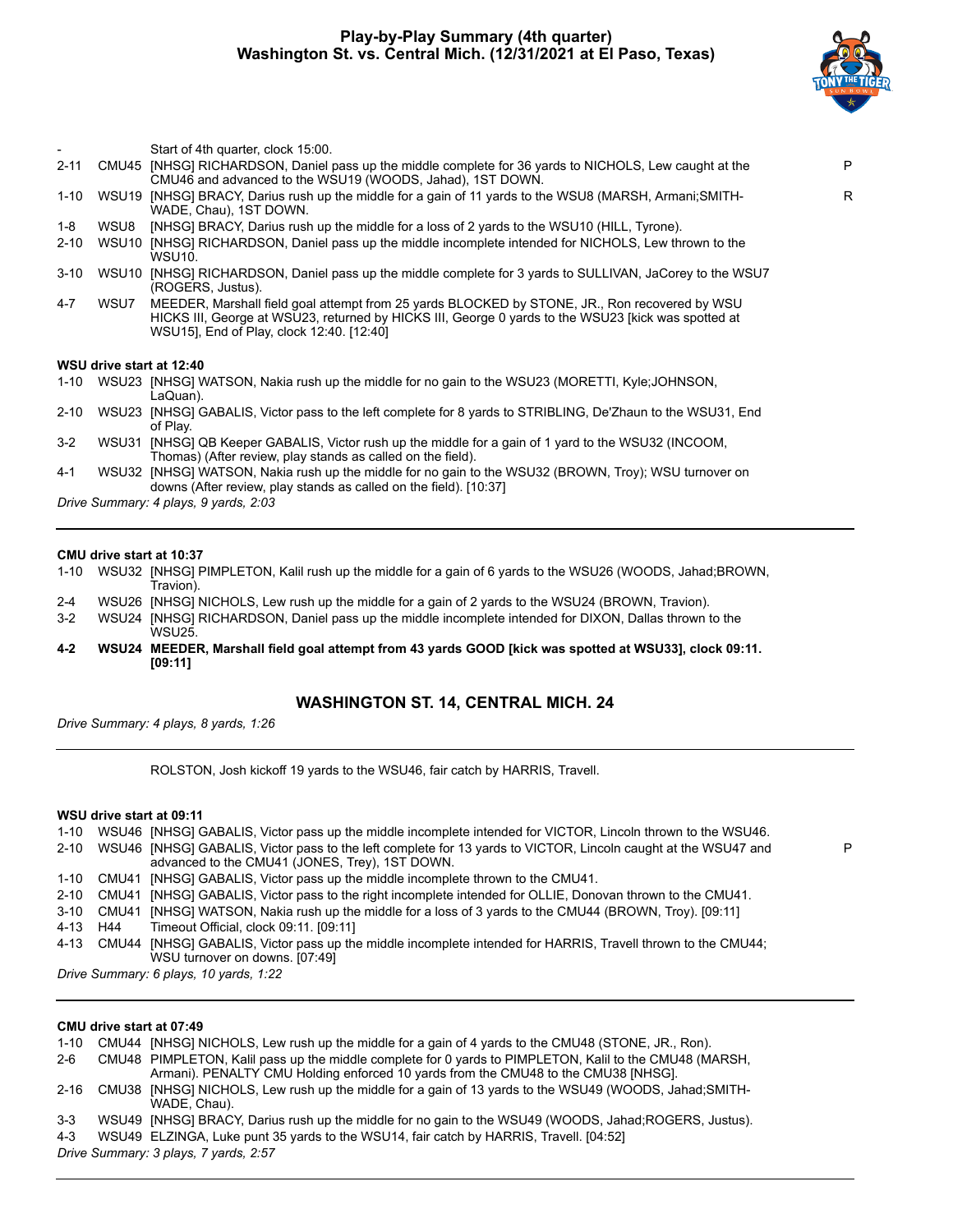|          |             | WSU drive start at 04:52                                                                                                                                                                                                                                                      |   |
|----------|-------------|-------------------------------------------------------------------------------------------------------------------------------------------------------------------------------------------------------------------------------------------------------------------------------|---|
|          |             | 1-10 WSU14 [NHSG] GABALIS, Victor pass up the middle complete for 56 yards to OLLIE, Donovan caught at the<br>WSU15, OLLIE, Donovan fumbled at CMU35, recovered by WSU OLLIE, Donovan at the CMU30, returned<br>0 yards to the CMU30, End of Play, 1ST DOWN.                  | P |
| 1-10     |             | CMU30 [NHSG] GABALIS, Victor sacked for a loss of 2 yards at the CMU32 (INCOOM, Thomas; HAIRSTON, Troy).                                                                                                                                                                      |   |
| $2 - 12$ |             | CMU32 [NHSG] GABALIS, Victor pass up the middle complete for 6 yards to HARRIS, Travell caught at the CMU31<br>and advanced to the CMU26 (MCCOY, Alonzo).                                                                                                                     |   |
| $3-6$    |             | CMU26 GABALIS, Victor pass up the middle incomplete intended for OLLIE, Donovan thrown to the CMU25.<br>PENALTY CMU Pass Interference enforced half the distance from the goal, 13 yards to the CMU13 and<br>results in automatic 1ST DOWN [NHSG]. NO PLAY (replay the down). | E |
|          |             | 1-10 CMU13 [NHSG] GABALIS, Victor pass up the middle complete for 13 yards to VICTOR, Lincoln to the CMU0,<br>1ST DOWN, TOUCHDOWN WSU (Scoring play confirmed). [03:13]                                                                                                       | P |
| $1 - 10$ | <b>CMU3</b> | JANIKOWSKI, Dean PAT kick attempt is good.                                                                                                                                                                                                                                    |   |
|          |             | <b>WASHINGTON ST. 21, CENTRAL MICH. 24</b>                                                                                                                                                                                                                                    |   |

*Drive Summary: 4 plays, 86 yards, 1:39*

DUNKER JR., Lucas kickoff 65 yards to the CMU0, Touchback.

#### **CMU drive start at 03:13**

| $1 - 10$ |                                       | CMU25 PENALTY Before the snap, CMU Delay Of Game enforced 5 yards from the CMU25 to the CMU20.                                  |  |  |  |  |  |  |  |
|----------|---------------------------------------|---------------------------------------------------------------------------------------------------------------------------------|--|--|--|--|--|--|--|
| $1 - 15$ |                                       | CMU20 [NHSG] NICHOLS, Lew rush up the middle for a gain of 7 yards to the CMU27 (HICKS III, George). [03:13]                    |  |  |  |  |  |  |  |
| $2 - 8$  | H <sub>27</sub>                       | Timeout Washington St., clock 03:13. [03:13]                                                                                    |  |  |  |  |  |  |  |
| $2 - 8$  | CMU27                                 | [NHSG] NICHOLS, Lew rush up the middle for a gain of 2 yards to the CMU29 (STONE, JR., Ron; HICKS III,<br>George). [03:13]      |  |  |  |  |  |  |  |
| $3-6$    | H <sub>29</sub>                       | Timeout Washington St., clock 03:13. [03:13]                                                                                    |  |  |  |  |  |  |  |
| $3-6$    | CMU29                                 | [NHSG] RICHARDSON, Daniel pass up the middle complete for 3 yards to SULLIVAN, JaCorey to the<br>CMU32 (MARSH, Armani). [03:13] |  |  |  |  |  |  |  |
| $4 - 3$  | H32                                   | Timeout Washington St., clock 03:13. [03:13]                                                                                    |  |  |  |  |  |  |  |
| 4-3      |                                       | CMU32 ELZINGA, Luke punt 54 yards to the WSU14 downed. [02:41]                                                                  |  |  |  |  |  |  |  |
|          | Drive Summary: 3 plays, 7 yards, 0:32 |                                                                                                                                 |  |  |  |  |  |  |  |

#### **WSU drive start at 02:41**

1-10 WSU14 [NHSG] GABALIS, Victor pass up the middle complete for 5 yards to OLLIE, Donovan caught at the WSU14 and advanced to the WSU19, out of bounds.

2-5 WSU19 [NHSG] GABALIS, Victor pass up the middle incomplete intended for WATSON, Nakia thrown to the WSU19; QB hurried by HAIRSTON, Troy.

3-5 WSU19 [NHSG] GABALIS, Victor pass up the middle incomplete intended for VICTOR, Lincoln thrown to the WSU19.

4-5 WSU19 [SG] GABALIS, Victor pass up the middle complete for 4 yards to HOBERT, Joey caught at the WSU19 and advanced to the WSU23 (BROWN, Troy); WSU turnover on downs (After review, play stands as called on the field). [02:04]

*Drive Summary: 4 plays, 9 yards, 0:37*

#### **CMU drive start at 02:04**

1-10 WSU23 [NHSG] QB Keeper RICHARDSON, Daniel rush up the middle for a loss of 3 yards to the WSU26, End of Play. 2-13 WSU26 [NHSG] Kneel down by NICHOLS, Lew at WSU28 (team loss of 2). 3-15 WSU28 [NHSG] Kneel down by NICHOLS, Lew at WSU30 (team loss of 2). [00:00] *Drive Summary: 3 plays, -7 yards, 2:04*

3-2 WSU24 End of game, clock 0:00.

# **FINAL SCORE - : WASHINGTON ST. 21, CENTRAL MICH. 24**

|                        |                    | Time        | 1st Downs |  |  | <b>Conversions</b>                               |         |         |                  |                  |
|------------------------|--------------------|-------------|-----------|--|--|--------------------------------------------------|---------|---------|------------------|------------------|
| <b>Quarter Summary</b> | Score Poss R P X T |             |           |  |  | 3rd                                              | 4th     | Rushina | Passing          | <b>Penalties</b> |
| Washington St.         |                    |             |           |  |  | $5:41 \quad 0 \quad 3 \quad 1 \quad 4 \quad 0-3$ | $0 - 3$ | $5 - 4$ | 7-13-0-105       | $0 - 0$          |
| Central Mich.          |                    | 919 1 1 0 2 |           |  |  | $0 - 5$                                          | $0 - 0$ | 12-36   | $3 - 5 - 0 - 42$ | $3-28$           |